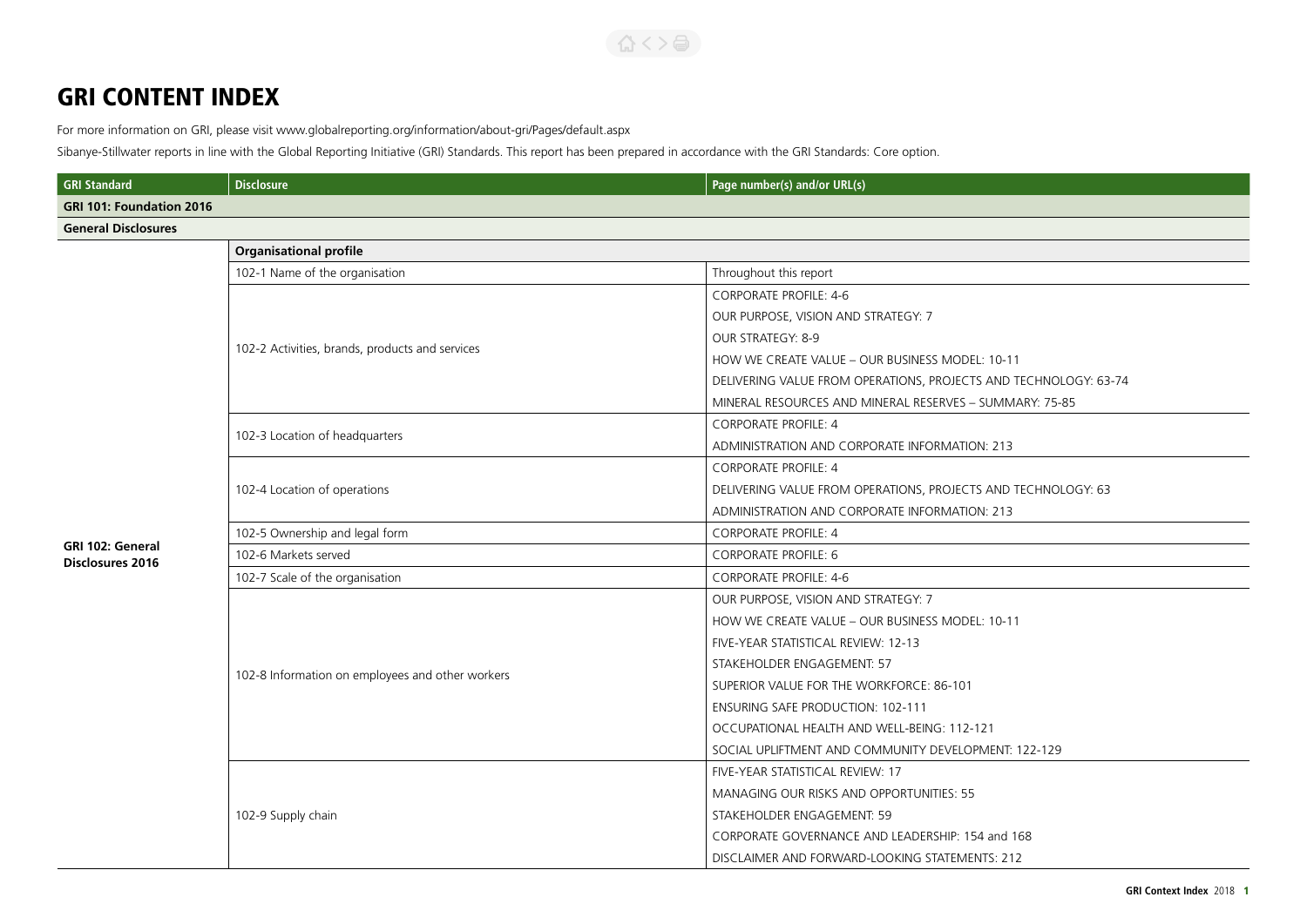合くと高

| <b>GRI Standard</b>                                   | <b>Disclosure</b>                                                   | Page number(s) and/or URL(s)                                                 |  |
|-------------------------------------------------------|---------------------------------------------------------------------|------------------------------------------------------------------------------|--|
|                                                       | Organisational profile continued                                    |                                                                              |  |
|                                                       |                                                                     | FIVE-YEAR STATISTICAL REVIEW: 17                                             |  |
|                                                       |                                                                     | MANAGING OUR RISKS AND OPPORTUNITIES: 55                                     |  |
|                                                       | 102-10 Significant changes to the organisation and its supply chain | STAKEHOLDER ENGAGEMENT: 59                                                   |  |
|                                                       |                                                                     | CORPORATE GOVERNANCE AND LEADERSHIP: 154 and 168                             |  |
|                                                       |                                                                     | DISCLAIMER AND FORWARD-LOOKING STATEMENTS: 212                               |  |
|                                                       | 102-11 Precautionary Principle or approach                          | MINIMISING THE ENVIRONMENTAL IMPACT: 130, 137 and 149                        |  |
|                                                       |                                                                     | ABOUT THIS REPORT: 3                                                         |  |
|                                                       |                                                                     | FIVE-YEAR STATISTICAL REVIEW: 16                                             |  |
|                                                       |                                                                     | MANAGING OUR RISKS AND OPPORTUNITIES: 40 and 52                              |  |
|                                                       |                                                                     | STAKEHOLDER ENGAGEMENT: 56 and 59-60                                         |  |
|                                                       |                                                                     | DELIVERING VALUE FROM OPERATIONS, PROJECTS AND TECHNOLOGY: 73-74             |  |
|                                                       | 102-12 External initiatives                                         | MINERAL RESOURCES AND MINERAL RESERVES - SUMMARY: 75 and 78                  |  |
|                                                       |                                                                     | <b>ENSURING SAFE PRODUCTION: 102-104</b>                                     |  |
|                                                       |                                                                     | OCCUPATIONAL HEALTH AND WELL-BEING: 111, 114, 116-117 and 120-121            |  |
|                                                       |                                                                     | SOCIAL UPLIFTMENT AND COMMUNITY DEVELOPMENT: 126                             |  |
| <b>GRI 102: General</b><br>Disclosures 2016 continued |                                                                     | MINIMISING THE ENVIRONMENTAL IMPACT: 129-131, 140, 142 and 151               |  |
|                                                       |                                                                     | CORPORATE GOVERNANCE AND LEADERSHIP: 154-155, 157, 160-161, 165, 168 and 170 |  |
|                                                       |                                                                     | MINIMISING THE ENVIRONMENTAL IMPACT: 130, 150 and 155                        |  |
|                                                       |                                                                     | REMUNERATION REPORT: 176, 179, 183, 185 and 192                              |  |
|                                                       | 102-13 Membership of associations                                   | <b>CORPORATE PROFILE: 6</b>                                                  |  |
|                                                       |                                                                     | MANAGING OUR RISKS AND OPPORTUNITIES: 53                                     |  |
|                                                       |                                                                     | STAKEHOLDER ENGAGEMENT: 58                                                   |  |
|                                                       |                                                                     | <b>ENSURING SAFE PRODUCTION: 102</b>                                         |  |
|                                                       |                                                                     | SOCIAL UPLIFTMENT AND COMMUNITY DEVELOPMENT: 129                             |  |
|                                                       |                                                                     | MINIMISING THE ENVIRONMENTAL IMPACT: 139                                     |  |
|                                                       |                                                                     | CORPORATE GOVERNANCE AND LEADERSHIP: 154                                     |  |
|                                                       | <b>Strategy</b>                                                     |                                                                              |  |
|                                                       |                                                                     | PERSPECTIVE FROM THE CHAIR: 21-23                                            |  |
|                                                       | 102-14 Statement from senior decision-maker                         | CHIEF EXECUTIVE OFFICER'S REVIEW: 24-31                                      |  |
|                                                       |                                                                     | CHIEF FINANCIAL OFFICER'S REPORT: 33-39                                      |  |
|                                                       |                                                                     | REPORT OF THE SOCIAL AND ETHICS COMMITTEE: 168                               |  |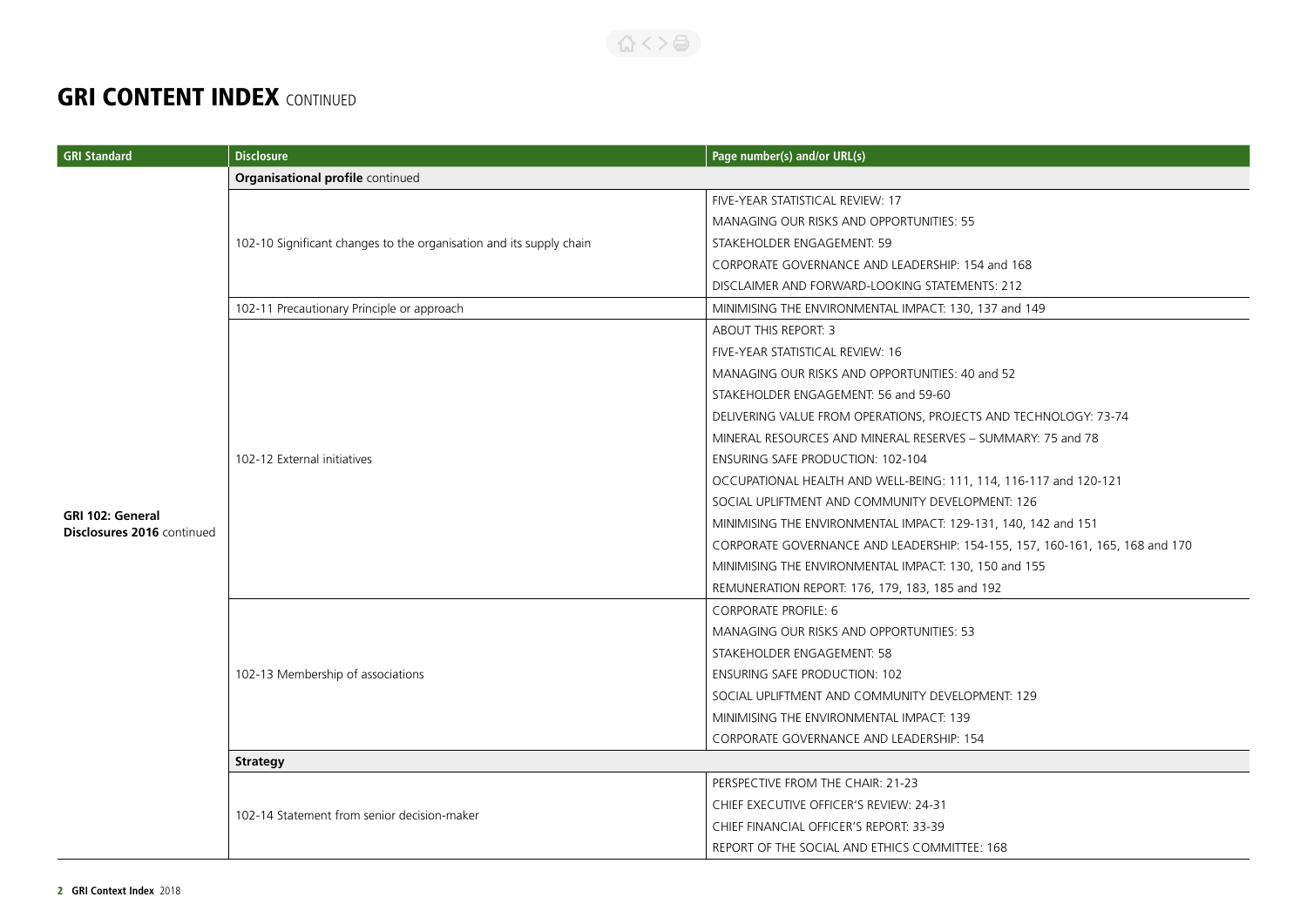| <b>GRI Standard</b>        | <b>Disclosure</b>                                           | Page number(s) and/or URL(s)                                                                                           |  |
|----------------------------|-------------------------------------------------------------|------------------------------------------------------------------------------------------------------------------------|--|
|                            | <b>Strategy</b> continued                                   |                                                                                                                        |  |
|                            |                                                             | HOW WE CREATE VALUE - OUR BUSINESS MODEL: 10                                                                           |  |
|                            |                                                             | MANAGING OUR RISKS AND OPPORTUNITIES: 40-55                                                                            |  |
|                            |                                                             | STAKEHOLDER ENGAGEMENT: 56 and 60                                                                                      |  |
|                            | 102-15 Key impacts, risks and opportunities                 | OCCUPATIONAL HEALTH AND WELL-BEING: 121                                                                                |  |
|                            |                                                             | SOCIAL UPLIFTMENT AND COMMUNITY DEVELOPMENT: 122-123 and 126                                                           |  |
|                            |                                                             | MINIMISING THE ENVIRONMENTAL IMPACT: 130-151                                                                           |  |
|                            |                                                             | CORPORATE GOVERNANCE AND LEADERSHIP: 154                                                                               |  |
|                            | <b>Ethics and integrity</b>                                 |                                                                                                                        |  |
|                            |                                                             | ABOUT THIS REPORT: 3                                                                                                   |  |
|                            |                                                             | <b>CORPORATE PROFILE: 4</b>                                                                                            |  |
|                            |                                                             | OUR PURPOSE, VISION AND STRATEGY: 7                                                                                    |  |
|                            |                                                             | OUR STRATEGY: 8-9                                                                                                      |  |
|                            | 102-16 Values, principles, standards and norms of behaviour | HOW WE CREATE VALUE - OUR BUSINESS MODEL: 10-11                                                                        |  |
|                            |                                                             | PERSPECTIVE FROM THE CHAIR: 23                                                                                         |  |
|                            |                                                             | CHIEF EXECUTIVE OFFICER'S REVIEW: 24-25                                                                                |  |
| <b>GRI 102: General</b>    |                                                             | MANAGING OUR RISKS AND OPPORTUNITIES: 41, 46-47 and 55                                                                 |  |
| Disclosures 2016 continued |                                                             | STAKEHOLDER ENGAGEMENT: 56 and 60                                                                                      |  |
|                            |                                                             | SUPERIOR VALUE FOR THE WORKFORCE: 86-91 and 94                                                                         |  |
|                            |                                                             | ENSURING SAFE PRODUCTION: 102-104, 107 and 109-111                                                                     |  |
|                            |                                                             | OCCUPATIONAL HEALTH AND WELL-BEING: 112 and 114                                                                        |  |
|                            |                                                             | SOCIAL UPLIFTMENT AND COMMUNITY DEVELOPMENT: 122                                                                       |  |
|                            |                                                             | MINIMISING THE ENVIRONMENTAL IMPACT: 130-131 and 151                                                                   |  |
|                            |                                                             | CORPORATE GOVERNANCE AND LEADERSHIP: 152-155, 157-158, 160-161, 167 and 171-172                                        |  |
|                            |                                                             | REPORT OF THE SOCIAL AND ETHICSCOMMITTEE: 168                                                                          |  |
|                            |                                                             | REMUNERATION REPORT: 176, 181, 183, 186, 198 and 205 "                                                                 |  |
|                            |                                                             | ABOUT THIS REPORT: 3                                                                                                   |  |
|                            |                                                             | <b>CORPORATE PROFILE: 4</b>                                                                                            |  |
|                            |                                                             | HOW WE CREATE VALUE - OUR BUSINESS MODEL: 10-11                                                                        |  |
|                            | 102-17 Mechanisms for advice and concerns about ethics      | MANAGING OUR RISKS AND OPPORTUNITIES: 41                                                                               |  |
|                            |                                                             | SOCIAL UPLIFTMENT AND COMMUNITY DEVELOPMENT: 122                                                                       |  |
|                            |                                                             | MINIMISING THE ENVIRONMENTAL IMPACT: 131                                                                               |  |
|                            |                                                             | CORPORATE GOVERNANCE AND LEADERSHIP: 152-155, 157-158, 160-161, 167-168 and 171-172<br><b>REMUNERATION REPORT: 181</b> |  |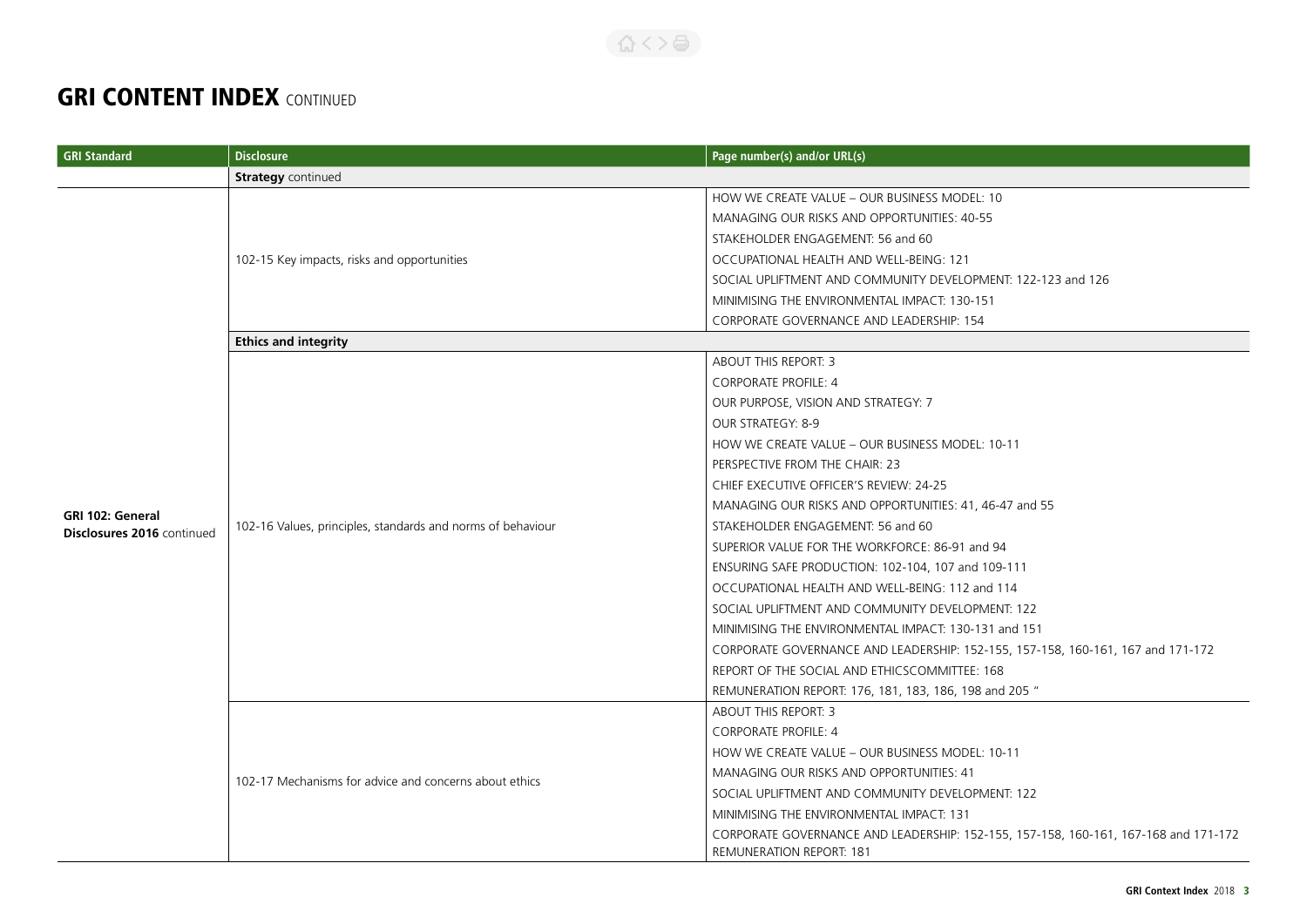| <b>GRI Standard</b>                                   | <b>Disclosure</b>                                                                   | Page number(s) and/or URL(s)                                             |  |
|-------------------------------------------------------|-------------------------------------------------------------------------------------|--------------------------------------------------------------------------|--|
|                                                       | Governance                                                                          |                                                                          |  |
|                                                       |                                                                                     | <b>CORPORATE PROFILE: 4</b>                                              |  |
|                                                       | 102-18 Governance structure                                                         | SUPERIOR VALUE FOR THE WORKFORCE: 89                                     |  |
|                                                       |                                                                                     | CORPORATE GOVERNANCE AND LEADERSHIP: 156-167 and 169-174                 |  |
|                                                       | 102-19 Delegating authority                                                         | CORPORATE GOVERNANCE AND LEADERSHIP: 158-159, 161 and 169                |  |
|                                                       | 102-20 Executive-level responsibility for economic, environmental and social topics | CORPORATE GOVERNANCE AND LEADERSHIP: 156-159 and 161-175                 |  |
|                                                       |                                                                                     | ABOUT THIS REPORT: 3                                                     |  |
|                                                       |                                                                                     | <b>CORPORATE PROFILE: 4</b>                                              |  |
|                                                       |                                                                                     | OUR PURPOSE, VISION AND STRATEGY: 7                                      |  |
|                                                       |                                                                                     | <b>OUR STRATEGY: 8</b>                                                   |  |
|                                                       |                                                                                     | HOW WE CREATE VALUE - OUR BUSINESS MODEL: 10-11                          |  |
|                                                       | 102-21 Consulting stakeholders on economic, environmental and social topics         | PERSPECTIVE FROM THE CHAIR: 23                                           |  |
|                                                       |                                                                                     | CHIEF EXECUTIVE OFFICER'S REVIEW: 24, 28 and 31                          |  |
|                                                       |                                                                                     | CHIEF FINANCIAL OFFICER'S REPORT: 39                                     |  |
|                                                       |                                                                                     | MANAGING OUR RISKS AND OPPORTUNITIES: 40-41 and 45-48                    |  |
| <b>GRI 102: General</b><br>Disclosures 2016 continued |                                                                                     | STAKEHOLDER ENGAGEMENT: 56-60 VIEW FROM THE TOP: 61                      |  |
|                                                       |                                                                                     | SUPERIOR VALUE FOR THE WORKFORCE: 86-87 and 89                           |  |
|                                                       |                                                                                     | ENSURING SAFE PRODUCTION: 102, 104 and 110-111                           |  |
|                                                       |                                                                                     | OCCUPATIONAL HEALTH AND WELL-BEING: 114, 118 and 120                     |  |
|                                                       |                                                                                     | SOCIAL UPLIFTMENT AND COMMUNITY DEVELOPMENT: 122-125, 127 and 129        |  |
|                                                       |                                                                                     | MINIMISING THE ENVIRONMENTAL IMPACT: 130, 135, 139-140, 144, 149 and 151 |  |
|                                                       |                                                                                     | CORPORATE GOVERNANCE AND LEADERSHIP: 153-155, 158 and 166                |  |
|                                                       |                                                                                     | REMUNERATION REPORT: 176, 178, 181 and 183                               |  |
|                                                       | 102-22 Composition of the highest governance body and its committees                | CORPORATE GOVERNANCE AND LEADERSHIP: 156-175                             |  |
|                                                       |                                                                                     | <b>ABOUT THIS REPORT: 3</b>                                              |  |
|                                                       |                                                                                     | PERSPECTIVE FROM THE CHAIR: 21-23                                        |  |
|                                                       | 102-23 Chair of the highest governance body                                         | CORPORATE GOVERNANCE AND LEADERSHIP: 156-159, 161 and 164                |  |
|                                                       |                                                                                     | ADMINISTRATION AND CORPORATE INFORMATION: 213                            |  |
|                                                       | 102-24 Nominating and selecting the highest governance body                         | CORPORATE GOVERNANCE AND LEADERSHIP: 158, 160, 164 and 171               |  |
|                                                       |                                                                                     | REMUNERATION REPORT: 179 and 205                                         |  |
|                                                       | 102-25 Conflicts of interest                                                        | CORPORATE GOVERNANCE AND LEADERSHIP: 153                                 |  |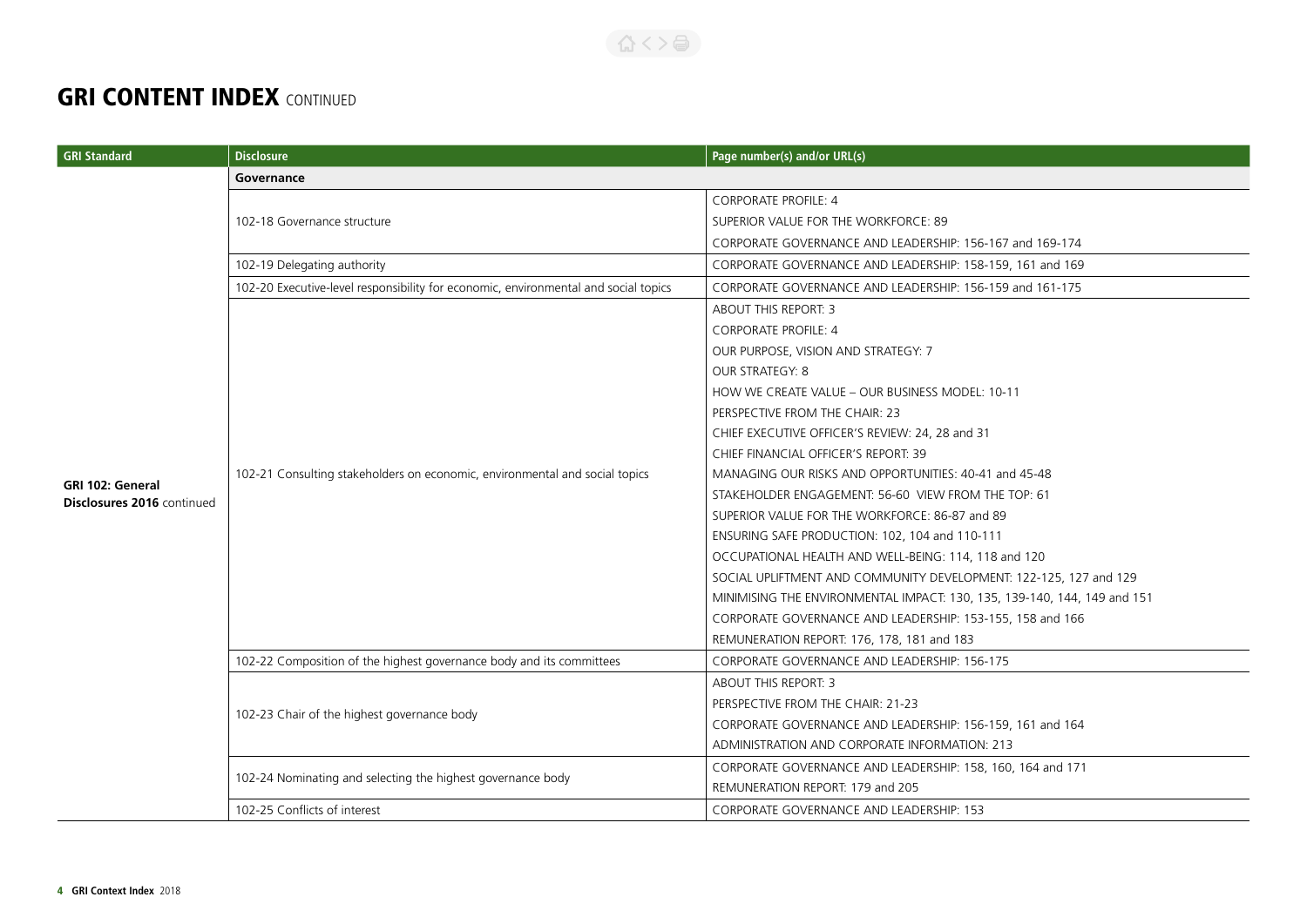| <b>GRI Standard</b>        | <b>Disclosure</b>                                                              | Page number(s) and/or URL(s)                                          |  |
|----------------------------|--------------------------------------------------------------------------------|-----------------------------------------------------------------------|--|
|                            | <b>Governance</b> continued                                                    |                                                                       |  |
|                            |                                                                                | <b>CORPORATE PROFILE: 4</b>                                           |  |
|                            |                                                                                | OUR STRATEGY: 8-9                                                     |  |
|                            |                                                                                | HOW WE CREATE VALUE - OUR BUSINESS MODEL: 10-11                       |  |
|                            |                                                                                | CHIEF EXECUTIVE OFFICER'S REVIEW: 24                                  |  |
|                            |                                                                                | MANAGING OUR RISKS AND OPPORTUNITIES: 46                              |  |
|                            | 102-26 Role of highest governance body in setting purpose, values and strategy | STAKEHOLDER ENGAGEMENT: 56                                            |  |
|                            |                                                                                | SUPERIOR VALUE FOR THE WORKFORCE: 89                                  |  |
|                            |                                                                                | ENSURING SAFE PRODUCTION: 102 and 104                                 |  |
|                            |                                                                                | CORPORATE GOVERNANCE AND LEADERSHIP: 153, 155 and 157                 |  |
|                            |                                                                                | REMUNERATION REPORT: 176, 181, 186 and 198                            |  |
|                            | 102-27 Collective knowledge of highest governance body                         | <b>ABOUT THIS REPORT: 3</b>                                           |  |
|                            |                                                                                | CORPORATE GOVERNANCE AND LEADERSHIP: 156 and 161                      |  |
| GRI 102: General           | 102-28 Evaluating the highest governance body's performance                    | CORPORATE GOVERNANCE AND LEADERSHIP: 158, 160-161 and 164-165 and 172 |  |
| Disclosures 2016 continued |                                                                                | REMUNERATION REPORT: 176-177, 181-182, 184-193, 195-196 and 198-201   |  |
|                            |                                                                                | <b>OUR STRATEGY: 9</b>                                                |  |
|                            |                                                                                | MANAGING OUR RISKS AND OPPORTUNITIES: 55                              |  |
|                            | 102-29 Identifying and managing economic, environmental and social impacts     | MINIMISING THE ENVIRONMENTAL IMPACT: 151                              |  |
|                            |                                                                                | CORPORATE GOVERNANCE AND LEADERSHIP: 154, 167-168 and 175             |  |
|                            |                                                                                | REMUNERATION REPORT: 188, 190 and 201                                 |  |
|                            | 102-30 Effectiveness of risk management processes                              | MANAGING OUR RISKS AND OPPORTUNITIES: 40-42                           |  |
|                            |                                                                                | ENSURING SAFE PRODUCTION: 103 and 110                                 |  |
|                            |                                                                                | MINIMISING THE ENVIRONMENTAL IMPACT: 130 and 137                      |  |
|                            |                                                                                | CORPORATE GOVERNANCE AND LEADERSHIP: 155, 157-158, 162 and 169        |  |
|                            |                                                                                | <b>OUR STRATEGY: 9</b>                                                |  |
|                            | 102-31 Review of economic, environmental and social topics                     | MANAGING OUR RISKS AND OPPORTUNITIES: 55                              |  |
|                            |                                                                                | MINIMISING THE ENVIRONMENTAL IMPACT: 151                              |  |
|                            |                                                                                | CORPORATE GOVERNANCE AND LEADERSHIP: 154, 167-168 and 175             |  |
|                            |                                                                                | REMUNERATION REPORT: 188, 190 and 201                                 |  |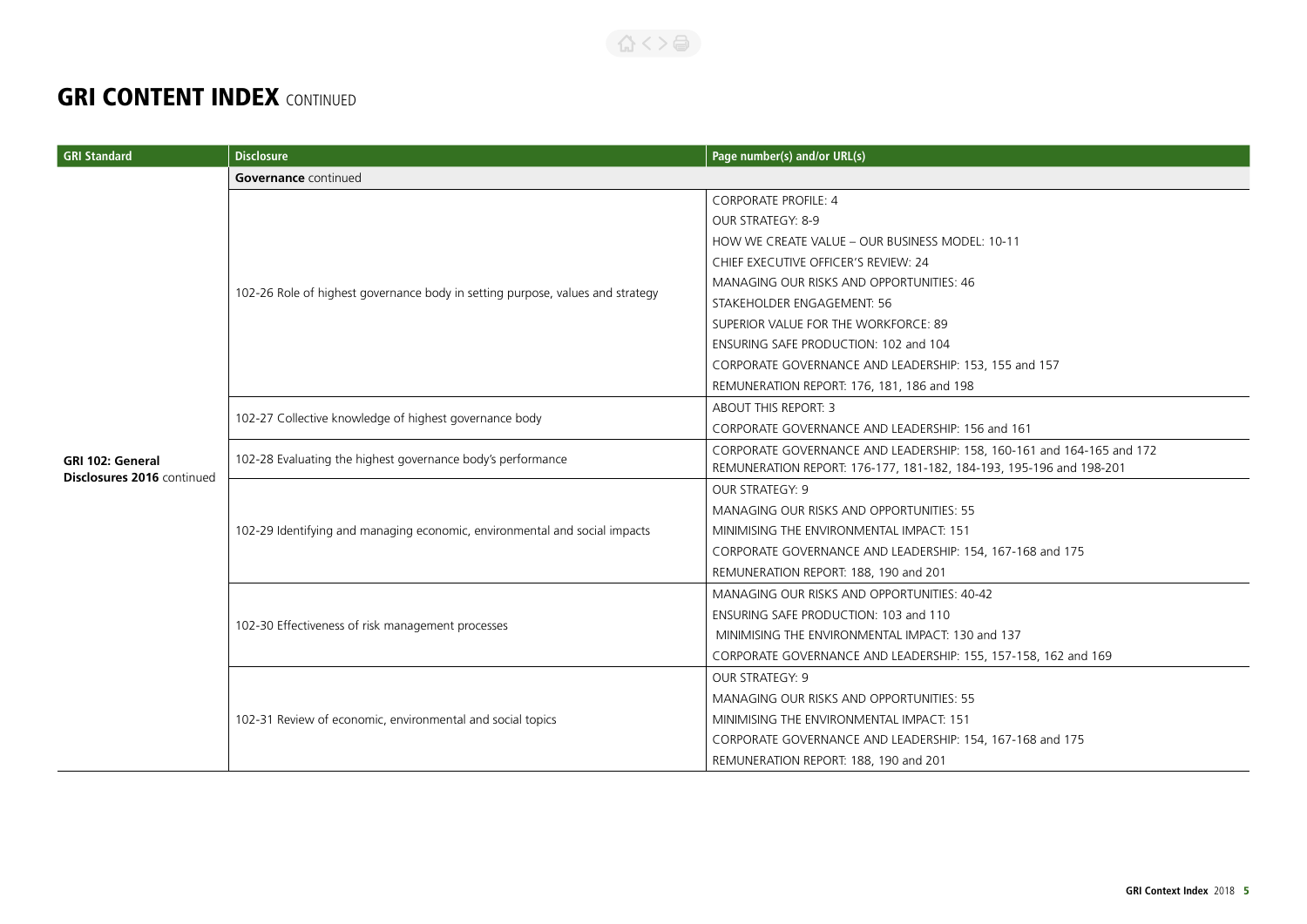| <b>GRI Standard</b>               | <b>Disclosure</b>                                                 | Page number(s) and/or URL(s)                                                                                                                                                                                                                                                                                                                                                                                                                                                                                                       |  |
|-----------------------------------|-------------------------------------------------------------------|------------------------------------------------------------------------------------------------------------------------------------------------------------------------------------------------------------------------------------------------------------------------------------------------------------------------------------------------------------------------------------------------------------------------------------------------------------------------------------------------------------------------------------|--|
|                                   | <b>Governance</b> continued                                       |                                                                                                                                                                                                                                                                                                                                                                                                                                                                                                                                    |  |
|                                   |                                                                   | ABOUT THIS REPORT: 3 CORPORATE PROFILE: 4                                                                                                                                                                                                                                                                                                                                                                                                                                                                                          |  |
|                                   |                                                                   | HOW WE CREATE VALUE - OUR BUSINESS MODEL: 10-11                                                                                                                                                                                                                                                                                                                                                                                                                                                                                    |  |
|                                   |                                                                   | MANAGING OUR RISKS AND OPPORTUNITIES: 40-41                                                                                                                                                                                                                                                                                                                                                                                                                                                                                        |  |
|                                   | 102-32 Highest governance body's role in sustainability reporting | MANAGING OUR RISKS AND OPPORTUNITIES: 54-55                                                                                                                                                                                                                                                                                                                                                                                                                                                                                        |  |
|                                   |                                                                   | CORPORATE GOVERNANCE AND LEADERSHIP: 153-155, 158 and 167-168                                                                                                                                                                                                                                                                                                                                                                                                                                                                      |  |
|                                   |                                                                   | REMUNERATION REPORT: 176-177, 182, 187 and 197                                                                                                                                                                                                                                                                                                                                                                                                                                                                                     |  |
|                                   |                                                                   | MANAGING OUR RISKS AND OPPORTUNITIES: 40 and 51                                                                                                                                                                                                                                                                                                                                                                                                                                                                                    |  |
|                                   |                                                                   | STAKEHOLDER ENGAGEMENT: 57-60                                                                                                                                                                                                                                                                                                                                                                                                                                                                                                      |  |
|                                   | 102-33 Communicating critical concerns                            | ENSURING SAFE PRODUCTION: 109-111                                                                                                                                                                                                                                                                                                                                                                                                                                                                                                  |  |
|                                   |                                                                   | SOCIAL UPLIFTMENT AND COMMUNITY DEVELOPMENT: 123                                                                                                                                                                                                                                                                                                                                                                                                                                                                                   |  |
|                                   |                                                                   | CORPORATE GOVERNANCE AND LEADERSHIP: 153, 155, 162-163, 165-166 and 169                                                                                                                                                                                                                                                                                                                                                                                                                                                            |  |
|                                   | 102-34 Nature and total number of critical concerns               | MANAGING OUR RISKS AND OPPORTUNITIES: 54                                                                                                                                                                                                                                                                                                                                                                                                                                                                                           |  |
|                                   |                                                                   | CORPORATE GOVERNANCE AND LEADERSHIP: 154, 170 and 174                                                                                                                                                                                                                                                                                                                                                                                                                                                                              |  |
|                                   |                                                                   | SUPERIOR VALUE FOR THE WORKFORCE: 88 and 97                                                                                                                                                                                                                                                                                                                                                                                                                                                                                        |  |
| GRI 102: General                  | 102-35 Remuneration policies                                      | <b>ENSURING SAFE PRODUCTION: 109</b>                                                                                                                                                                                                                                                                                                                                                                                                                                                                                               |  |
| <b>Disclosures 2016</b> continued |                                                                   | CORPORATE GOVERNANCE AND LEADERSHIP: 158, 160-161, 165 and 172                                                                                                                                                                                                                                                                                                                                                                                                                                                                     |  |
|                                   |                                                                   | REMUNERATION REPORT: 176-205                                                                                                                                                                                                                                                                                                                                                                                                                                                                                                       |  |
|                                   |                                                                   | PERSPECTIVE FROM THE CHAIR: 23                                                                                                                                                                                                                                                                                                                                                                                                                                                                                                     |  |
|                                   |                                                                   | MANAGING OUR RISKS AND OPPORTUNITIES: 50-51                                                                                                                                                                                                                                                                                                                                                                                                                                                                                        |  |
|                                   |                                                                   | STAKEHOLDER ENGAGEMENT: 58 SUPERIOR VALUE FOR THE WORKFORCE: 87-88, 96-97 and 99                                                                                                                                                                                                                                                                                                                                                                                                                                                   |  |
|                                   | 102-36 Process for determining remuneration                       |                                                                                                                                                                                                                                                                                                                                                                                                                                                                                                                                    |  |
|                                   |                                                                   | <b>ENSURING SAFE PRODUCTION: 109</b>                                                                                                                                                                                                                                                                                                                                                                                                                                                                                               |  |
|                                   |                                                                   |                                                                                                                                                                                                                                                                                                                                                                                                                                                                                                                                    |  |
|                                   |                                                                   |                                                                                                                                                                                                                                                                                                                                                                                                                                                                                                                                    |  |
|                                   |                                                                   |                                                                                                                                                                                                                                                                                                                                                                                                                                                                                                                                    |  |
|                                   |                                                                   |                                                                                                                                                                                                                                                                                                                                                                                                                                                                                                                                    |  |
|                                   |                                                                   |                                                                                                                                                                                                                                                                                                                                                                                                                                                                                                                                    |  |
|                                   | 102-38 Annual total compensation ratio                            |                                                                                                                                                                                                                                                                                                                                                                                                                                                                                                                                    |  |
|                                   |                                                                   |                                                                                                                                                                                                                                                                                                                                                                                                                                                                                                                                    |  |
|                                   |                                                                   | SUPERIOR VALUE FOR THE WORKFORCE: 96-97                                                                                                                                                                                                                                                                                                                                                                                                                                                                                            |  |
|                                   |                                                                   |                                                                                                                                                                                                                                                                                                                                                                                                                                                                                                                                    |  |
|                                   | 102-37 Stakeholders' involvement in remuneration                  | OCCUPATIONAL HEALTH AND WELL-BEING: 113-114<br>CORPORATE GOVERNANCE AND LEADERSHIP: 154, 158, 160-161, 165 and 172<br>REMUNERATION REPORT: 176-205<br>PERSPECTIVE FROM THE CHAIR: 23 MANAGING OUR RISKS AND OPPORTUNITIES: 50-51<br>STAKEHOLDER ENGAGEMENT: 58 SUPERIOR VALUE FOR THE WORKFORCE: 96-97 and 99<br>OCCUPATIONAL HEALTH AND WELL-BEING: 113-114<br>HOW WE CREATE VALUE - OUR BUSINESS MODEL: 11<br>FIVE-YEAR STATISTICAL REVIEW: 12-13<br>CHIEF FINANCIAL OFFICER'S REPORT: 35<br><b>REMUNERATION REPORT: 176-205</b> |  |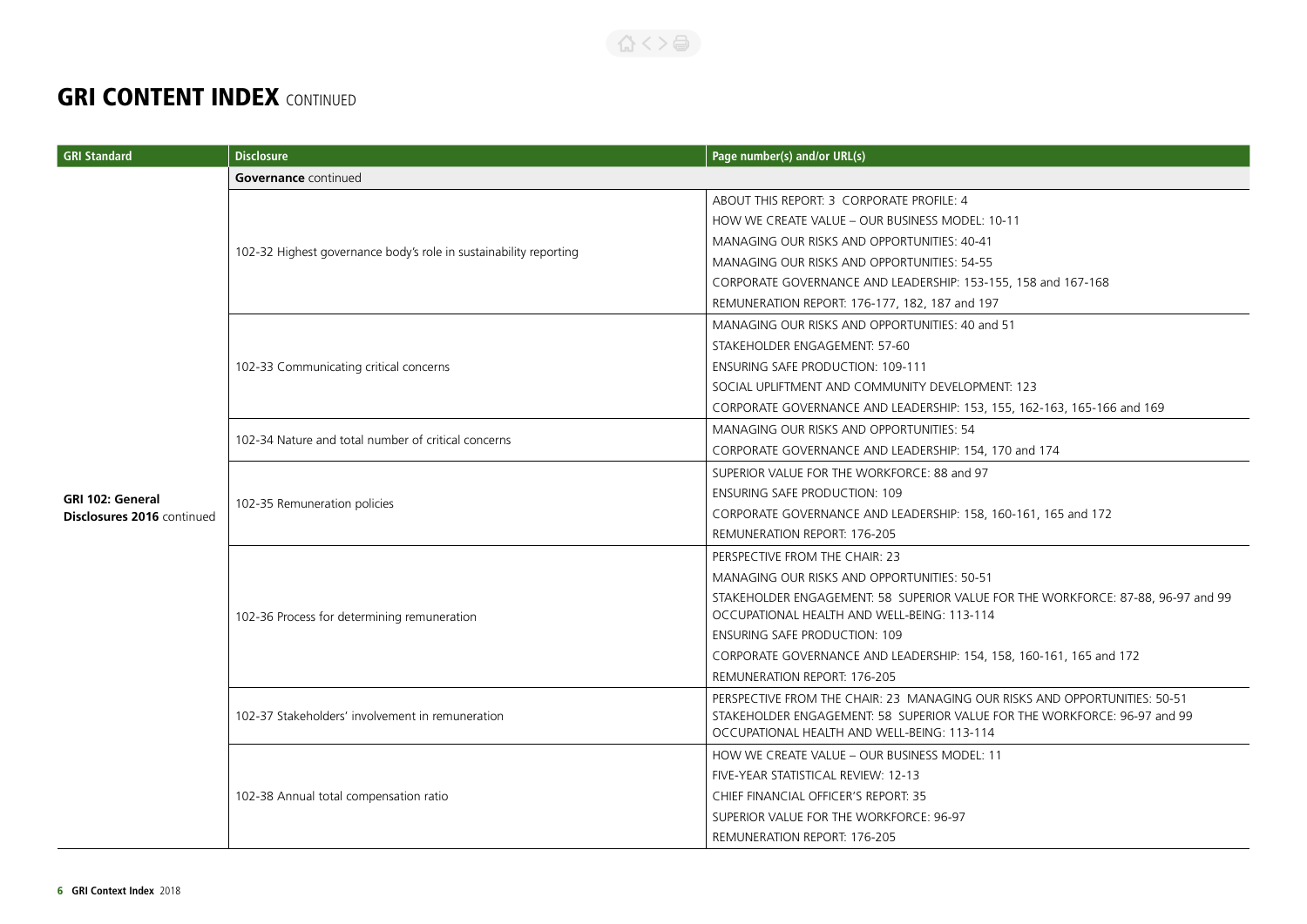#### 合くと高

| <b>GRI Standard</b>        | <b>Disclosure</b>                                             | Page number(s) and/or URL(s)                                                |  |
|----------------------------|---------------------------------------------------------------|-----------------------------------------------------------------------------|--|
|                            | Governance continued                                          |                                                                             |  |
|                            |                                                               | HOW WE CREATE VALUE - OUR BUSINESS MODEL: 11                                |  |
|                            |                                                               | FIVE-YEAR STATISTICAL REVIEW: 12-13                                         |  |
|                            | 102-39 Percentage increase in annual total compensation ratio | CHIEF FINANCIAL OFFICER'S REPORT: 35                                        |  |
|                            |                                                               | SUPERIOR VALUE FOR THE WORKFORCE: 96-97                                     |  |
|                            |                                                               | <b>REMUNERATION REPORT: 176-205</b>                                         |  |
|                            | Stakeholder engagement                                        |                                                                             |  |
|                            | 102-40 List of stakeholder groups                             | STAKEHOLDER ENGAGEMENT: 57-58                                               |  |
|                            |                                                               | STAKEHOLDER ENGAGEMENT: 57                                                  |  |
|                            | 102-41 Collective bargaining agreements                       | SUPERIOR VALUE FOR THE WORKFORCE: 96-97 and 99                              |  |
|                            |                                                               | OCCUPATIONAL HEALTH AND WELL-BEING: 114                                     |  |
|                            |                                                               | <b>REMUNERATION REPORT: 195</b>                                             |  |
| <b>GRI 102: General</b>    | 102-42 Identifying and selecting stakeholders                 | STAKEHOLDER ENGAGEMENT: 56-60                                               |  |
| Disclosures 2016 continued | 102-43 Approach to stakeholder engagement                     | STAKEHOLDER ENGAGEMENT: 56-60                                               |  |
|                            |                                                               | SUPERIOR VALUE FOR THE WORKFORCE: 86-87 and 89                              |  |
|                            |                                                               | ENSURING SAFE PRODUCTION: 102, 104 and 110-111                              |  |
|                            |                                                               | OCCUPATIONAL HEALTH AND WELL-BEING: 114, 118 and 120                        |  |
|                            |                                                               | SOCIAL UPLIFTMENT AND COMMUNITY DEVELOPMENT: 122-125, 127 and 129           |  |
|                            |                                                               | MINIMISING THE ENVIRONMENTAL IMPACT: 130-132, 135, 139-140, 144 and 149-151 |  |
|                            |                                                               | CORPORATE GOVERNANCE AND LEADERSHIP: 153-155, 158, 166 and 168              |  |
|                            |                                                               | REMUNERATION REPORT: 176, 178, 181 and 183                                  |  |
|                            | 102-44 Key topics and concerns raised                         | SOCIAL UPLIFTMENT AND COMMUNITY DEVELOPMENT: 123-124 and 128-129            |  |
|                            |                                                               | MINIMISING THE ENVIRONMENTAL IMPACT: 130 and 138                            |  |
|                            |                                                               | CORPORATE GOVERNANCE AND LEADERSHIP: 154-155 and 171                        |  |
|                            |                                                               | <b>REMUNERATION REPORT: 190</b>                                             |  |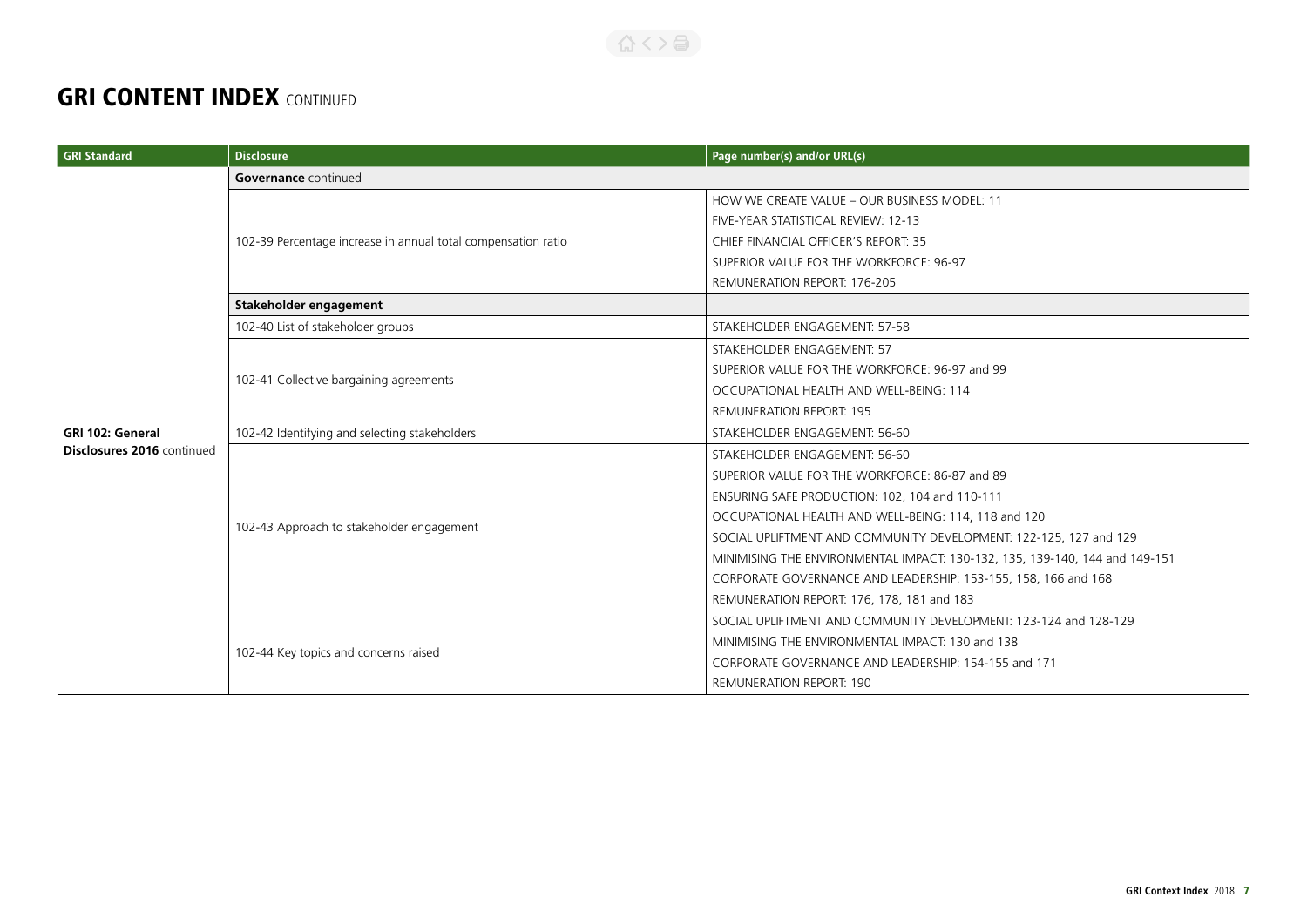#### 公く>台

| <b>GRI Standard</b>        | <b>Disclosure</b>                                                 | Page number(s) and/or URL(s)                                            |  |
|----------------------------|-------------------------------------------------------------------|-------------------------------------------------------------------------|--|
|                            | <b>Reporting practice</b>                                         |                                                                         |  |
|                            | 102-45 Entities included in the consolidated financial statements | ANNUAL FINANCIAL REPORT 2018: 48, note 1.3 consolidation                |  |
|                            |                                                                   | ABOUT THIS REPORT: 3                                                    |  |
|                            | 102-46 Defining report content and topic boundaries               | HOW WE CREATE VALUE - OUR BUSINESS MODEL: 10                            |  |
|                            |                                                                   | MANAGING OUR RISKS AND OPPORTUNITIES: 40-55                             |  |
|                            | 102-47 List of material topics                                    | MANAGING OUR RISKS AND OPPORTUNITIES: 40-55                             |  |
|                            |                                                                   | FIVE-YEAR STATISTICAL REVIEW: 17                                        |  |
|                            | 102-48 Restatements of information                                | <b>ENSURING SAFE PRODUCTION: 107</b>                                    |  |
|                            |                                                                   | MINIMISING THE ENVIRONMENTAL IMPACT: 133 and 145                        |  |
|                            |                                                                   | CHIEF FINANCIAL OFFICER'S REPORT: 33 and 35                             |  |
|                            |                                                                   | MANAGING OUR RISKS AND OPPORTUNITIES: 42-43                             |  |
|                            | 102-49 Changes in reporting                                       | DELIVERING VALUE FROM OPERATIONS, PROJECTS AND TECHNOLOGY: 73           |  |
|                            |                                                                   | SUPERIOR VALUE FOR THE WORKFORCE: 87 and 96                             |  |
| <b>GRI 102: General</b>    |                                                                   | SOCIAL UPLIFTMENT AND COMMUNITY DEVELOPMENT: 123 and 126 MINIMISING THE |  |
| Disclosures 2016 continued |                                                                   | ENVIRONMENTAL IMPACT: 132, 137, 139, 143 and 148                        |  |
|                            |                                                                   | CORPORATE GOVERNANCE AND LEADERSHIP: 171                                |  |
|                            |                                                                   | REMUNERATION REPORT: 179-180, 186 and 191                               |  |
|                            | 102-50 Reporting period                                           | Throughout this report                                                  |  |
|                            | 102-51 Date of most recent report                                 | Throughout this report                                                  |  |
|                            | 102-52 Reporting cycle                                            | <b>ABOUT THIS REPORT: 3</b>                                             |  |
|                            | 102-53 Contact point for questions regarding the report           | ANCILLARY INFORMATION: 206                                              |  |
|                            | 102-54 Claims of reporting in accordance with the GRI Standards   | <b>ABOUT THIS REPORT: 3</b>                                             |  |
|                            | 102-55 GRI content index                                          | This document                                                           |  |
|                            |                                                                   | ABOUT THIS REPORT: 3                                                    |  |
|                            |                                                                   | FIVE-YEAR STATISTICAL REVIEW: 17                                        |  |
|                            | 102-56 External assurance                                         | MANAGING OUR RISKS AND OPPORTUNITIES: 40 and 55                         |  |
|                            |                                                                   | MINIMISING THE ENVIRONMENTAL IMPACT: 139                                |  |
|                            |                                                                   | CORPORATE GOVERNANCE AND LEADERSHIP: 154 and 172                        |  |
|                            |                                                                   | STATEMENT OF ASSURANCE: 207-209                                         |  |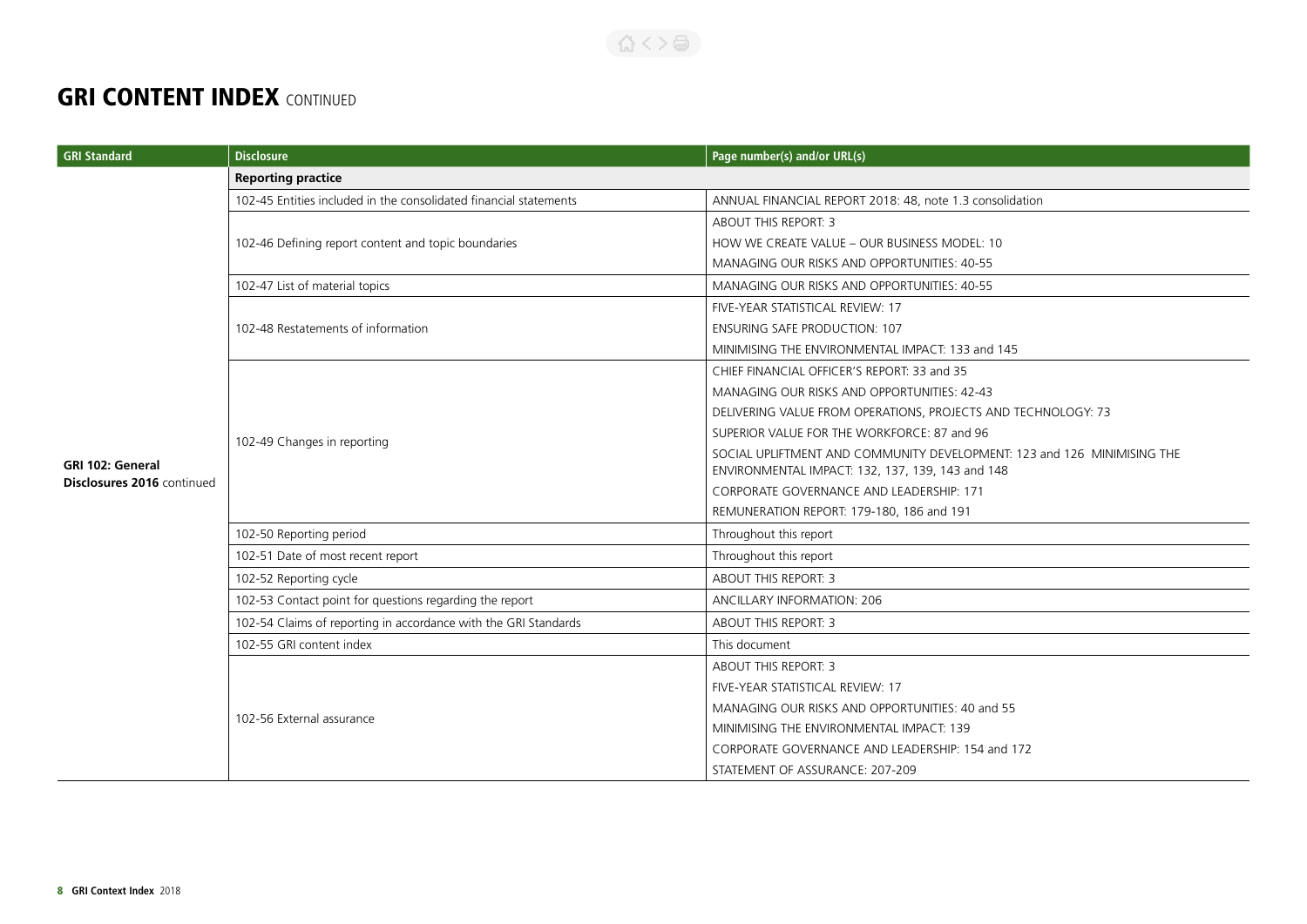| <b>GRI</b> Standard                     | <b>Disclosure</b>                                                                    | Page number(s) and/or URL(s)                                                                 |
|-----------------------------------------|--------------------------------------------------------------------------------------|----------------------------------------------------------------------------------------------|
| <b>Material Topics</b>                  |                                                                                      |                                                                                              |
| <b>GRI 200 Economic Standard Series</b> |                                                                                      |                                                                                              |
| <b>Economic Performance</b>             |                                                                                      |                                                                                              |
|                                         |                                                                                      | ABOUT THIS REPORT: 3 CORPORATE PROFILE: 4                                                    |
|                                         | 103-1 Explanation of the material topic and its boundary                             | OUR STRATEGY: 8-9                                                                            |
|                                         |                                                                                      | HOW WE CREATE VALUE - OUR BUSINESS MODEL: 10-11                                              |
| <b>GRI 103: Management</b>              | 103-2 The management approach and its components                                     | MANAGING OUR RISKS AND OPPORTUNITIES: 40-55                                                  |
| Approach 2016                           |                                                                                      | <b>ABOUT THIS REPORT: 3</b>                                                                  |
|                                         | 103-3 Evaluation of the management approach                                          | MANAGING OUR RISKS AND OPPORTUNITIES: 40-41                                                  |
|                                         |                                                                                      | CORPORATE GOVERNANCE AND LEADERSHIP: 155, 158 and 169                                        |
|                                         |                                                                                      | <b>REMUNERATION REPORT: 190</b>                                                              |
|                                         |                                                                                      | <b>OPERATIONAL PROFILE - A SNAPSHOT: 5</b>                                                   |
|                                         |                                                                                      | <b>CORPORATE PROFILE: 6</b>                                                                  |
|                                         | 201-1 Direct economic value generated and distributed                                | HOW WE CREATE VALUE - OUR BUSINESS MODEL: 11 FIVE-YEAR STATISTICAL REVIEW: 12-18             |
|                                         |                                                                                      | CHIEF EXECUTIVE OFFICER'S REVIEW: 25-30 CHIEF FINANCIAL OFFICER'S REPORT: 33-39              |
|                                         |                                                                                      | DELIVERING VALUE FROM OPERATIONS, PROJECTS AND TECHNOLOGY: 63-74                             |
|                                         | 201-2 Financial implications and other risks and opportunities due to climate change | FIVE-YEAR STATISTICAL REVIEW: 17                                                             |
| <b>GRI 201: Economic</b>                |                                                                                      | MINIMISING THE ENVIRONMENTAL IMPACT: 137 and 142                                             |
| <b>Performance 2016</b>                 | 201-3 Defined benefit plan obligations and other retirement plans                    | CHIEF EXECUTIVE OFFICER'S REVIEW: 31                                                         |
|                                         |                                                                                      | CHIEF FINANCIAL OFFICER'S REPORT: 36                                                         |
|                                         |                                                                                      | SUPERIOR VALUE FOR THE WORKFORCE: 88, 90, 94 and 96-99                                       |
|                                         |                                                                                      | <b>ENSURING SAFE PRODUCTION: 109</b>                                                         |
|                                         |                                                                                      | OCCUPATIONAL HEALTH AND WELL-BEING: 112-115 and 121                                          |
|                                         |                                                                                      | REMUNERATION REPORT: 177, 182, 186, 191-194 and 201                                          |
|                                         | 201-4 Financial assistance received from government                                  | Not applicable (Specify the reason(s) why the disclosure is considered to be not applicable) |

合くと目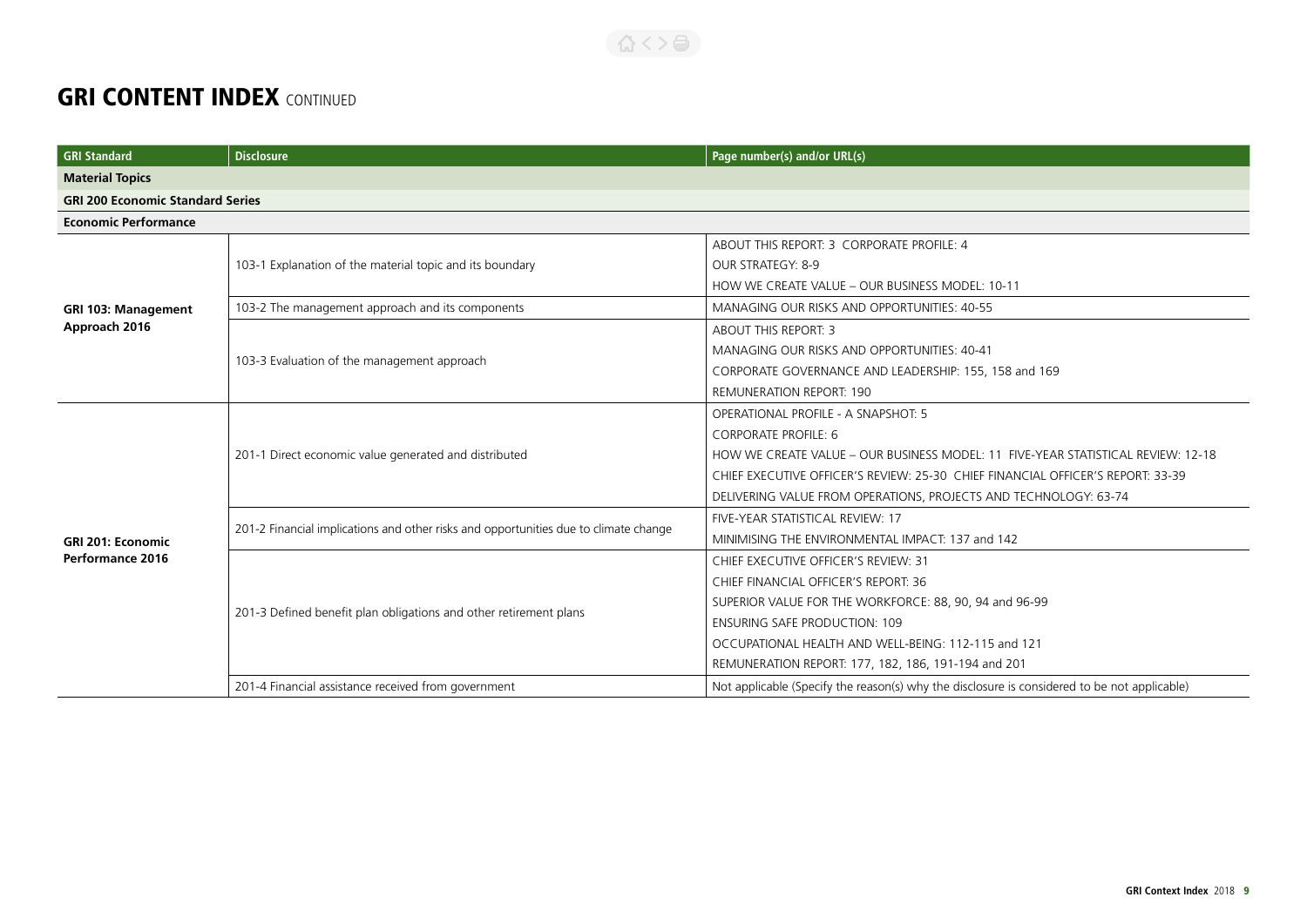| <b>GRI Standard</b>                               | <b>Disclosure</b>                                                                  | Page number(s) and/or URL(s)                               |
|---------------------------------------------------|------------------------------------------------------------------------------------|------------------------------------------------------------|
| <b>Material Topics continued</b>                  |                                                                                    |                                                            |
| <b>GRI 200 Economic Standard Series continued</b> |                                                                                    |                                                            |
| <b>Market Presence</b>                            |                                                                                    |                                                            |
|                                                   |                                                                                    | <b>CORPORATE PROFILE: 6</b>                                |
|                                                   |                                                                                    | OUR STRATEGY: 8-9                                          |
|                                                   |                                                                                    | PERSPECTIVE FROM THE CHAIR: 21-23                          |
|                                                   | 103-1 Explanation of the material topic and its boundary                           | CHIEF EXECUTIVE OFFICER'S REVIEW: 27                       |
|                                                   |                                                                                    | CHIEF FINANCIAL OFFICER'S REPORT: 38                       |
|                                                   |                                                                                    | MANAGING OUR RISKS AND OPPORTUNITIES: 46 and 48-55         |
| <b>GRI 103: Management</b><br>Approach 2016       |                                                                                    | CORPORATE GOVERNANCE AND LEADERSHIP: 154                   |
|                                                   | 103-2 The management approach and its components                                   | MANAGING OUR RISKS AND OPPORTUNITIES: 47, 49, 51 and 53-55 |
|                                                   |                                                                                    | CORPORATE GOVERNANCE AND LEADERSHIP: 154                   |
|                                                   | 103-3 Evaluation of the management approach                                        | <b>ABOUT THIS REPORT: 3</b>                                |
|                                                   |                                                                                    | MANAGING OUR RISKS AND OPPORTUNITIES: 40-41                |
|                                                   |                                                                                    | CORPORATE GOVERNANCE AND LEADERSHIP: 155, 158 and 169      |
|                                                   |                                                                                    | <b>REMUNERATION REPORT: 190</b>                            |
|                                                   | 202-1 Ratios of standard entry level wage by gender compared to local minimum wage | SUPERIOR VALUE FOR THE WORKFORCE: 96-97                    |
|                                                   |                                                                                    | SUPERIOR VALUE FOR THE WORKFORCE: 88                       |
| GRI 202: Market<br>Presence 2016                  | 202-2 Proportion of senior management hired from the local community               | STAKEHOLDER ENGAGEMENT: 59                                 |
|                                                   |                                                                                    | SUPERIOR VALUE FOR THE WORKFORCE: 88, 99 and 101           |
|                                                   |                                                                                    | SOCIAL UPLIFTMENT AND COMMUNITY DEVELOPMENT: 123           |

合くと目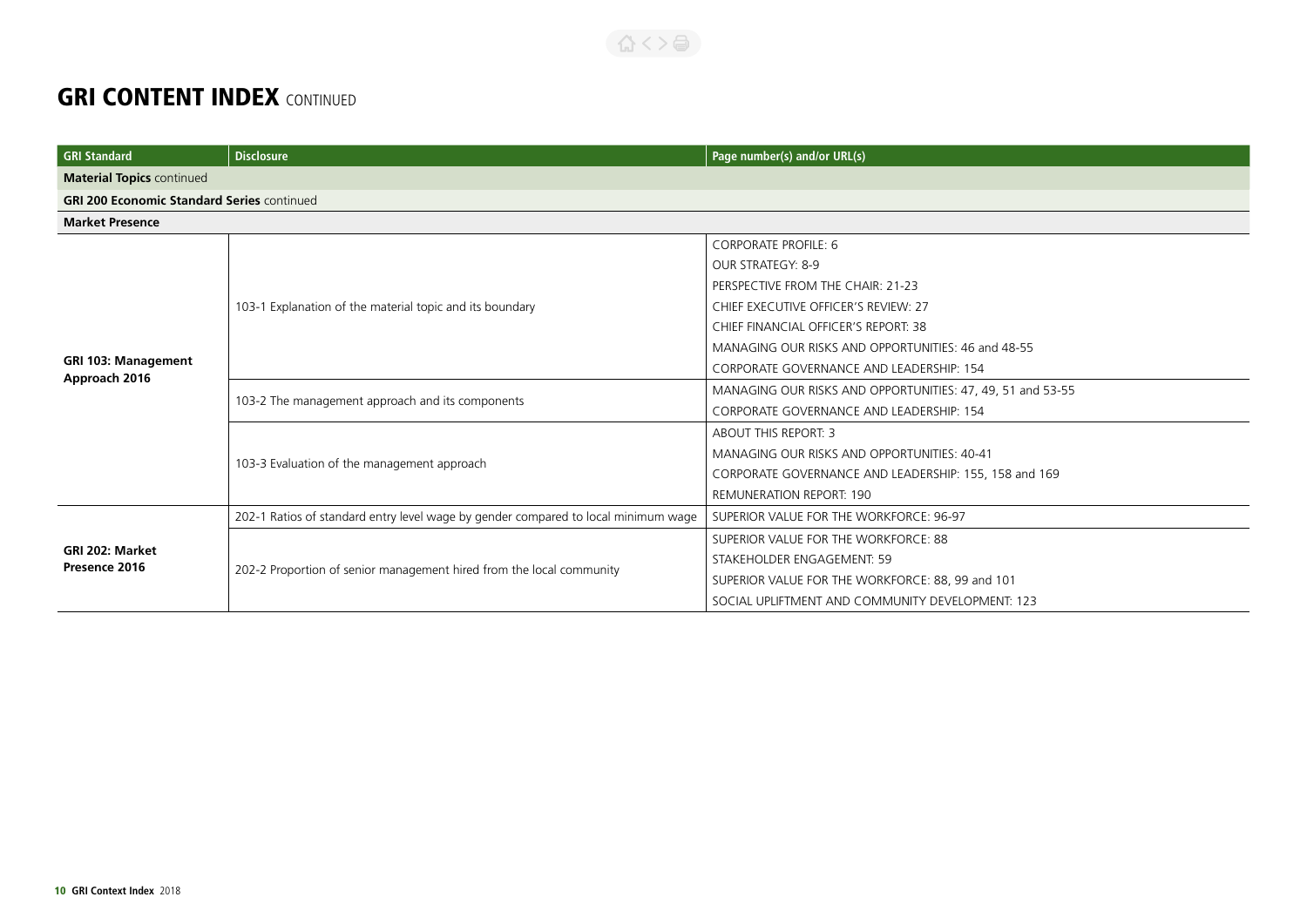| <b>GRI Standard</b>              | <b>Disclosure</b>                                        | Page number(s) and/or URL(s)                               |  |
|----------------------------------|----------------------------------------------------------|------------------------------------------------------------|--|
| <b>Material Topics continued</b> |                                                          |                                                            |  |
|                                  | <b>GRI 200 Economic Standard Series continued</b>        |                                                            |  |
| <b>Indirect Economic Impacts</b> |                                                          |                                                            |  |
|                                  |                                                          | ABOUT THIS REPORT: 3                                       |  |
|                                  |                                                          | HOW WE CREATE VALUE - OUR BUSINESS MODEL: 11               |  |
|                                  |                                                          | FIVE-YEAR STATISTICAL REVIEW: 14-15                        |  |
|                                  |                                                          | MANAGING OUR RISKS AND OPPORTUNITIES: 40-41 and 44-45      |  |
|                                  | 103-1 Explanation of the material topic and its boundary | STAKEHOLDER ENGAGEMENT: 56-57 and 59-60                    |  |
|                                  |                                                          | SUPERIOR VALUE FOR THE WORKFORCE: 86-87 and 99             |  |
|                                  |                                                          | OCCUPATIONAL HEALTH AND WELL-BEING: 121                    |  |
|                                  |                                                          | SOCIAL UPLIFTMENT AND COMMUNITY DEVELOPMENT: 122-129       |  |
|                                  |                                                          | MINIMISING THE ENVIRONMENTAL IMPACT: 130, 135, 140 and 150 |  |
|                                  |                                                          | CORPORATE GOVERNANCE AND LEADERSHIP: 154                   |  |
|                                  |                                                          | ABOUT THIS REPORT: 3                                       |  |
| <b>GRI 103: Management</b>       | 103-2 The management approach and its components         | HOW WE CREATE VALUE - OUR BUSINESS MODEL: 11               |  |
| Approach 2016                    |                                                          | FIVE-YEAR STATISTICAL REVIEW: 14-15                        |  |
|                                  |                                                          | MANAGING OUR RISKS AND OPPORTUNITIES: 40-41 and 44-45      |  |
|                                  |                                                          | STAKEHOLDER ENGAGEMENT: 56-57 and 59-60                    |  |
|                                  |                                                          | SUPERIOR VALUE FOR THE WORKFORCE: 86-87 and 99             |  |
|                                  |                                                          | OCCUPATIONAL HEALTH AND WELL-BEING: 121                    |  |
|                                  |                                                          | SOCIAL UPLIFTMENT AND COMMUNITY DEVELOPMENT: 122-129       |  |
|                                  |                                                          | MINIMISING THE ENVIRONMENTAL IMPACT: 130, 135, 140 and 150 |  |
|                                  |                                                          | CORPORATE GOVERNANCE AND LEADERSHIP: 154                   |  |
|                                  | 103-3 Evaluation of the management approach              | ABOUT THIS REPORT: 3                                       |  |
|                                  |                                                          | MANAGING OUR RISKS AND OPPORTUNITIES: 40-41                |  |
|                                  |                                                          | CORPORATE GOVERNANCE AND LEADERSHIP: 155, 158 and 169      |  |
|                                  |                                                          | <b>REMUNERATION REPORT: 190</b>                            |  |

合くと高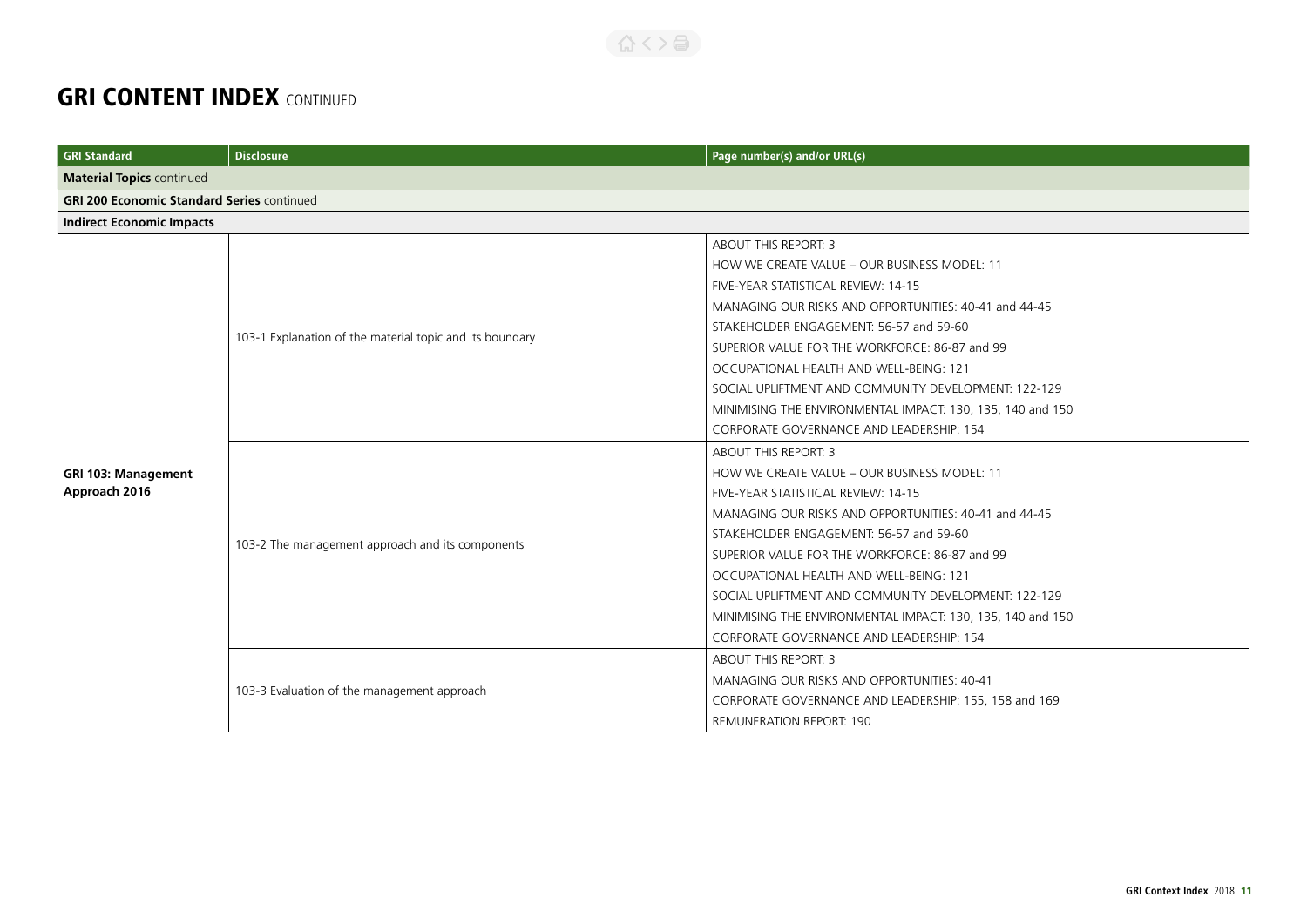| <b>GRI Standard</b>                               | <b>Disclosure</b>                                        | Page number(s) and/or URL(s)                                    |  |
|---------------------------------------------------|----------------------------------------------------------|-----------------------------------------------------------------|--|
| <b>Material Topics continued</b>                  |                                                          |                                                                 |  |
| <b>GRI 200 Economic Standard Series continued</b> |                                                          |                                                                 |  |
| <b>Indirect Economic Impacts</b>                  | continued                                                |                                                                 |  |
|                                                   |                                                          | PERSPECTIVE FROM THE CHAIR: 22                                  |  |
|                                                   |                                                          | STAKEHOLDER ENGAGEMENT: 59-60                                   |  |
|                                                   |                                                          | SUPERIOR VALUE FOR THE WORKFORCE: 95 and 98                     |  |
|                                                   | 203-1 Infrastructure investments and services supported  | OCCUPATIONAL HEALTH AND WELL-BEING: 112-114 and 120             |  |
| <b>GRI 203: Indirect Economic</b>                 |                                                          | SOCIAL UPLIFTMENT AND COMMUNITY DEVELOPMENT: 123-127 and 129    |  |
| Impacts 2016                                      |                                                          | MINIMISING THE ENVIRONMENTAL IMPACT: 148-149                    |  |
|                                                   |                                                          | <b>CORPORATE GOVERNANCE AND LEADERSHIP: 155</b>                 |  |
|                                                   | 203-2 Significant indirect economic impacts              | HOW WE CREATE VALUE - OUR BUSINESS MODEL: 11                    |  |
|                                                   |                                                          | FIVE-YEAR STATISTICAL REVIEW: 14-15                             |  |
|                                                   |                                                          | SOCIAL UPLIFTMENT AND COMMUNITY DEVELOPMENT: 127 and 129        |  |
| <b>Procurement Practices</b>                      |                                                          |                                                                 |  |
|                                                   |                                                          | STAKEHOLDER ENGAGEMENT: 59                                      |  |
|                                                   | 103-1 Explanation of the material topic and its boundary | SOCIAL UPLIFTMENT AND COMMUNITY DEVELOPMENT: 122-124 and 128    |  |
|                                                   |                                                          | CORPORATE GOVERNANCE AND LEADERSHIP: 153-154 and 167-168        |  |
|                                                   |                                                          | STAKEHOLDER ENGAGEMENT: 59                                      |  |
| <b>GRI 103: Management</b><br>Approach 2016       | 103-2 The management approach and its components         | SOCIAL UPLIFTMENT AND COMMUNITY DEVELOPMENT: 122-124 and 128    |  |
|                                                   |                                                          | CORPORATE GOVERNANCE AND LEADERSHIP: 153-154 and 167-168        |  |
|                                                   |                                                          | ABOUT THIS REPORT: 3MANAGING OUR RISKS AND OPPORTUNITIES: 40-41 |  |
|                                                   | 103-3 Evaluation of the management approach              | CORPORATE GOVERNANCE AND LEADERSHIP: 155, 158 and 169           |  |
|                                                   |                                                          | <b>REMUNERATION REPORT: 190</b>                                 |  |
| <b>GRI 204: Procurement</b>                       |                                                          | HOW WE CREATE VALUE - OUR BUSINESS MODEL: 11                    |  |
| <b>Practices 2016</b>                             | 204-1 Proportion of spending on local suppliers          | FIVE-YEAR STATISTICAL REVIEW: 14-15                             |  |
|                                                   |                                                          | SOCIAL UPLIFTMENT AND COMMUNITY DEVELOPMENT: 128                |  |

合くと高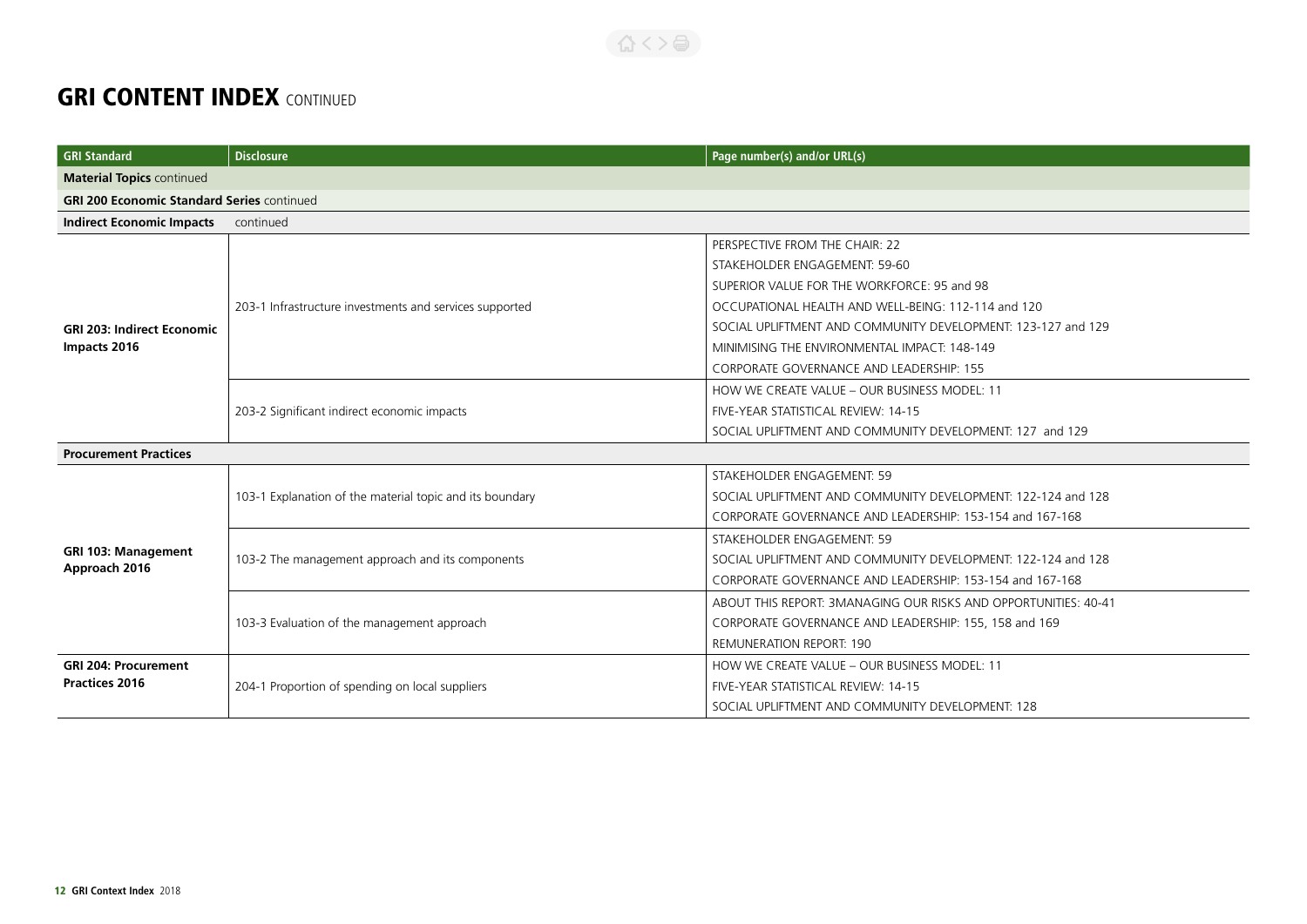#### 合くと高

| <b>GRI Standard</b>                                       | <b>Disclosure</b>                                                                    | Page number(s) and/or URL(s)                                                                                                                                           |
|-----------------------------------------------------------|--------------------------------------------------------------------------------------|------------------------------------------------------------------------------------------------------------------------------------------------------------------------|
| <b>Material Topics continued</b>                          |                                                                                      |                                                                                                                                                                        |
| <b>GRI 200 Economic Standard Series continued</b>         |                                                                                      |                                                                                                                                                                        |
| Anti-corruption                                           |                                                                                      |                                                                                                                                                                        |
| <b>GRI 103: Management</b><br>Approach 2016               | 103-1 Explanation of the material topic and its boundary                             | CORPORATE GOVERNANCE AND LEADERSHIP: 153 and 158                                                                                                                       |
|                                                           | 103-2 The management approach and its components                                     | CORPORATE GOVERNANCE AND LEADERSHIP: 153 and 158                                                                                                                       |
| <b>GRI 205: Anti-</b><br>corruption 2016                  | 103-3 Evaluation of the management approach                                          | <b>ABOUT THIS REPORT: 3</b><br>MANAGING OUR RISKS AND OPPORTUNITIES: 40-41<br>CORPORATE GOVERNANCE AND LEADERSHIP: 155, 158 and 169<br><b>REMUNERATION REPORT: 190</b> |
|                                                           | 205-1 Operations assessed for risks related to corruption                            | CORPORATE GOVERNANCE AND LEADERSHIP: 153 and 158                                                                                                                       |
|                                                           | 205-2 Communication and training about anti-corruption policies and procedures       | CORPORATE GOVERNANCE AND LEADERSHIP: 153 and 158                                                                                                                       |
|                                                           | 205-3 Confirmed incidents of corruption and actions taken                            | CORPORATE GOVERNANCE AND LEADERSHIP: 153 and 158                                                                                                                       |
| Anti-competitive<br><b>Behaviour</b>                      |                                                                                      |                                                                                                                                                                        |
| <b>GRI 103: Management</b><br>Approach 2016               | 103-1 Explanation of the material topic and its boundary                             | PERSPECTIVE FROM THE CHAIR: 22<br>CHIEF EXECUTIVE OFFICER'S REVIEW: 29<br>CHIEF FINANCIAL OFFICER'S REPORT: 38<br>MANAGING OUR RISKS AND OPPORTUNITIES: 44 and 47-48   |
|                                                           | 103-2 The management approach and its components                                     | PERSPECTIVE FROM THE CHAIR: 22<br>CHIEF EXECUTIVE OFFICER'S REVIEW: 29<br>CHIEF FINANCIAL OFFICER'S REPORT: 38<br>MANAGING OUR RISKS AND OPPORTUNITIES: 44 and 47-48   |
|                                                           | 103-3 Evaluation of the management approach                                          | ABOUT THIS REPORT: 3 MANAGING OUR RISKS AND OPPORTUNITIES: 40-41<br>CORPORATE GOVERNANCE AND LEADERSHIP: 155, 158 and 169<br><b>REMUNERATION REPORT: 190</b>           |
| <b>GRI 206: Anti-competitive</b><br><b>Behaviour 2016</b> | 206-1 Legal actions for anti-competitive behavior, anti-trust and monopoly practices | CHIEF EXECUTIVE OFFICER'S REVIEW: 29<br>CHIEF FINANCIAL OFFICER'S REPORT: 38                                                                                           |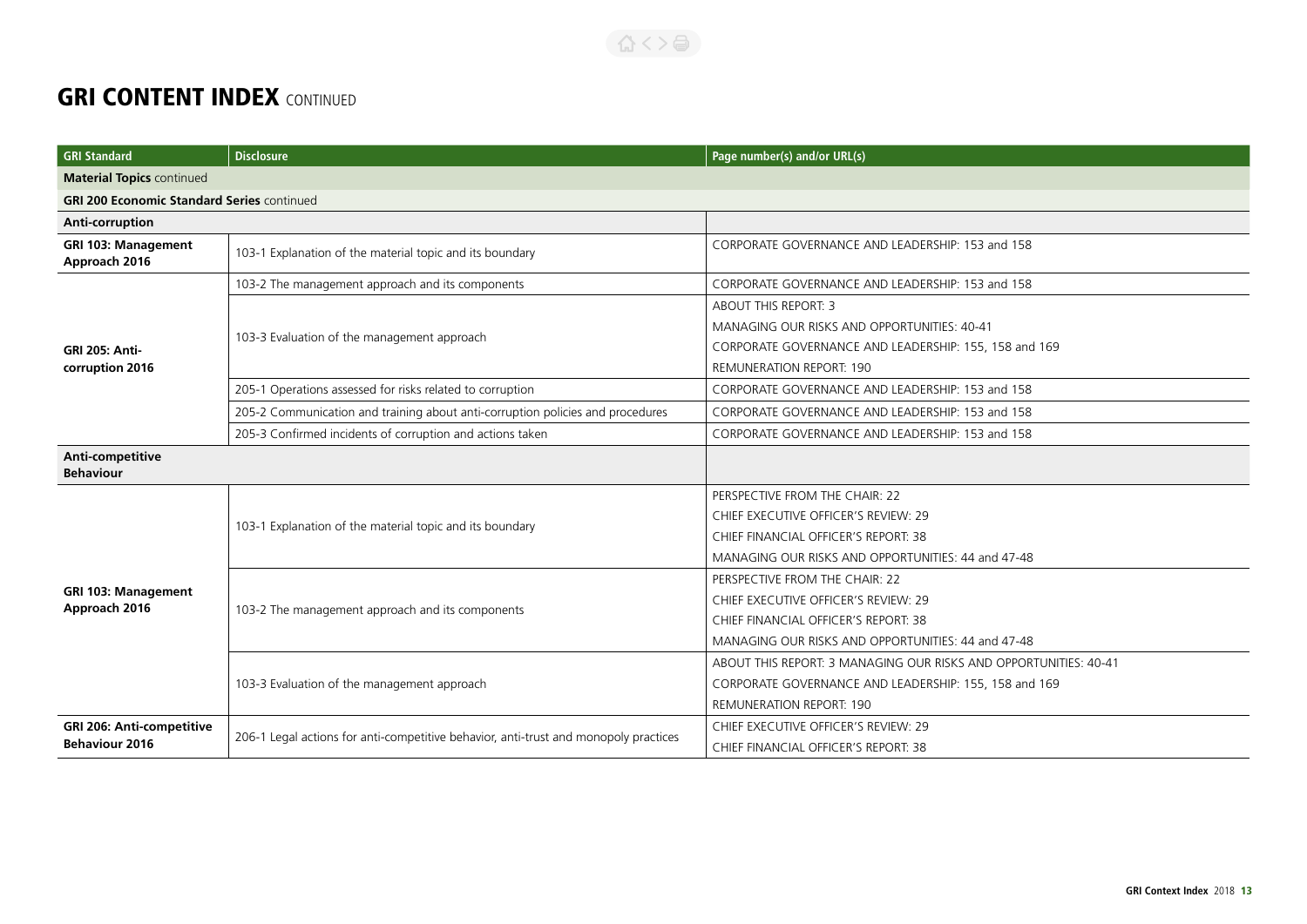| <b>GRI Standard</b>                           | <b>Disclosure</b>                                        | Page number(s) and/or URL(s)                                                   |
|-----------------------------------------------|----------------------------------------------------------|--------------------------------------------------------------------------------|
| <b>Material Topics continued</b>              |                                                          |                                                                                |
| <b>GRI 300 Environmental Standards Series</b> |                                                          |                                                                                |
| <b>Materials</b>                              |                                                          |                                                                                |
|                                               | 103-1 Explanation of the material topic and its boundary | MINIMISING THE ENVIRONMENTAL IMPACT: 139, 141 and 147-148                      |
|                                               | 103-2 The management approach and its components         | MINIMISING THE ENVIRONMENTAL IMPACT: 139, 141 and 147-148                      |
| <b>GRI 103: Management</b><br>Approach 2016   |                                                          | <b>ABOUT THIS REPORT: 3</b>                                                    |
|                                               | 103-3 Evaluation of the management approach              | MANAGING OUR RISKS AND OPPORTUNITIES: 40-41                                    |
|                                               |                                                          | CORPORATE GOVERNANCE AND LEADERSHIP: 155, 158 and 169 REMUNERATION REPORT: 190 |
|                                               | 301-1 Materials used by weight or volume                 | MINIMISING THE ENVIRONMENTAL IMPACT: 148                                       |
|                                               | 301-2 Recycled input materials used                      | MINIMISING THE ENVIRONMENTAL IMPACT: 147                                       |
|                                               | 301-3 Reclaimed products and their packaging materials   | <b>CORPORATE PROFILE: 4</b>                                                    |
|                                               |                                                          | OPERATIONAL PROFILE - A SNAPSHOT: 5                                            |
| GRI 301: Materials 2016                       |                                                          | PERSPECTIVE FROM THE CHAIR: 22                                                 |
|                                               |                                                          | CHIEF EXECUTIVE OFFICER'S REVIEW: 25                                           |
|                                               |                                                          | CHIEF FINANCIAL OFFICER'S REPORT: 37                                           |
|                                               |                                                          | DELIVERING VALUE FROM OPERATIONS, PROJECTS AND TECHNOLOGY: 71-72               |
|                                               |                                                          | MINERAL RESOURCES AND MINERAL RESERVES - SUMMARY: 75, 77, 81-85                |
|                                               |                                                          | MINIMISING THE ENVIRONMENTAL IMPACT: 132, 135-136, 139, 147 and 149-151        |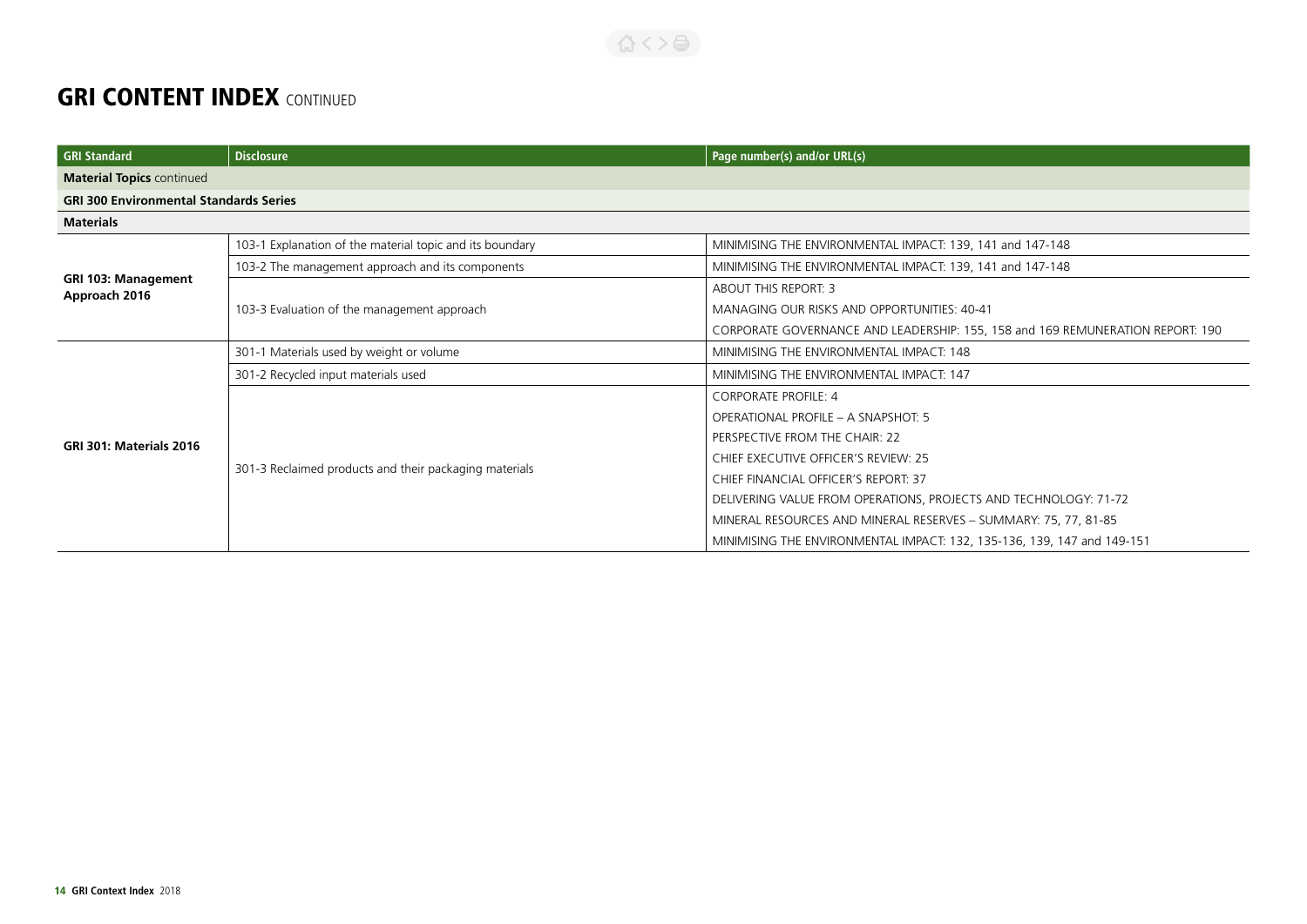| <b>GRI Standard</b>                                     | <b>Disclosure</b>                                                | Page number(s) and/or URL(s)                             |
|---------------------------------------------------------|------------------------------------------------------------------|----------------------------------------------------------|
| <b>Material Topics continued</b>                        |                                                                  |                                                          |
| <b>GRI 300 Environmental Standards Series continued</b> |                                                                  |                                                          |
| Energy                                                  |                                                                  |                                                          |
|                                                         |                                                                  | <b>OUR STRATEGY: 9</b>                                   |
|                                                         |                                                                  | HOW WE CREATE VALUE - OUR BUSINESS MODEL: 10             |
|                                                         | 103-1 Explanation of the material topic and its boundary         | MANAGING OUR RISKS AND OPPORTUNITIES: 54-55              |
|                                                         |                                                                  | MINIMISING THE ENVIRONMENTAL IMPACT: 130-132 and 142-145 |
|                                                         |                                                                  | CORPORATE GOVERNANCE AND LEADERSHIP: 154                 |
|                                                         |                                                                  | <b>OUR STRATEGY: 9</b>                                   |
| <b>GRI 103: Management</b>                              |                                                                  | HOW WE CREATE VALUE - OUR BUSINESS MODEL: 10             |
| Approach 2016                                           | 103-2 The management approach and its components                 | MANAGING OUR RISKS AND OPPORTUNITIES: 54-55              |
|                                                         |                                                                  | MINIMISING THE ENVIRONMENTAL IMPACT: 130-132 and 142-145 |
|                                                         |                                                                  | CORPORATE GOVERNANCE AND LEADERSHIP: 154                 |
|                                                         |                                                                  | ABOUT THIS REPORT: 3                                     |
|                                                         | 103-3 Evaluation of the management approach                      | MANAGING OUR RISKS AND OPPORTUNITIES: 40-41              |
|                                                         |                                                                  | CORPORATE GOVERNANCE AND LEADERSHIP: 155, 158 and 169    |
|                                                         |                                                                  | <b>REMUNERATION REPORT: 190</b>                          |
|                                                         | 302-1 Energy consumption within the organisation                 | HOW WE CREATE VALUE - OUR BUSINESS MODEL: 10             |
|                                                         |                                                                  | FIVE-YEAR STATISTICAL REVIEW: 14-15                      |
|                                                         |                                                                  | MANAGING OUR RISKS AND OPPORTUNITIES: 54                 |
|                                                         |                                                                  | MINIMISING THE ENVIRONMENTAL IMPACT: 143-146             |
|                                                         |                                                                  | HOW WE CREATE VALUE - OUR BUSINESS MODEL: 10             |
| GRI 302: Energy 2016                                    | 302-2 Energy consumption outside of the organisation             | FIVE-YEAR STATISTICAL REVIEW: 14-15                      |
|                                                         |                                                                  | MANAGING OUR RISKS AND OPPORTUNITIES: 54                 |
|                                                         |                                                                  | MINIMISING THE ENVIRONMENTAL IMPACT: 143-146             |
|                                                         | 302-3 Energy intensity                                           | MINIMISING THE ENVIRONMENTAL IMPACT: 131 and 145         |
|                                                         | 302-4 Reduction of energy consumption                            | MINIMISING THE ENVIRONMENTAL IMPACT: 143-146             |
|                                                         | 302-5 Reductions in energy requirements of products and services | MINIMISING THE ENVIRONMENTAL IMPACT: 143-146             |

 $\left\{ \left\{ \left. \right\} \right\} \right\}$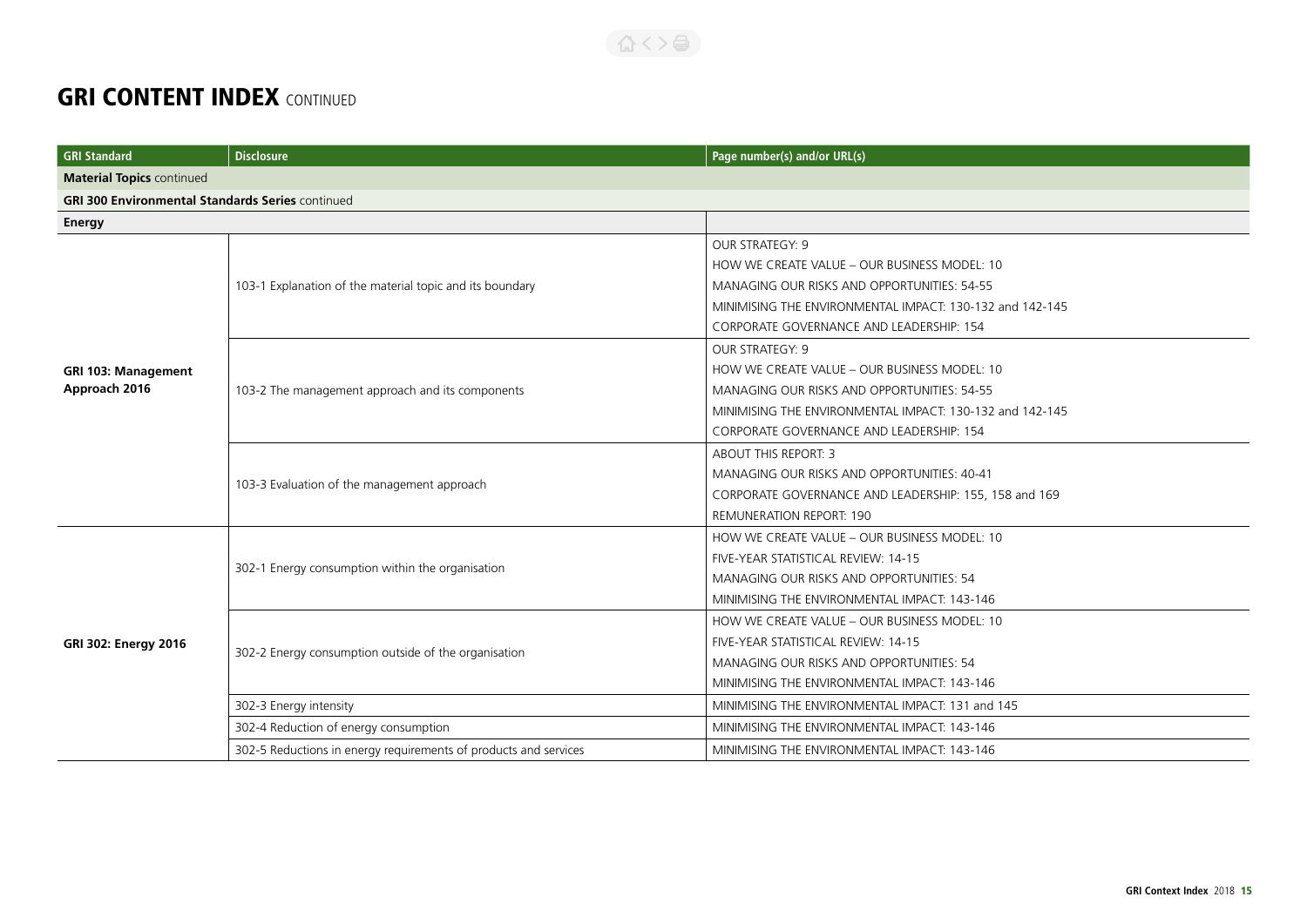| <b>GRI Standard</b>                                     | <b>Disclosure</b>                                                 | Page number(s) and/or URL(s)                             |
|---------------------------------------------------------|-------------------------------------------------------------------|----------------------------------------------------------|
| <b>Material Topics continued</b>                        |                                                                   |                                                          |
| <b>GRI 300 Environmental Standards Series continued</b> |                                                                   |                                                          |
| Water                                                   |                                                                   |                                                          |
|                                                         |                                                                   | HOW WE CREATE VALUE - OUR BUSINESS MODEL: 10-11          |
|                                                         |                                                                   | FIVE-YEAR STATISTICAL REVIEW: 17                         |
|                                                         |                                                                   | STAKEHOLDER ENGAGEMENT: 58 and 60                        |
|                                                         | 103-1 Explanation of the material topic and its boundary          | SOCIAL UPLIFTMENT AND COMMUNITY DEVELOPMENT: 125         |
|                                                         |                                                                   | MINIMISING THE ENVIRONMENTAL IMPACT: 130-141 and 149-151 |
|                                                         |                                                                   | CORPORATE GOVERNANCE AND LEADERSHIP: 154                 |
|                                                         |                                                                   | HOW WE CREATE VALUE - OUR BUSINESS MODEL: 10-11          |
| <b>GRI 103: Management</b>                              | 103-2 The management approach and its components                  | FIVE-YEAR STATISTICAL REVIEW: 17                         |
| Approach 2016                                           |                                                                   | STAKEHOLDER ENGAGEMENT: 58 and 60                        |
|                                                         |                                                                   | SOCIAL UPLIFTMENT AND COMMUNITY DEVELOPMENT: 125         |
|                                                         |                                                                   | MINIMISING THE ENVIRONMENTAL IMPACT: 130-141 and 149-151 |
|                                                         |                                                                   | CORPORATE GOVERNANCE AND LEADERSHIP: 154                 |
|                                                         | 103-3 Evaluation of the management approach                       | <b>ABOUT THIS REPORT: 3</b>                              |
|                                                         |                                                                   | MANAGING OUR RISKS AND OPPORTUNITIES: 40-41              |
|                                                         |                                                                   | CORPORATE GOVERNANCE AND LEADERSHIP: 155, 158 and 169    |
|                                                         |                                                                   | <b>REMUNERATION REPORT: 190</b>                          |
|                                                         |                                                                   | FIVE-YEAR STATISTICAL REVIEW: 14-15 and 17               |
| GRI 303: Water 2016                                     | 303-1 Water withdrawal by source                                  | MINIMISING THE ENVIRONMENTAL IMPACT: 133                 |
|                                                         | 303-2 Water sources significantly affected by withdrawal of water | MINIMISING THE ENVIRONMENTAL IMPACT: 133 and 136         |
|                                                         | 303-3 Water recycled and reused                                   | FIVE-YEAR STATISTICAL REVIEW: 17                         |
|                                                         |                                                                   | MINIMISING THE ENVIRONMENTAL IMPACT: 136                 |

合くと目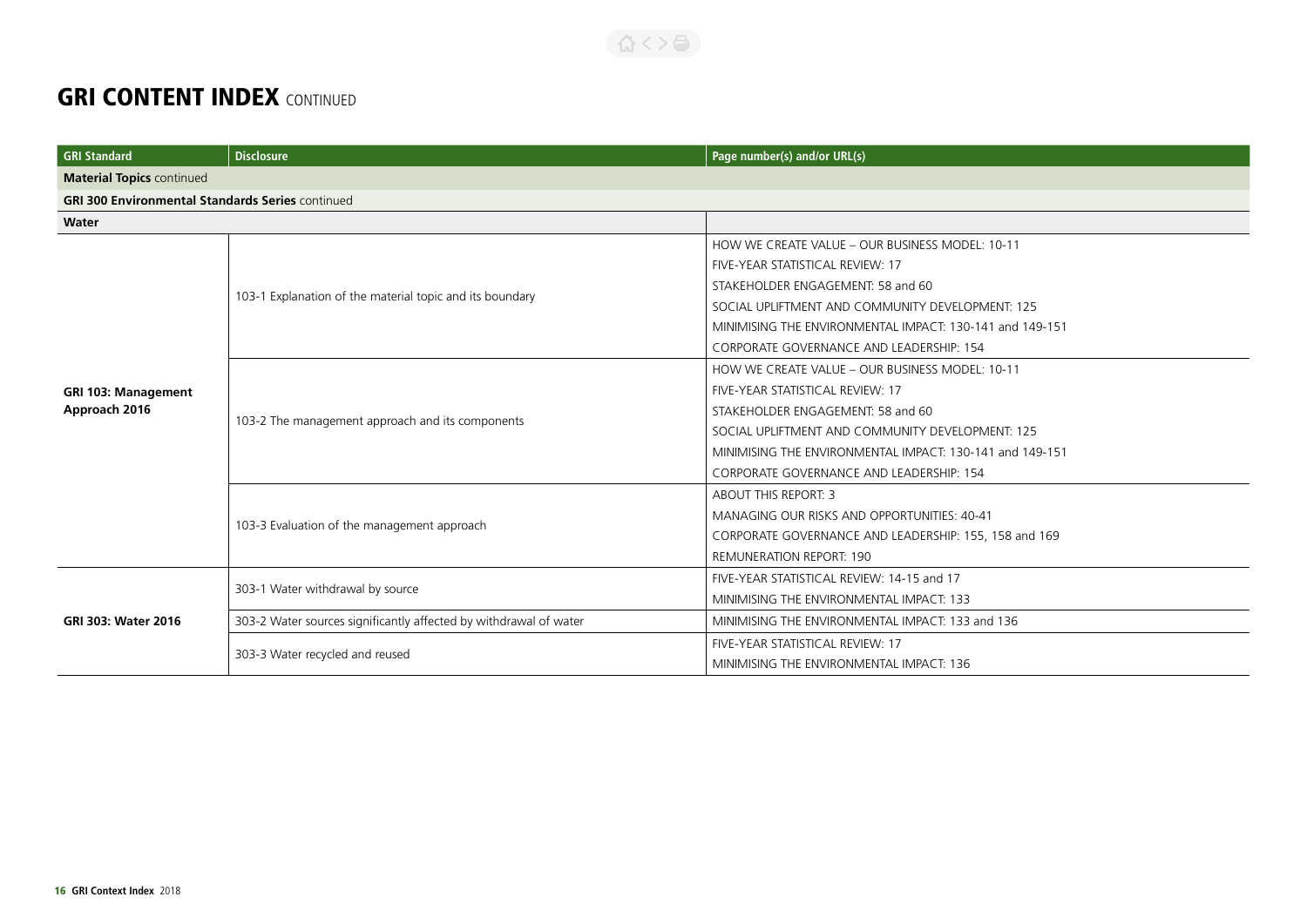| GRI Standard                                                                                                                | <b>Disclosure</b>                                                                                                                                  | Page number(s) and/or URL(s)                                       |
|-----------------------------------------------------------------------------------------------------------------------------|----------------------------------------------------------------------------------------------------------------------------------------------------|--------------------------------------------------------------------|
| <b>Material Topics continued</b>                                                                                            |                                                                                                                                                    |                                                                    |
| <b>GRI 300 Environmental Standards Series continued</b>                                                                     |                                                                                                                                                    |                                                                    |
| <b>Biodiversity</b>                                                                                                         |                                                                                                                                                    |                                                                    |
|                                                                                                                             | 103-1 Explanation of the material topic and its boundary                                                                                           | MINIMISING THE ENVIRONMENTAL IMPACT: 130-131                       |
|                                                                                                                             |                                                                                                                                                    | MANAGING OUR RISKS AND OPPORTUNITIES: 41 and 43                    |
|                                                                                                                             |                                                                                                                                                    | DELIVERING VALUE FROM OPERATIONS, PROJECTS AND TECHNOLOGY: 73      |
|                                                                                                                             | 103-2 The management approach and its components                                                                                                   | SOCIAL UPLIFTMENT AND COMMUNITY DEVELOPMENT: 122-123               |
| <b>GRI 103: Management</b>                                                                                                  |                                                                                                                                                    | MINIMISING THE ENVIRONMENTAL IMPACT: 129-131                       |
| Approach 2016                                                                                                               |                                                                                                                                                    | CORPORATE GOVERNANCE AND LEADERSHIP: 153-154                       |
|                                                                                                                             |                                                                                                                                                    | <b>ABOUT THIS REPORT: 3</b>                                        |
|                                                                                                                             | 103-3 Evaluation of the management approach                                                                                                        | MANAGING OUR RISKS AND OPPORTUNITIES: 40-41                        |
|                                                                                                                             |                                                                                                                                                    | CORPORATE GOVERNANCE AND LEADERSHIP: 155, 158 and 169              |
|                                                                                                                             |                                                                                                                                                    | <b>REMUNERATION REPORT: 190</b>                                    |
|                                                                                                                             | 304-1 Operational sites owned, leased, managed in, or adjacent to, protected areas<br>and areas of high biodiversity value outside protected areas | SOCIAL UPLIFTMENT AND COMMUNITY DEVELOPMENT: 129, 138-140 and 150  |
|                                                                                                                             | 304-2 Significant impacts of activities, products and services on biodiversity                                                                     | MINIMISING THE ENVIRONMENTAL IMPACT: 135, 137-138, 140 and 149-151 |
| GRI 304: Biodiversity 2016                                                                                                  | 304-3 Habitats protected or restored                                                                                                               | MINIMISING THE ENVIRONMENTAL IMPACT: 132, 138 and 150-151          |
|                                                                                                                             | 304-4 IUCN Red List species and national conservation list species with habitats in areas<br>affected by operations                                | MINIMISING THE ENVIRONMENTAL IMPACT: 138                           |
| MM1: Amount of land (owned or leased and managed for production activities or extractive use)<br>disturbed or rehabilitated |                                                                                                                                                    | STAKEHOLDER ENGAGEMENT: 58                                         |
|                                                                                                                             |                                                                                                                                                    | SOCIAL UPLIFTMENT AND COMMUNITY DEVELOPMENT: 125                   |
|                                                                                                                             |                                                                                                                                                    | MINIMISING THE ENVIRONMENTAL IMPACT: 149-151                       |
| MM2: The number and percentage of total sites identified as requiring biodiversity management plans                         |                                                                                                                                                    | MINIMISING THE ENVIRONMENTAL IMPACT: 130, 139 and 151              |
| according to stated criteria and the number (percentage) of those sites with plans in place                                 |                                                                                                                                                    |                                                                    |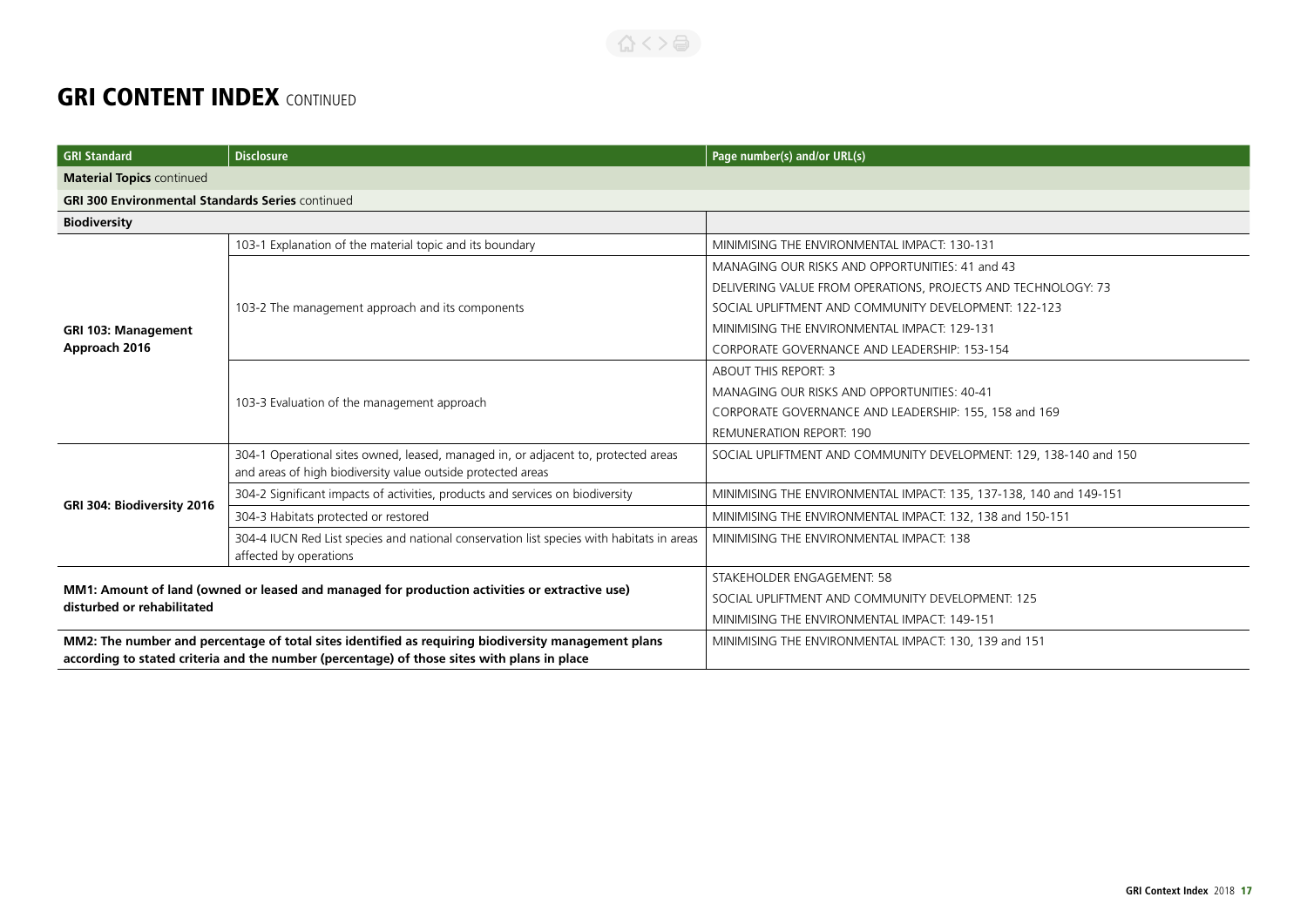| <b>GRI Standard</b>                                     | <b>Disclosure</b>                                                                     | Page number(s) and/or URL(s)                                    |
|---------------------------------------------------------|---------------------------------------------------------------------------------------|-----------------------------------------------------------------|
| <b>Material Topics continued</b>                        |                                                                                       |                                                                 |
| <b>GRI 300 Environmental Standards Series continued</b> |                                                                                       |                                                                 |
| <b>Emissions</b>                                        |                                                                                       |                                                                 |
|                                                         |                                                                                       | ENSURING SAFE PRODUCTION: 110-111 and 119                       |
|                                                         | 103-1 Explanation of the material topic and its boundary                              | MINIMISING THE ENVIRONMENTAL IMPACT: 131, 139, 141-143 and 151  |
|                                                         |                                                                                       | MANAGING OUR RISKS AND OPPORTUNITIES: 52                        |
|                                                         | 103-2 The management approach and its components                                      | ENSURING SAFE PRODUCTION: 110-111 and 119                       |
| GRI 103: Management                                     |                                                                                       | MINIMISING THE ENVIRONMENTAL IMPACT: 131, 139, 141-143 and 151  |
| Approach 2016                                           |                                                                                       | CORPORATE GOVERNANCE AND LEADERSHIP: 154                        |
|                                                         |                                                                                       | ABOUT THIS REPORT: 3                                            |
|                                                         |                                                                                       | MANAGING OUR RISKS AND OPPORTUNITIES: 40-41                     |
|                                                         | 103-3 Evaluation of the management approach                                           | CORPORATE GOVERNANCE AND LEADERSHIP: 155, 158 and 169           |
|                                                         |                                                                                       | <b>REMUNERATION REPORT: 190</b>                                 |
|                                                         | 305-1 Direct (Scope 1) GHG emissions                                                  | FIVE-YEAR STATISTICAL REVIEW: 14-15 and 17                      |
|                                                         |                                                                                       | MINIMISING THE ENVIRONMENTAL IMPACT: 131, 142-143 and 146       |
|                                                         | 305-2 Energy indirect (Scope 2) GHG emissions                                         | FIVE-YEAR STATISTICAL REVIEW: 17                                |
|                                                         |                                                                                       | MINIMISING THE ENVIRONMENTAL IMPACT: 143 and 146                |
|                                                         | 305-3 Other indirect (Scope 3) GHG emissions                                          | FIVE-YEAR STATISTICAL REVIEW: 14-15 and 17                      |
|                                                         |                                                                                       | MINIMISING THE ENVIRONMENTAL IMPACT: 146                        |
|                                                         | 305-4 GHG emissions intensity                                                         | HOW WE CREATE VALUE - OUR BUSINESS MODEL: 11                    |
| GRI 305: Emissions 2016                                 |                                                                                       | FIVE-YEAR STATISTICAL REVIEW: 14-15 and 17                      |
|                                                         |                                                                                       | MINIMISING THE ENVIRONMENTAL IMPACT: 146                        |
|                                                         | 305-5 Reduction of GHG emissions                                                      | MINIMISING THE ENVIRONMENTAL IMPACT: 142 and 148                |
|                                                         |                                                                                       | FIVE-YEAR STATISTICAL REVIEW: 17                                |
|                                                         | 305-6 Emissions of ozone-depleting substances (ODS)                                   | MINIMISING THE ENVIRONMENTAL IMPACT: 142 and 146                |
|                                                         | 305-7 Nitrogen oxides (NOX), sulphur oxides (SOX) and other significant air emissions | FIVE-YEAR STATISTICAL REVIEW: 17                                |
|                                                         |                                                                                       | OCCUPATIONAL HEALTH AND WELL-BEING: 117-119                     |
|                                                         |                                                                                       | MINIMISING THE ENVIRONMENTAL IMPACT: 131, 139, 141, 143 and 147 |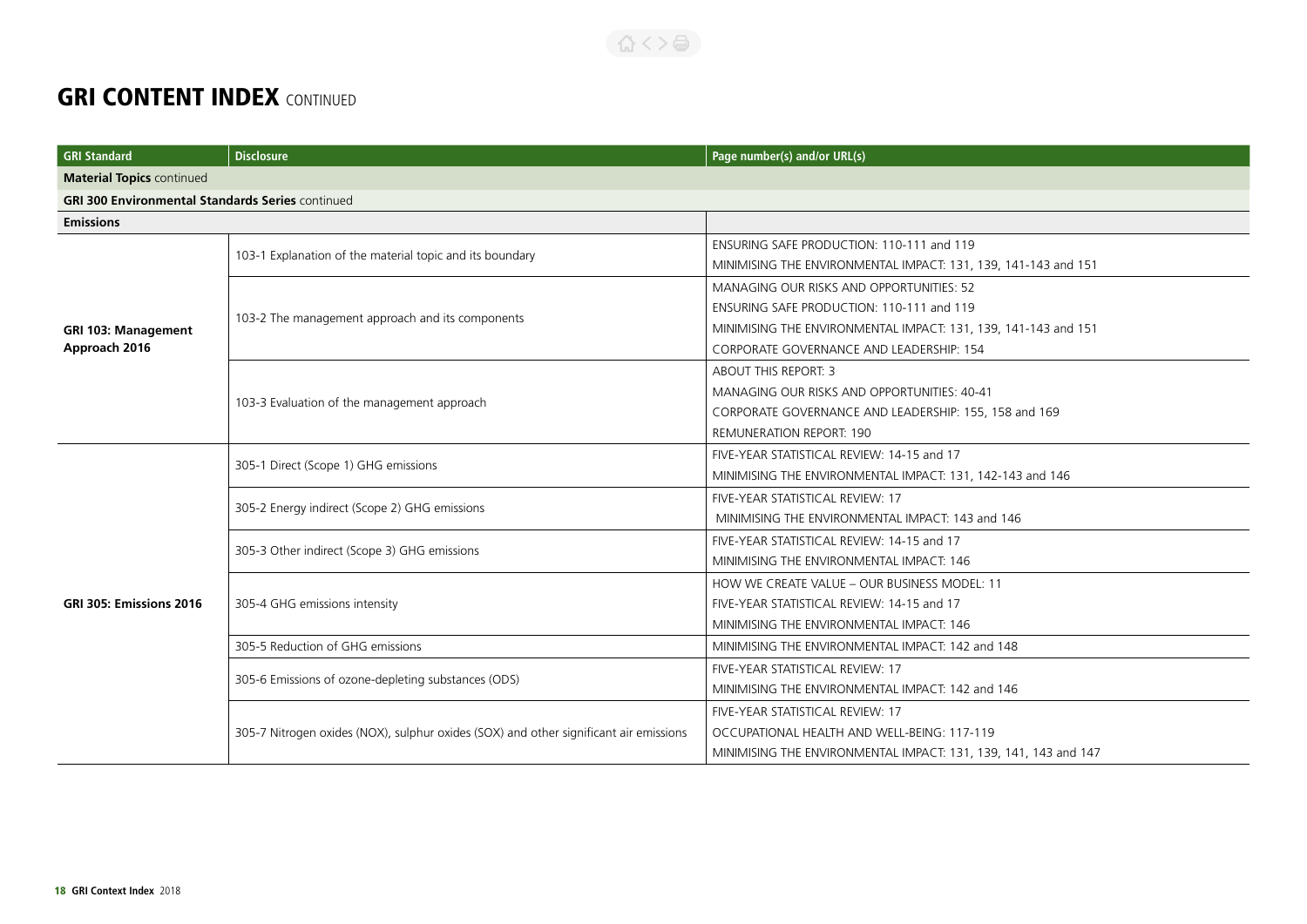| <b>GRI Standard</b>                                                                      | <b>Disclosure</b>                                             | Page number(s) and/or URL(s)                                                 |
|------------------------------------------------------------------------------------------|---------------------------------------------------------------|------------------------------------------------------------------------------|
| <b>Material Topics continued</b>                                                         |                                                               |                                                                              |
| <b>GRI 300 Environmental Standards Series continued</b>                                  |                                                               |                                                                              |
| <b>Supplier Environmental Assessment</b>                                                 |                                                               |                                                                              |
|                                                                                          | 103-1 Explanation of the material topic and its boundary      | FIVE-YEAR STATISTICAL REVIEW: 17                                             |
|                                                                                          |                                                               | MINIMISING THE ENVIRONMENTAL IMPACT: 130-131, 135-137, 139 and 141           |
|                                                                                          | 103-2 The management approach and its components              | MINIMISING THE ENVIRONMENTAL IMPACT: 130-131, 135-137, 139 and 141           |
| <b>GRI 103: Management</b><br>Approach 2016                                              |                                                               | <b>ABOUT THIS REPORT: 3</b>                                                  |
|                                                                                          | 103-3 Evaluation of the management approach                   | MANAGING OUR RISKS AND OPPORTUNITIES: 40-41                                  |
|                                                                                          |                                                               | CORPORATE GOVERNANCE AND LEADERSHIP: 155, 158 and 169                        |
|                                                                                          |                                                               | <b>REMUNERATION REPORT: 190</b>                                              |
|                                                                                          | 306-1 Water discharge by quality and destination              | FIVE-YEAR STATISTICAL REVIEW: 17                                             |
|                                                                                          |                                                               | MINIMISING THE ENVIRONMENTAL IMPACT: 131, 133 and 135-137                    |
|                                                                                          | 306-2 Waste by type and disposal method                       | MINIMISING THE ENVIRONMENTAL IMPACT: 132, 139, 142, 144, 146-149 and 151     |
| GRI 306: Effluents and                                                                   |                                                               | HOW WE CREATE VALUE - OUR BUSINESS MODEL: 11                                 |
| <b>Waste 2016</b>                                                                        | 306-3 Significant spills                                      | FIVE-YEAR STATISTICAL REVIEW: 14-15                                          |
|                                                                                          |                                                               | MINIMISING THE ENVIRONMENTAL IMPACT: 131, 141 and 151                        |
|                                                                                          | 306-4 Transport of hazardous waste                            | MINIMISING THE ENVIRONMENTAL IMPACT: 132 and 148-149                         |
|                                                                                          | 306-5 Water bodies affected by water discharges and/or runoff | MINIMISING THE ENVIRONMENTAL IMPACT: 135, 137-138, 140, 144 and 150          |
| MM3: Total amounts of overburden, rock, tailings, and sludges and their associated risks |                                                               | MINIMISING THE ENVIRONMENTAL IMPACT: 147                                     |
| <b>Environmental Compliance</b>                                                          |                                                               |                                                                              |
|                                                                                          | 103-1 Explanation of the material topic and its boundary      | <b>ABOUT THIS REPORT: 3</b>                                                  |
|                                                                                          |                                                               | HOW WE CREATE VALUE - OUR BUSINESS MODEL: 10                                 |
|                                                                                          |                                                               | MANAGING OUR RISKS AND OPPORTUNITIES: 41                                     |
|                                                                                          |                                                               | MINIMISING THE ENVIRONMENTAL IMPACT: 130-132, 135, 137-139, 141, 148 and 151 |
| <b>GRI 103: Management</b><br>Approach 2016                                              | 103-2 The management approach and its components              | MINIMISING THE ENVIRONMENTAL IMPACT: 130-132                                 |
|                                                                                          |                                                               | CORPORATE GOVERNANCE AND LEADERSHIP: 154, 168 and 175                        |
|                                                                                          |                                                               | ABOUT THIS REPORT: 3MANAGING OUR RISKS AND OPPORTUNITIES: 40-41              |
|                                                                                          | 103-3 Evaluation of the management approach                   | CORPORATE GOVERNANCE AND LEADERSHIP: 155, 158 and 169                        |
|                                                                                          |                                                               | REMUNERATION REPORT: 190                                                     |
| <b>GRI 307: Environmental</b>                                                            | 307-1 Non-compliance with environmental laws and regulations  | <b>MANAGING OUR RISKS AND OPPORTUNITIES: 52</b>                              |
| Compliance 2016                                                                          |                                                               | MINIMISING THE ENVIRONMENTAL IMPACT: 131 and 141                             |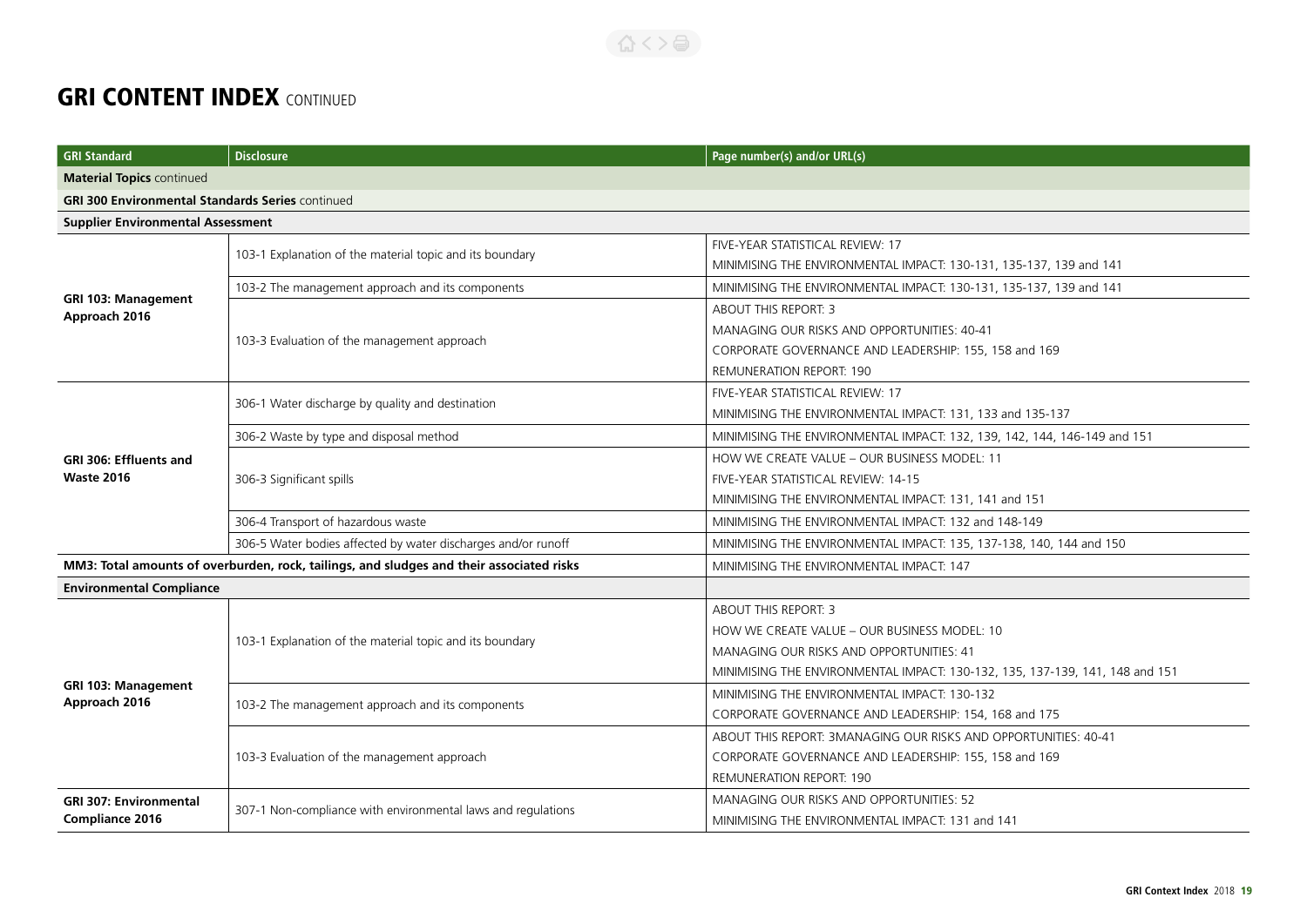| <b>GRI Standard</b>                                          | <b>Disclosure</b>                                                          | Page number(s) and/or URL(s)                             |  |
|--------------------------------------------------------------|----------------------------------------------------------------------------|----------------------------------------------------------|--|
| <b>Material Topics continued</b>                             |                                                                            |                                                          |  |
|                                                              | <b>GRI 300 Environmental Standards Series continued</b>                    |                                                          |  |
| <b>Supplier Environmental Assessment</b>                     |                                                                            |                                                          |  |
|                                                              | 103-1 Explanation of the material topic and its boundary                   | SOCIAL UPLIFTMENT AND COMMUNITY DEVELOPMENT: 128         |  |
|                                                              |                                                                            | SOCIAL UPLIFTMENT AND COMMUNITY DEVELOPMENT: 128         |  |
|                                                              | 103-2 The management approach and its components                           | CORPORATE GOVERNANCE AND LEADERSHIP: 153 and 155         |  |
| <b>GRI 103: Management</b><br>Approach 2016                  | 103-3 Evaluation of the management approach                                | <b>ABOUT THIS REPORT: 3</b>                              |  |
|                                                              |                                                                            | MANAGING OUR RISKS AND OPPORTUNITIES: 40-41              |  |
|                                                              |                                                                            | CORPORATE GOVERNANCE AND LEADERSHIP: 155, 158 and 169    |  |
|                                                              |                                                                            | <b>REMUNERATION REPORT: 190</b>                          |  |
|                                                              | 308-1 New suppliers that were screened using environmental criteria        | STAKEHOLDER ENGAGEMENT: 57                               |  |
|                                                              |                                                                            | SOCIAL UPLIFTMENT AND COMMUNITY DEVELOPMENT: 123 and 128 |  |
| GRI 308: Supplier<br>Environmental<br><b>Assessment 2016</b> |                                                                            | CORPORATE GOVERNANCE AND LEADERSHIP: 153                 |  |
|                                                              |                                                                            | HOW WE CREATE VALUE - OUR BUSINESS MODEL: 11             |  |
|                                                              | 308-2 Negative environmental impacts in the supply chain and actions taken | FIVE-YEAR STATISTICAL REVIEW: 14-15                      |  |
|                                                              |                                                                            | MINIMISING THE ENVIRONMENTAL IMPACT: 131 and 141         |  |

くろくう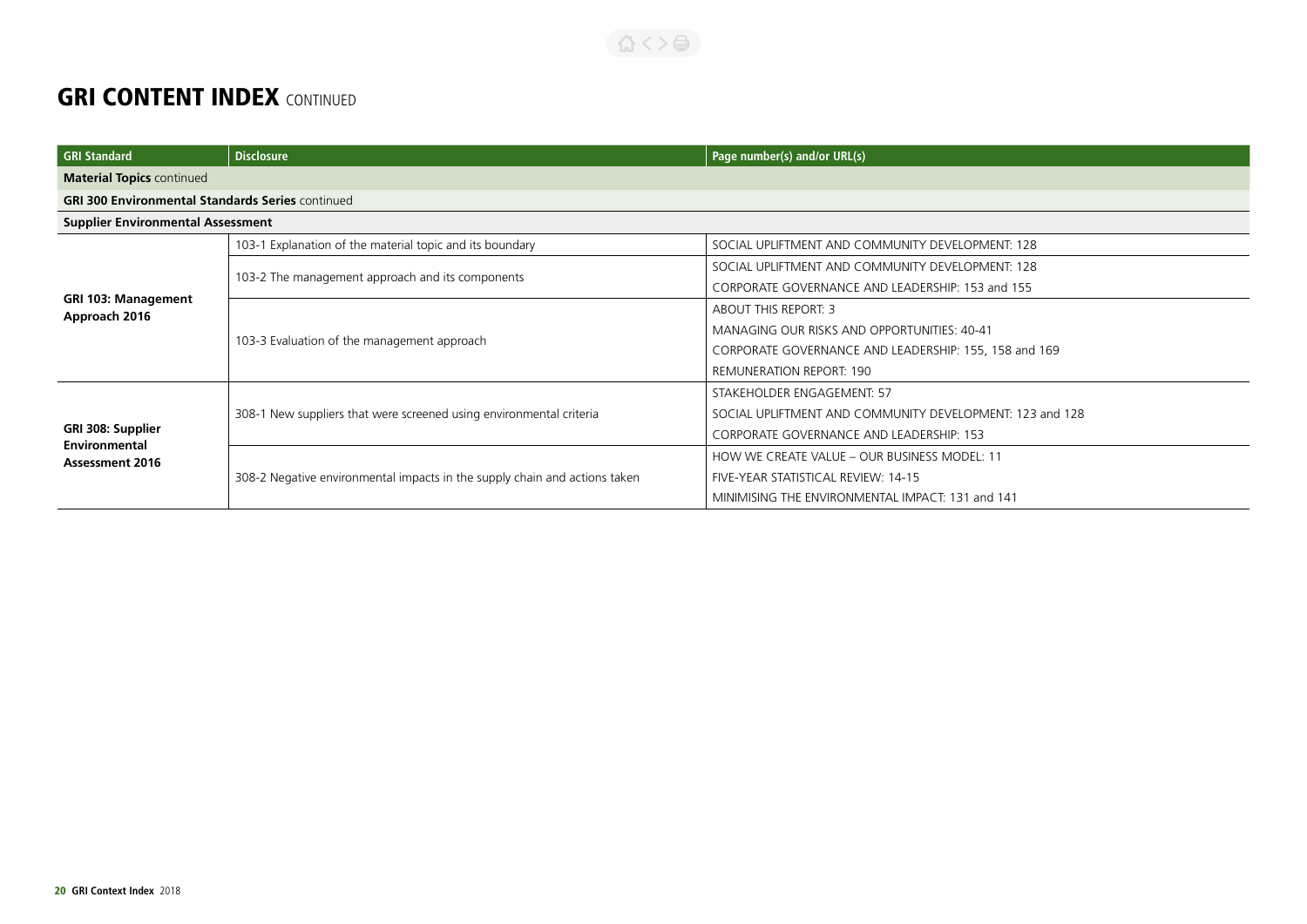#### 合くと高

| <b>GRI Standard</b>                         | <b>Disclosure</b>                                                                    | Page number(s) and/or URL(s)                                      |
|---------------------------------------------|--------------------------------------------------------------------------------------|-------------------------------------------------------------------|
| <b>Material Topics continued</b>            |                                                                                      |                                                                   |
| <b>GRI 400 Social Standards Series</b>      |                                                                                      |                                                                   |
| Employment                                  |                                                                                      |                                                                   |
|                                             |                                                                                      | OUR STRATEGY: 8                                                   |
|                                             |                                                                                      | HOW WE CREATE VALUE - OUR BUSINESS MODEL: 10-11                   |
|                                             |                                                                                      | FIVE-YEAR STATISTICAL REVIEW: 17PERSPECTIVE FROM THE CHAIR: 21-23 |
|                                             | 103-1 Explanation of the material topic and its boundary                             | CHIEF EXECUTIVE OFFICER'S REVIEW: 24, 28 and 31                   |
|                                             |                                                                                      | MANAGING OUR RISKS AND OPPORTUNITIES: 41, 43-44, 46-48 and 50-51  |
|                                             |                                                                                      | STAKEHOLDER ENGAGEMENT: 57 and 59-60                              |
|                                             |                                                                                      | SUPERIOR VALUE FOR THE WORKFORCE: 86-101                          |
|                                             |                                                                                      | <b>OUR STRATEGY: 8</b>                                            |
|                                             |                                                                                      | HOW WE CREATE VALUE - OUR BUSINESS MODEL: 10-11                   |
| <b>GRI 103: Management</b><br>Approach 2016 |                                                                                      | FIVE-YEAR STATISTICAL REVIEW: 17                                  |
|                                             |                                                                                      | PERSPECTIVE FROM THE CHAIR: 21-23                                 |
|                                             | 103-2 The management approach and its components                                     | CHIEF EXECUTIVE OFFICER'S REVIEW: 24, 28 and 31                   |
|                                             |                                                                                      | MANAGING OUR RISKS AND OPPORTUNITIES: 41, 43-44, 46-48 and 50-51  |
|                                             |                                                                                      | STAKEHOLDER ENGAGEMENT: 57 and 59-60                              |
|                                             |                                                                                      | SUPERIOR VALUE FOR THE WORKFORCE: 86-101                          |
|                                             | 103-3 Evaluation of the management approach                                          | ABOUT THIS REPORT: 3                                              |
|                                             |                                                                                      | MANAGING OUR RISKS AND OPPORTUNITIES: 40-41                       |
|                                             |                                                                                      | CORPORATE GOVERNANCE AND LEADERSHIP: 155, 158 and 169             |
|                                             |                                                                                      | <b>REMUNERATION REPORT: 190</b>                                   |
|                                             | 401-1 New employee hires and employee turnover                                       | HOW WE CREATE VALUE - OUR BUSINESS MODEL: 11                      |
|                                             |                                                                                      | FIVE-YEAR STATISTICAL REVIEW: 12-13 and 17                        |
|                                             |                                                                                      | SUPERIOR VALUE FOR THE WORKFORCE: 88-90 and 92-94                 |
|                                             |                                                                                      | CHIEF EXECUTIVE OFFICER'S REVIEW: 31                              |
| GRI 401: Employment 2016                    |                                                                                      | MANAGING OUR RISKS AND OPPORTUNITIES: 51                          |
|                                             | 401-2 Benefits provided to full-time employees that are not provided to temporary or | SUPERIOR VALUE FOR THE WORKFORCE: 88, 90, 94-99                   |
|                                             | part-time employees                                                                  | <b>ENSURING SAFE PRODUCTION: 109</b>                              |
|                                             |                                                                                      | OCCUPATIONAL HEALTH AND WELL-BEING: 112-115, 118 and 121          |
|                                             |                                                                                      | REMUNERATION REPORT: 186, 191-193 and 201                         |
|                                             | 401-3 Parental leave                                                                 | SUPERIOR VALUE FOR THE WORKFORCE: 96                              |
|                                             |                                                                                      | <b>REMUNERATION REPORT: 194</b>                                   |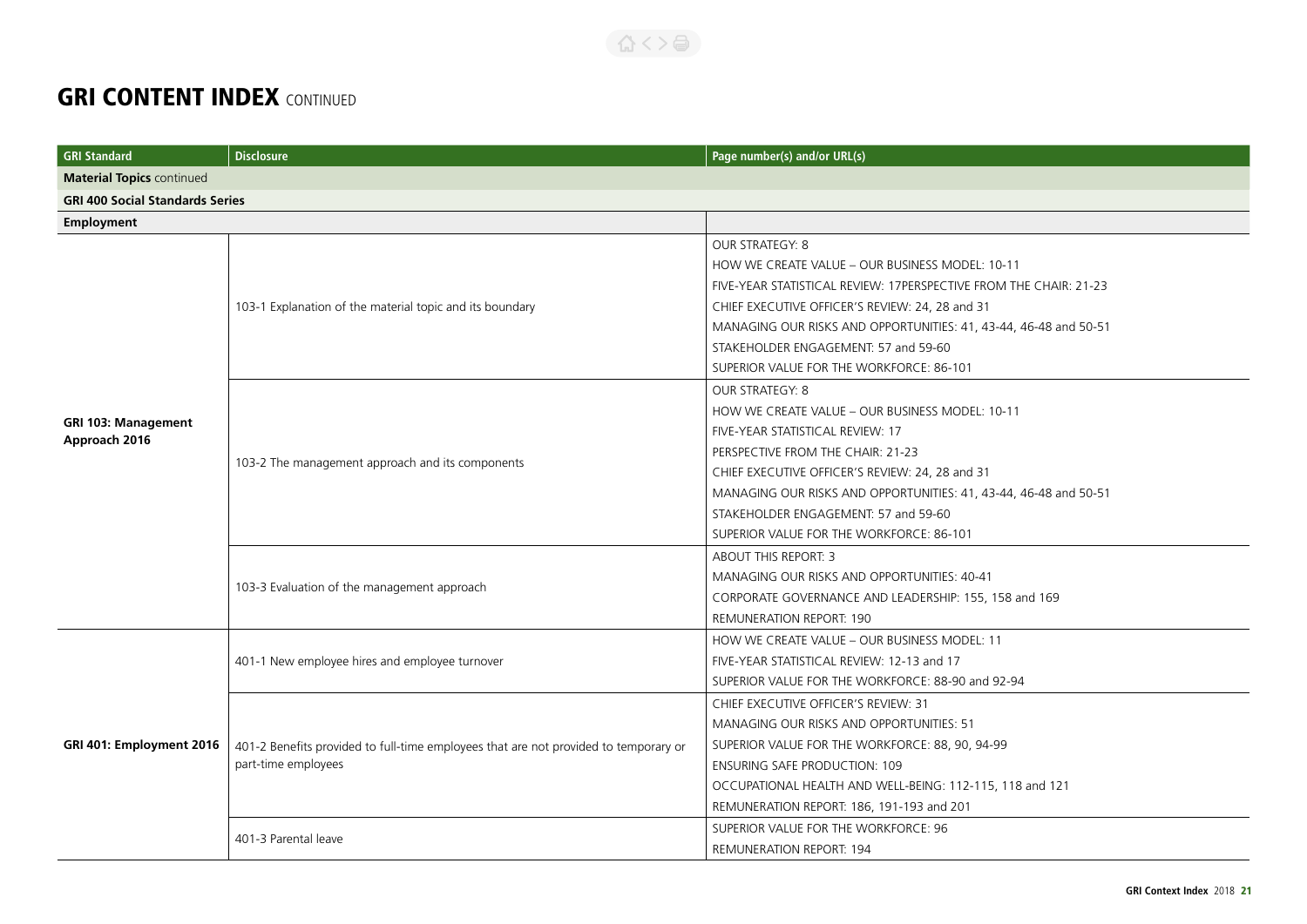| <b>GRI Standard</b>                                | <b>Disclosure</b>                                          | Page number(s) and/or URL(s)                                        |
|----------------------------------------------------|------------------------------------------------------------|---------------------------------------------------------------------|
| <b>Material Topics continued</b>                   |                                                            |                                                                     |
| <b>GRI 400 Social Standards Series continued</b>   |                                                            |                                                                     |
| <b>Labor/Management Relations</b>                  |                                                            |                                                                     |
|                                                    |                                                            | PERSPECTIVE FROM THE CHAIR: 22-23                                   |
|                                                    |                                                            | CHIEF EXECUTIVE OFFICER'S REVIEW: 28                                |
|                                                    |                                                            | MANAGING OUR RISKS AND OPPORTUNITIES: 43, 46-48 and 50              |
|                                                    |                                                            | STAKEHOLDER ENGAGEMENT: 57-58 and 60                                |
|                                                    | 103-1 Explanation of the material topic and its boundary   | SUPERIOR VALUE FOR THE WORKFORCE: 86, 96 and 98                     |
|                                                    |                                                            | ENSURING SAFE PRODUCTION: 102, 104, 110, 114                        |
| <b>GRI 103: Management</b>                         |                                                            | OCCUPATIONAL HEALTH AND WELL-BEING: 121                             |
| Approach 2016                                      |                                                            | SOCIAL UPLIFTMENT AND COMMUNITY DEVELOPMENT: 123 and 126-127        |
|                                                    | 103-2 The management approach and its components           | SUPERIOR VALUE FOR THE WORKFORCE: 86-101                            |
|                                                    | 103-3 Evaluation of the management approach                | <b>ABOUT THIS REPORT: 3</b>                                         |
|                                                    |                                                            | MANAGING OUR RISKS AND OPPORTUNITIES: 40-41                         |
|                                                    |                                                            | CORPORATE GOVERNANCE AND LEADERSHIP: 155, 158 and 169               |
|                                                    |                                                            | <b>REMUNERATION REPORT: 190</b>                                     |
| GRI 402: Labor/Management<br><b>Relations 2016</b> | 402-1 Minimum notice periods regarding operational changes | PERSPECTIVE FROM THE CHAIR: 23 CHIEF EXECUTIVE OFFICER'S REVIEW: 28 |
|                                                    |                                                            | SUPERIOR VALUE FOR THE WORKFORCE: 96                                |
|                                                    |                                                            | <b>REMUNERATION REPORT: 191</b>                                     |

合くと目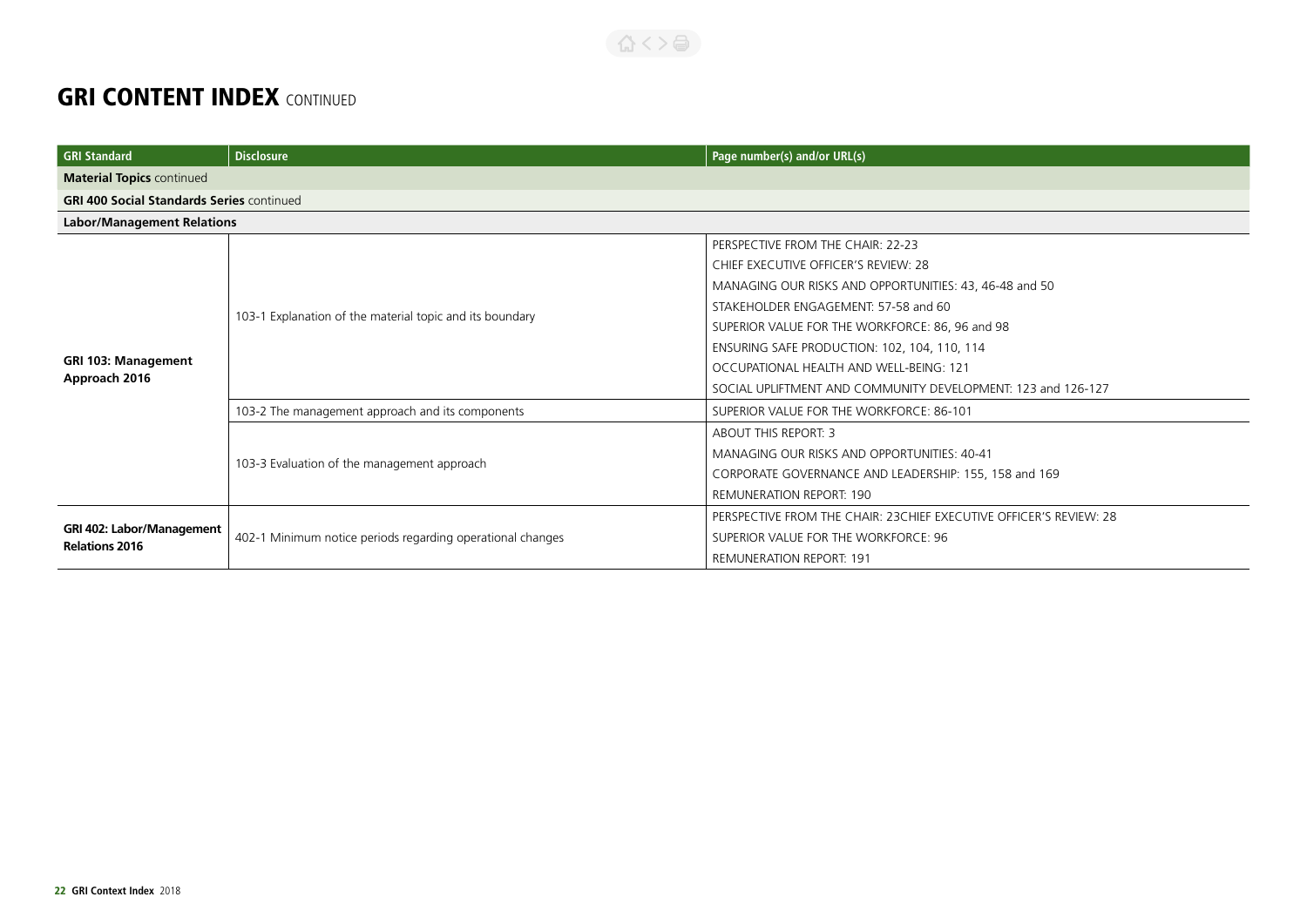| <b>GRI Standard</b>                              | <b>Disclosure</b>                                        | Page number(s) and/or URL(s)                                                                                       |  |
|--------------------------------------------------|----------------------------------------------------------|--------------------------------------------------------------------------------------------------------------------|--|
| <b>Material Topics continued</b>                 |                                                          |                                                                                                                    |  |
| <b>GRI 400 Social Standards Series continued</b> |                                                          |                                                                                                                    |  |
| <b>Occupational Health and Safety</b>            |                                                          |                                                                                                                    |  |
|                                                  |                                                          | OUR PURPOSE, VISION AND STRATEGY: 7                                                                                |  |
|                                                  |                                                          | OUR STRATEGY: 8-9                                                                                                  |  |
|                                                  |                                                          | HOW WE CREATE VALUE - OUR BUSINESS MODEL: 10-11                                                                    |  |
|                                                  |                                                          | PERSPECTIVE FROM THE CHAIR: 21 and 23                                                                              |  |
|                                                  |                                                          | CHIEF EXECUTIVE OFFICER'S REVIEW: 24-25 and 27-28                                                                  |  |
|                                                  |                                                          | CHIEF FINANCIAL OFFICER'S REPORT: 33-36                                                                            |  |
|                                                  |                                                          | MANAGING OUR RISKS AND OPPORTUNITIES: 40-41, 43-44, 46-48, 50 and 54                                               |  |
|                                                  | 103-1 Explanation of the material topic and its boundary | STAKEHOLDER ENGAGEMENT: 58-59                                                                                      |  |
|                                                  |                                                          | DELIVERING VALUE FROM OPERATIONS, PROJECTS AND TECHNOLOGY: 65 and 73-74                                            |  |
|                                                  |                                                          | SUPERIOR VALUE FOR THE WORKFORCE: 86-87, 89-91, 93-96, 98-99 and 101                                               |  |
|                                                  |                                                          | <b>ENSURING SAFE PRODUCTION: 102-111</b>                                                                           |  |
|                                                  |                                                          | OCCUPATIONAL HEALTH AND WELL-BEING: 112-114 and 116-121SOCIAL UPLIFTMENT AND                                       |  |
|                                                  |                                                          | COMMUNITY DEVELOPMENT: 122 and 129                                                                                 |  |
|                                                  |                                                          | MINIMISING THE ENVIRONMENTAL IMPACT: 138, 143 and 148-149                                                          |  |
|                                                  |                                                          | CORPORATE GOVERNANCE AND LEADERSHIP: 154-155, 158, 166, 171 and 175                                                |  |
| <b>GRI 103: Management</b>                       |                                                          | REMUNERATION REPORT: 177, 187, 190, 194 and 205                                                                    |  |
| Approach 2016                                    |                                                          | OUR PURPOSE, VISION AND STRATEGY: 7                                                                                |  |
|                                                  |                                                          | OUR STRATEGY: 8-9                                                                                                  |  |
|                                                  |                                                          | HOW WE CREATE VALUE - OUR BUSINESS MODEL: 10-11                                                                    |  |
|                                                  |                                                          | PERSPECTIVE FROM THE CHAIR: 21 and 23                                                                              |  |
|                                                  |                                                          | CHIEF EXECUTIVE OFFICER'S REVIEW: 24-25 and 27-28                                                                  |  |
|                                                  |                                                          | CHIEF FINANCIAL OFFICER'S REPORT: 33-36                                                                            |  |
|                                                  |                                                          | MANAGING OUR RISKS AND OPPORTUNITIES: 40-41, 43-44, 46-48, 50 and 54 STAKEHOLDER<br>ENGAGEMENT: 58-59              |  |
|                                                  | 103-2 The management approach and its components         | DELIVERING VALUE FROM OPERATIONS, PROJECTS AND TECHNOLOGY: 65 and 73-74                                            |  |
|                                                  |                                                          | SUPERIOR VALUE FOR THE WORKFORCE: 86-87, 89-91, 93-96, 98-99 and 101                                               |  |
|                                                  |                                                          | <b>ENSURING SAFE PRODUCTION: 102-111</b>                                                                           |  |
|                                                  |                                                          | OCCUPATIONAL HEALTH AND WELL-BEING: 112-114 and 116-121SOCIAL UPLIFTMENT AND<br>COMMUNITY DEVELOPMENT: 122 and 129 |  |
|                                                  |                                                          | MINIMISING THE ENVIRONMENTAL IMPACT: 138, 143 and 148-149                                                          |  |
|                                                  |                                                          | CORPORATE GOVERNANCE AND LEADERSHIP: 154-155, 158, 166, 171 and 175                                                |  |
|                                                  |                                                          | REMUNERATION REPORT: 177, 187, 190, 194 and 205                                                                    |  |

合くと目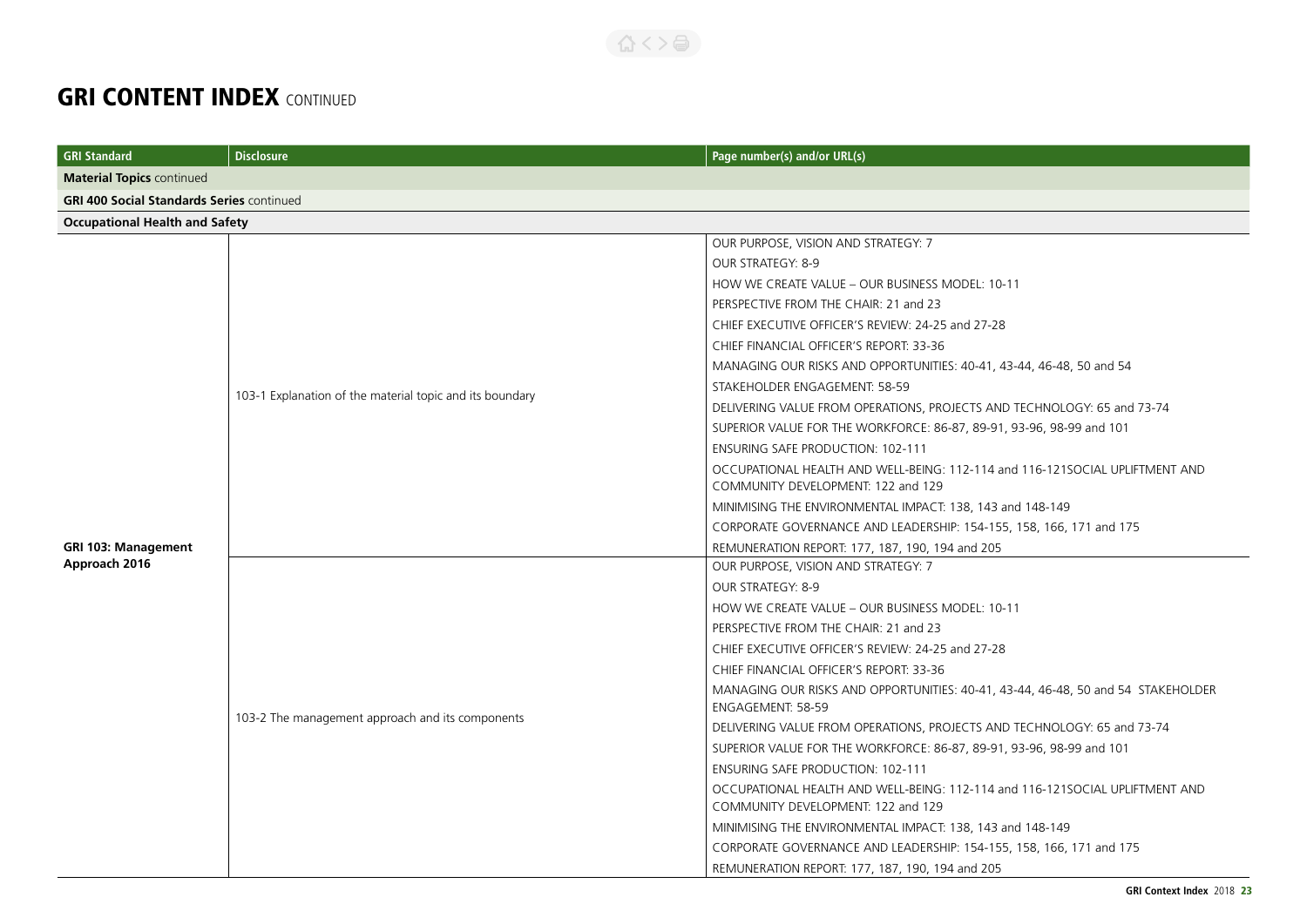| <b>GRI Standard</b>                              | <b>Disclosure</b>                                                                                                                     | Page number(s) and/or URL(s)                            |
|--------------------------------------------------|---------------------------------------------------------------------------------------------------------------------------------------|---------------------------------------------------------|
| <b>Material Topics continued</b>                 |                                                                                                                                       |                                                         |
| <b>GRI 400 Social Standards Series continued</b> |                                                                                                                                       |                                                         |
| <b>Occupational Health and Safety continued</b>  |                                                                                                                                       |                                                         |
|                                                  |                                                                                                                                       | <b>ABOUT THIS REPORT: 3</b>                             |
| <b>GRI 103: Management</b>                       |                                                                                                                                       | MANAGING OUR RISKS AND OPPORTUNITIES: 40-41             |
| Approach 2016 continued                          | 103-3 Evaluation of the management approach                                                                                           | CORPORATE GOVERNANCE AND LEADERSHIP: 155, 158 and 169   |
|                                                  |                                                                                                                                       | <b>REMUNERATION REPORT: 190</b>                         |
|                                                  | 403-1 Workers representation in formal joint management-worker health                                                                 | <b>ENSURING SAFE PRODUCTION: 102</b>                    |
|                                                  | and safety committees                                                                                                                 |                                                         |
|                                                  |                                                                                                                                       | OPERATIONAL PROFILE - A SNAPSHOT: 5                     |
|                                                  |                                                                                                                                       | FIVE-YEAR STATISTICAL REVIEW: 12-13 and 17              |
|                                                  |                                                                                                                                       | PERSPECTIVE FROM THE CHAIR: 21                          |
|                                                  | 403-2 Types of injury and rates of injury, occupational diseases, lost days and<br>absenteeism, and number of work-related fatalities | CHIEF EXECUTIVE OFFICER'S REVIEW: 24-25                 |
|                                                  |                                                                                                                                       | MANAGING OUR RISKS AND OPPORTUNITIES: 46                |
|                                                  |                                                                                                                                       | SUPERIOR VALUE FOR THE WORKFORCE: 91, 93, 96 and 98     |
| <b>GRI 403: Occupational</b>                     |                                                                                                                                       | ENSURING SAFE PRODUCTION: 102 and 105-111               |
| <b>Health and Safety 2016</b>                    |                                                                                                                                       | OCCUPATIONAL HEALTH AND WELL-BEING: 112-120             |
|                                                  |                                                                                                                                       | REMUNERATION REPORT: 176-177, 187, 196-197 and 201      |
|                                                  | 403-3 Workers with high incidence or high risk of diseases related to their occupation                                                | OCCUPATIONAL HEALTH AND WELL-BEING: 112-114 and 117-120 |
|                                                  |                                                                                                                                       | HOW WE CREATE VALUE - OUR BUSINESS MODEL: 10            |
|                                                  | 403-4 Health and safety topics covered in formal agreements with trade unions                                                         | MANAGING OUR RISKS AND OPPORTUNITIES: 47 and 50         |
|                                                  |                                                                                                                                       | STAKEHOLDER ENGAGEMENT: 57                              |
|                                                  |                                                                                                                                       | ENSURING SAFE PRODUCTION: 102, 104 and 110              |
|                                                  |                                                                                                                                       | OCCUPATIONAL HEALTH AND WELL-BEING: 114 and 121         |

公く>台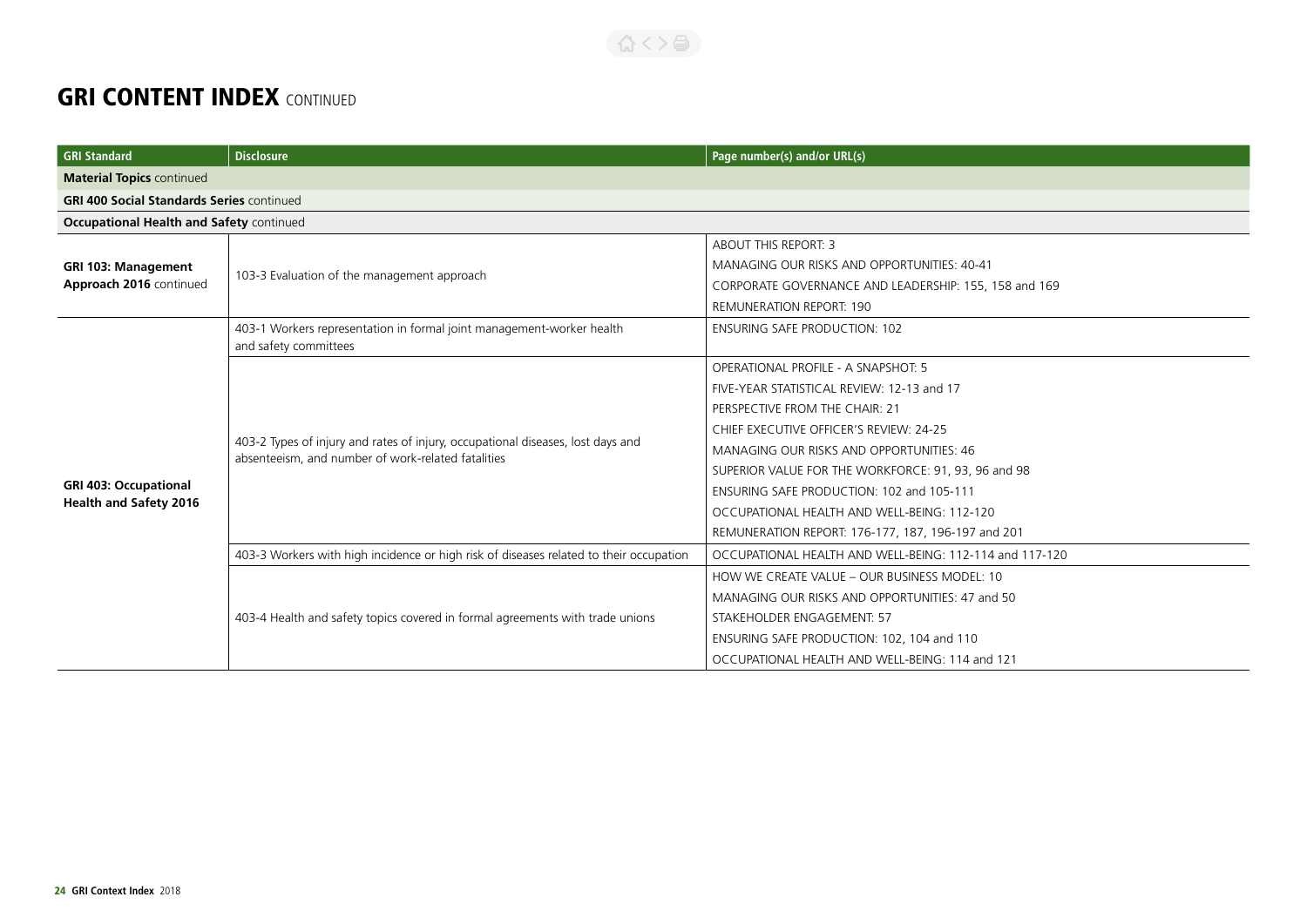| <b>GRI Standard</b>                              | <b>Disclosure</b>                                                                             | Page number(s) and/or URL(s)                                                                            |  |
|--------------------------------------------------|-----------------------------------------------------------------------------------------------|---------------------------------------------------------------------------------------------------------|--|
| <b>Material Topics continued</b>                 |                                                                                               |                                                                                                         |  |
| <b>GRI 400 Social Standards Series continued</b> |                                                                                               |                                                                                                         |  |
| <b>Training and Education</b>                    |                                                                                               |                                                                                                         |  |
|                                                  |                                                                                               | STAKEHOLDER ENGAGEMENT: 57-59                                                                           |  |
|                                                  |                                                                                               | DELIVERING VALUE FROM OPERATIONS, PROJECTS AND TECHNOLOGY: 73SUPERIOR VALUE FOR<br>THE WORKFORCE: 94-95 |  |
|                                                  |                                                                                               | SUPERIOR VALUE FOR THE WORKFORCE: 98                                                                    |  |
|                                                  | 103-1 Explanation of the material topic and its boundary                                      | ENSURING SAFE PRODUCTION: 102 and 107                                                                   |  |
|                                                  |                                                                                               | OCCUPATIONAL HEALTH AND WELL-BEING: 117                                                                 |  |
|                                                  |                                                                                               | SOCIAL UPLIFTMENT AND COMMUNITY DEVELOPMENT: 123, 127 and 129                                           |  |
|                                                  |                                                                                               | CORPORATE GOVERNANCE AND LEADERSHIP: 160                                                                |  |
|                                                  |                                                                                               | STAKEHOLDER ENGAGEMENT: 57-59                                                                           |  |
| <b>GRI 103: Management</b>                       | 103-2 The management approach and its components                                              | DELIVERING VALUE FROM OPERATIONS, PROJECTS AND TECHNOLOGY: 73                                           |  |
| Approach 2016                                    |                                                                                               | SUPERIOR VALUE FOR THE WORKFORCE: 94-95                                                                 |  |
|                                                  |                                                                                               | SUPERIOR VALUE FOR THE WORKFORCE: 98                                                                    |  |
|                                                  |                                                                                               | ENSURING SAFE PRODUCTION: 102 and 107                                                                   |  |
|                                                  |                                                                                               | OCCUPATIONAL HEALTH AND WELL-BEING: 117                                                                 |  |
|                                                  |                                                                                               | SOCIAL UPLIFTMENT AND COMMUNITY DEVELOPMENT: 123, 127 and 129                                           |  |
|                                                  |                                                                                               | CORPORATE GOVERNANCE AND LEADERSHIP: 160                                                                |  |
|                                                  | 103-3 Evaluation of the management approach                                                   | <b>ABOUT THIS REPORT: 3</b>                                                                             |  |
|                                                  |                                                                                               | MANAGING OUR RISKS AND OPPORTUNITIES: 40-41                                                             |  |
|                                                  |                                                                                               | CORPORATE GOVERNANCE AND LEADERSHIP: 155, 158 and 169                                                   |  |
|                                                  |                                                                                               | <b>REMUNERATION REPORT: 190</b>                                                                         |  |
|                                                  |                                                                                               |                                                                                                         |  |
|                                                  | 404-1 Average hours of training per year per employee                                         | SUPERIOR VALUE FOR THE WORKFORCE: 94                                                                    |  |
|                                                  | 404-2 Programmes for upgrading employee skills and transition assistance programmes           | STAKEHOLDER ENGAGEMENT: 59                                                                              |  |
| GRI 404: Training and<br><b>Education 2016</b>   |                                                                                               | DELIVERING VALUE FROM OPERATIONS, PROJECTS AND TECHNOLOGY: 73                                           |  |
|                                                  |                                                                                               | SUPERIOR VALUE FOR THE WORKFORCE: 87-88 and 94-95                                                       |  |
|                                                  |                                                                                               | <b>ENSURING SAFE PRODUCTION: 111</b>                                                                    |  |
|                                                  |                                                                                               | SOCIAL UPLIFTMENT AND COMMUNITY DEVELOPMENT: 126                                                        |  |
|                                                  | 404-3 Percentage of employees receiving regular performance and career<br>development reviews | SUPERIOR VALUE FOR THE WORKFORCE: 86-90                                                                 |  |
|                                                  |                                                                                               | REMUNERATION REPORT: 181 and 194                                                                        |  |

合くと高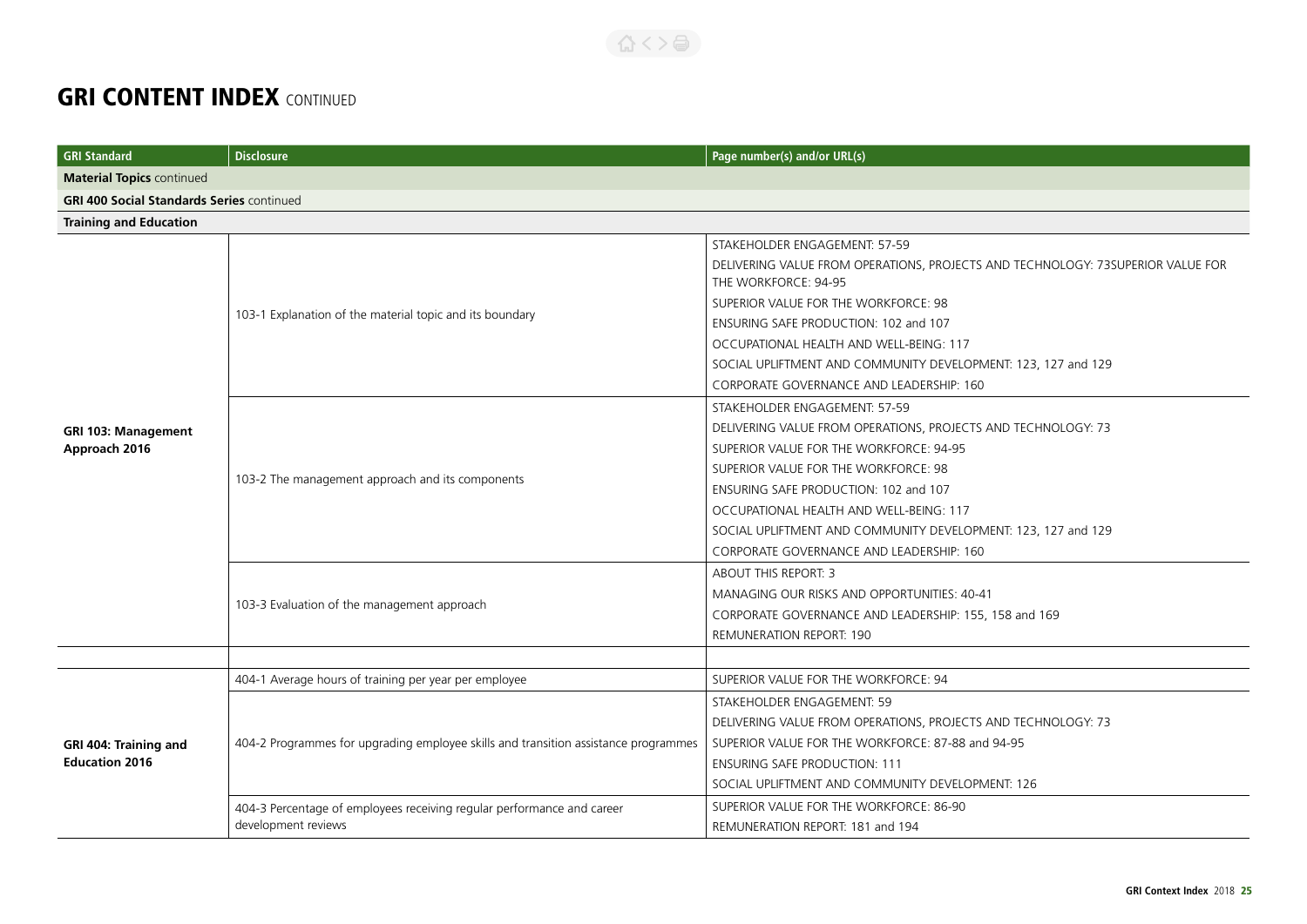| <b>GRI Standard</b>                              | <b>Disclosure</b>                                              | Page number(s) and/or URL(s)                                  |  |
|--------------------------------------------------|----------------------------------------------------------------|---------------------------------------------------------------|--|
| <b>Material Topics continued</b>                 |                                                                |                                                               |  |
| <b>GRI 400 Social Standards Series continued</b> |                                                                |                                                               |  |
| <b>Diversity and Equal Opportunity</b>           |                                                                |                                                               |  |
|                                                  | 103-1 Explanation of the material topic and its boundary       | SUPERIOR VALUE FOR THE WORKFORCE: 87, 90, 93-94, 99 and 101   |  |
|                                                  |                                                                | CORPORATE GOVERNANCE AND LEADERSHIP: 153-154, 159-160 and 164 |  |
|                                                  | 103-2 The management approach and its components               | SUPERIOR VALUE FOR THE WORKFORCE: 87, 90, 93-94, 99 and 101   |  |
| <b>GRI 103: Management</b>                       |                                                                | CORPORATE GOVERNANCE AND LEADERSHIP: 153-154, 159-160 and 164 |  |
| Approach 2016                                    |                                                                | <b>ABOUT THIS REPORT: 3</b>                                   |  |
|                                                  | 103-3 Evaluation of the management approach                    | MANAGING OUR RISKS AND OPPORTUNITIES: 40-41                   |  |
|                                                  |                                                                | CORPORATE GOVERNANCE AND LEADERSHIP: 155, 158 and 169         |  |
|                                                  |                                                                | <b>REMUNERATION REPORT: 190</b>                               |  |
| GRI 405: Diversity and                           | 405-1 Diversity of governance bodies and employees             | SUPERIOR VALUE FOR THE WORKFORCE: 87, 93 and 99               |  |
| <b>Equal Opportunity 2016</b>                    |                                                                | CORPORATE GOVERNANCE AND LEADERSHIP: 159-160                  |  |
|                                                  | 405-2 Ratio of basic salary and remuneration of women to men   | <b>REMUNERATION REPORT: 190</b>                               |  |
| <b>Non-discrimination</b>                        |                                                                |                                                               |  |
|                                                  | 103-1 Explanation of the material topic and its Boundary       | SUPERIOR VALUE FOR THE WORKFORCE: 93                          |  |
|                                                  |                                                                | <b>REMUNERATION REPORT: 183</b>                               |  |
|                                                  | 103-2 The management approach and its components               | SUPERIOR VALUE FOR THE WORKFORCE: 93                          |  |
| <b>GRI 103: Management</b>                       |                                                                | <b>REMUNERATION REPORT: 183</b>                               |  |
| Approach 2016                                    | 103-3 Evaluation of the management approach                    | <b>ABOUT THIS REPORT: 3</b>                                   |  |
|                                                  |                                                                | MANAGING OUR RISKS AND OPPORTUNITIES: 40-41                   |  |
|                                                  |                                                                | CORPORATE GOVERNANCE AND LEADERSHIP: 155, 158 and 169         |  |
|                                                  |                                                                | <b>REMUNERATION REPORT: 190</b>                               |  |
| <b>GRI 406: Non-</b><br>discrimination 2016      | 406-1 Incidents of discrimination and corrective actions taken | SUPERIOR VALUE FOR THE WORKFORCE: 93                          |  |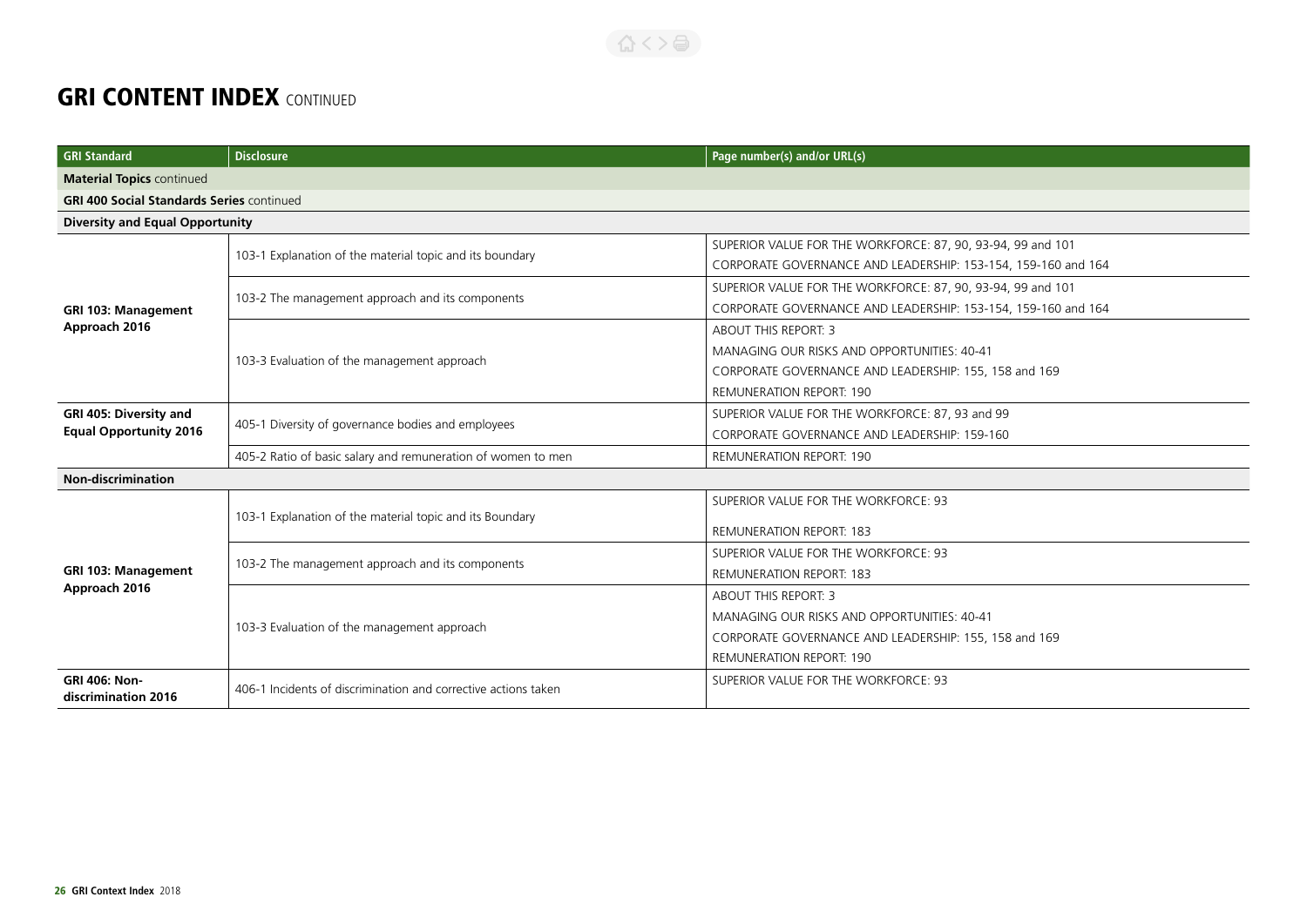| <b>GRI Standard</b>                                         | <b>Disclosure</b>                                                                                                       | Page number(s) and/or URL(s)                          |
|-------------------------------------------------------------|-------------------------------------------------------------------------------------------------------------------------|-------------------------------------------------------|
| <b>Material Topics continued</b>                            |                                                                                                                         |                                                       |
| <b>GRI 400 Social Standards Series continued</b>            |                                                                                                                         |                                                       |
| Freedom of Association and Collective Bargaining            |                                                                                                                         |                                                       |
|                                                             | 103-1 Explanation of the material topic and its boundary                                                                | PERSPECTIVE FROM THE CHAIR: 23                        |
|                                                             |                                                                                                                         | MANAGING OUR RISKS AND OPPORTUNITIES: 46 and 51       |
|                                                             |                                                                                                                         | STAKEHOLDER ENGAGEMENT: 57-58                         |
|                                                             |                                                                                                                         | SUPERIOR VALUE FOR THE WORKFORCE: 96 and 99           |
|                                                             |                                                                                                                         | OCCUPATIONAL HEALTH AND WELL-BEING: 114               |
|                                                             | 103-2 The management approach and its components                                                                        | PERSPECTIVE FROM THE CHAIR: 23                        |
| <b>GRI 103: Management</b>                                  |                                                                                                                         | MANAGING OUR RISKS AND OPPORTUNITIES: 46 and 51       |
| Approach 2016                                               |                                                                                                                         | STAKEHOLDER ENGAGEMENT: 57-58                         |
|                                                             |                                                                                                                         | SUPERIOR VALUE FOR THE WORKFORCE: 96 and 99           |
|                                                             |                                                                                                                         | OCCUPATIONAL HEALTH AND WELL-BEING: 114               |
|                                                             | 103-3 Evaluation of the management approach                                                                             | <b>ABOUT THIS REPORT: 3</b>                           |
|                                                             |                                                                                                                         | MANAGING OUR RISKS AND OPPORTUNITIES: 40-41           |
|                                                             |                                                                                                                         | CORPORATE GOVERNANCE AND LEADERSHIP: 155, 158 and 169 |
|                                                             |                                                                                                                         | <b>REMUNERATION REPORT: 190</b>                       |
| GRI 407: Freedom of                                         | 407-1 Operations and suppliers in which the right to freedom of association and<br>collective bargaining may be at risk | MANAGING OUR RISKS AND OPPORTUNITIES: 50              |
| <b>Association and Collective</b><br><b>Bargaining 2016</b> |                                                                                                                         | STAKEHOLDER ENGAGEMENT: 57                            |
|                                                             |                                                                                                                         | SUPERIOR VALUE FOR THE WORKFORCE: 96-97               |

合くと高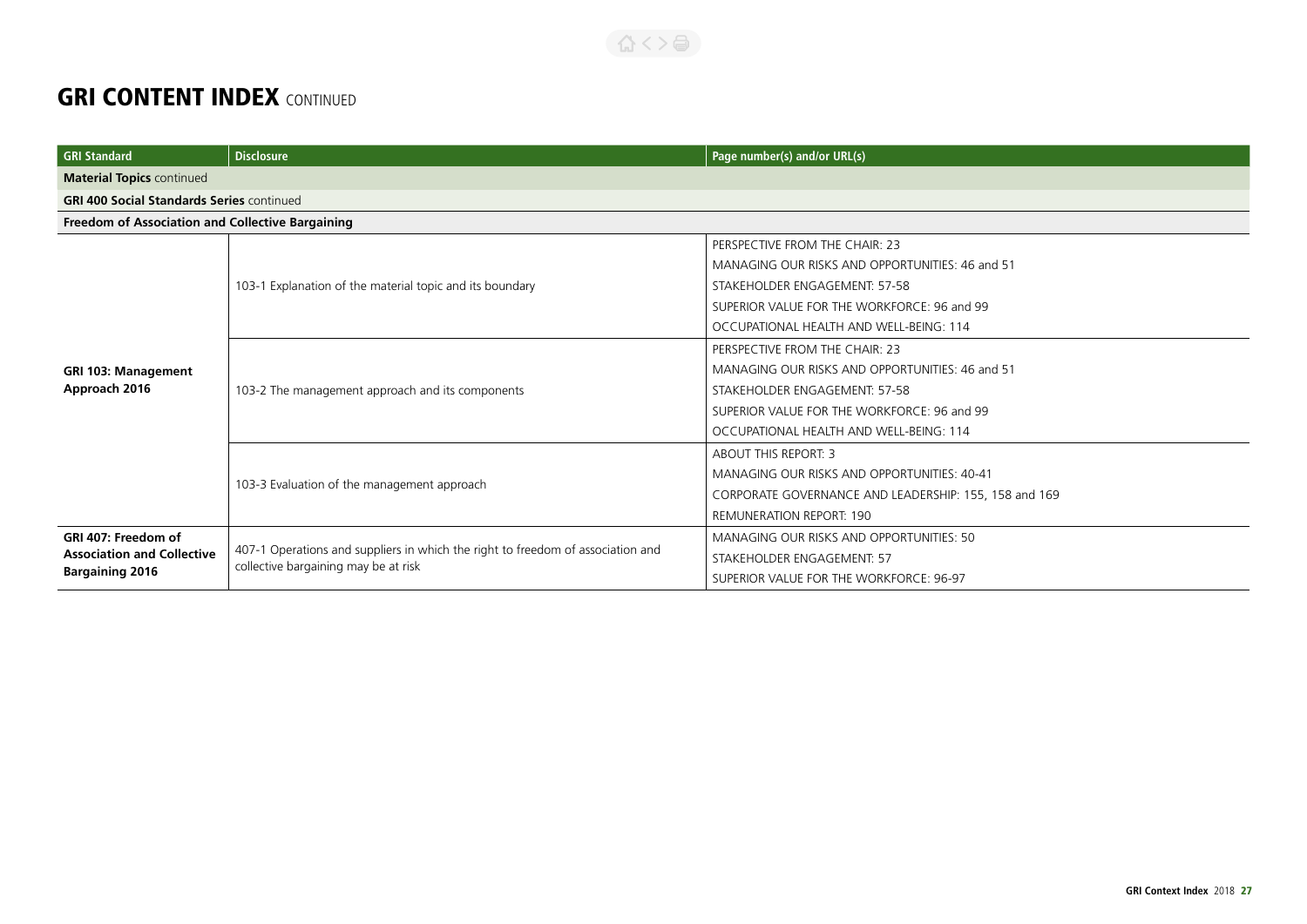| <b>GRI Standard</b>                              | <b>Disclosure</b>                                                       | Page number(s) and/or URL(s)                          |
|--------------------------------------------------|-------------------------------------------------------------------------|-------------------------------------------------------|
| <b>Material Topics continued</b>                 |                                                                         |                                                       |
| <b>GRI 400 Social Standards Series continued</b> |                                                                         |                                                       |
| <b>Security Practices</b>                        |                                                                         |                                                       |
|                                                  |                                                                         | MANAGING OUR RISKS AND OPPORTUNITIES: 44, 47 and 51   |
|                                                  | 103-1 Explanation of the material topic and its boundary                | SUPERIOR VALUE FOR THE WORKFORCE: 92-93               |
|                                                  |                                                                         | CORPORATE GOVERNANCE AND LEADERSHIP: 170-171          |
|                                                  |                                                                         | MANAGING OUR RISKS AND OPPORTUNITIES: 44, 47 and 51   |
| <b>GRI 103: Management</b>                       | 103-2 The management approach and its components                        | SUPERIOR VALUE FOR THE WORKFORCE: 92-93               |
| Approach 2016                                    |                                                                         | CORPORATE GOVERNANCE AND LEADERSHIP: 170-171          |
|                                                  |                                                                         | ABOUT THIS REPORT: 3                                  |
|                                                  |                                                                         | MANAGING OUR RISKS AND OPPORTUNITIES: 40-41           |
|                                                  | 103-3 Evaluation of the management approach                             | CORPORATE GOVERNANCE AND LEADERSHIP: 155, 158 and 169 |
|                                                  |                                                                         | <b>REMUNERATION REPORT: 190</b>                       |
| GRI 410: Security                                | 410-1 Security personnel trained in human rights policies or procedures | STAKEHOLDER ENGAGEMENT: 58                            |
| <b>Practices 2016</b>                            |                                                                         | SOCIAL UPLIFTMENT AND COMMUNITY DEVELOPMENT: 127      |
|                                                  |                                                                         | CORPORATE GOVERNANCE AND LEADERSHIP: 153-154          |
| <b>Human Rights Assessment</b>                   |                                                                         |                                                       |
|                                                  | 103-1 Explanation of the material topic and its boundary                | STAKEHOLDER ENGAGEMENT: 58                            |
|                                                  |                                                                         | SOCIAL UPLIFTMENT AND COMMUNITY DEVELOPMENT: 127      |
|                                                  |                                                                         | CORPORATE GOVERNANCE AND LEADERSHIP: 153-154          |
|                                                  | 103-2 The management approach and its components                        | STAKEHOLDER ENGAGEMENT: 58                            |
| GRI 103: Management                              |                                                                         | SOCIAL UPLIFTMENT AND COMMUNITY DEVELOPMENT: 127      |
| Approach 2016                                    |                                                                         | CORPORATE GOVERNANCE AND LEADERSHIP: 153-154          |
|                                                  | 103-3 Evaluation of the management approach                             | ABOUT THIS REPORT: 3                                  |
|                                                  |                                                                         | MANAGING OUR RISKS AND OPPORTUNITIES: 40-41           |
|                                                  |                                                                         | CORPORATE GOVERNANCE AND LEADERSHIP: 155, 158 and 169 |
|                                                  |                                                                         | <b>REMUNERATION REPORT: 190</b>                       |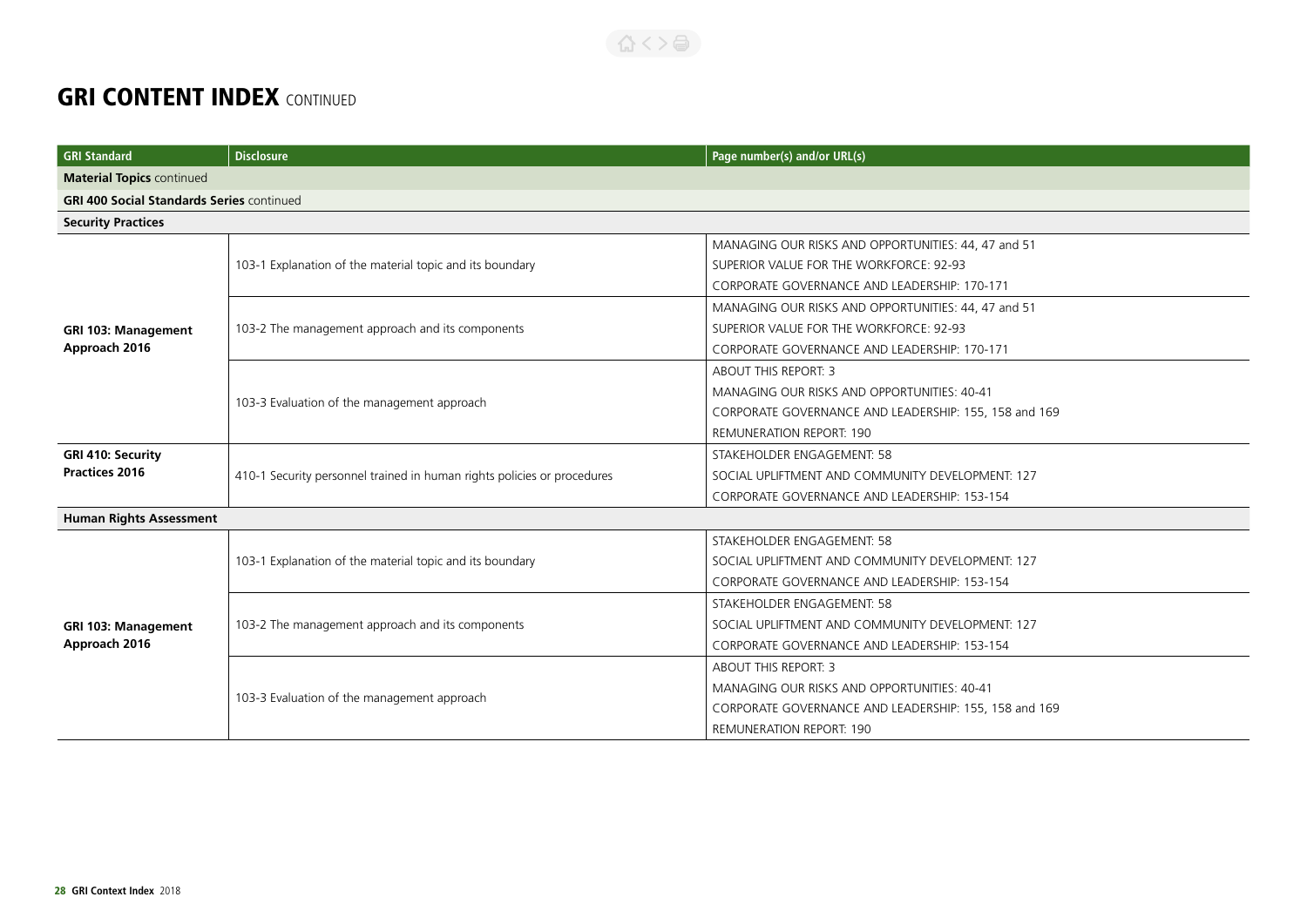#### 合くと目

| <b>GRI Standard</b>                                    | <b>Disclosure</b>                                                                                                                   | Page number(s) and/or URL(s)                     |
|--------------------------------------------------------|-------------------------------------------------------------------------------------------------------------------------------------|--------------------------------------------------|
| <b>Material Topics continued</b>                       |                                                                                                                                     |                                                  |
| <b>GRI 400 Social Standards Series continued</b>       |                                                                                                                                     |                                                  |
| Human Rights Assessment continued                      |                                                                                                                                     |                                                  |
| <b>GRI 412: Human Rights</b><br><b>Assessment 2016</b> | 412-1 Operations that have been subject to human rights reviews or impact<br>assessments                                            | STAKEHOLDER ENGAGEMENT: 58                       |
|                                                        |                                                                                                                                     | SOCIAL UPLIFTMENT AND COMMUNITY DEVELOPMENT: 127 |
|                                                        |                                                                                                                                     | CORPORATE GOVERNANCE AND LEADERSHIP: 153-154     |
|                                                        | 412-2 Employee training on human rights policies or procedures                                                                      | STAKEHOLDER ENGAGEMENT: 58                       |
|                                                        |                                                                                                                                     | SOCIAL UPLIFTMENT AND COMMUNITY DEVELOPMENT: 127 |
|                                                        |                                                                                                                                     | CORPORATE GOVERNANCE AND LEADERSHIP: 153-154     |
|                                                        | 412-3 Significant investment agreements and contracts that include human rights<br>clauses or that underwent human rights screening | STAKEHOLDER ENGAGEMENT: 58                       |
|                                                        |                                                                                                                                     | SOCIAL UPLIFTMENT AND COMMUNITY DEVELOPMENT: 127 |
|                                                        |                                                                                                                                     | CORPORATE GOVERNANCE AND LEADERSHIP: 153-154     |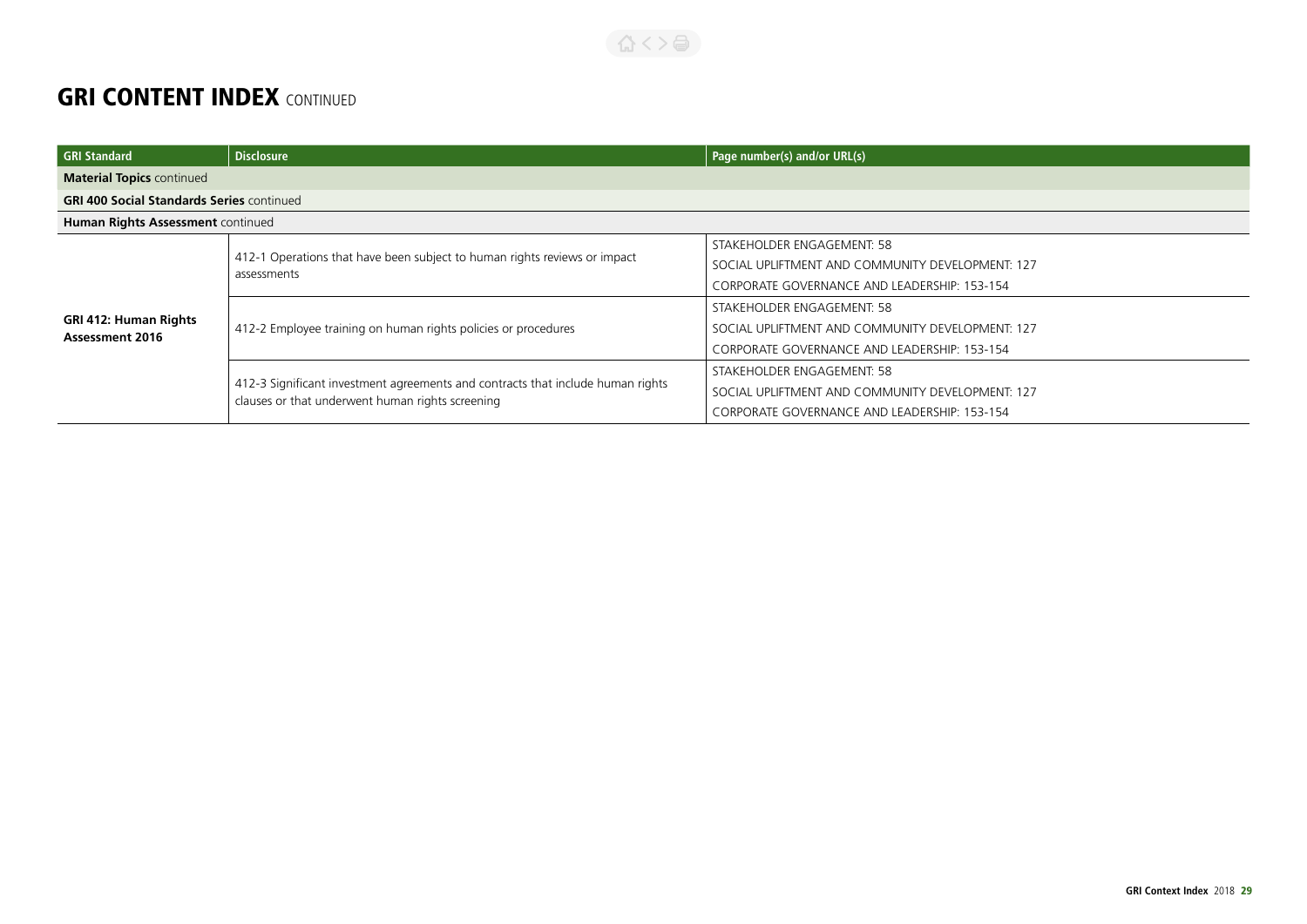| <b>GRI Standard</b>                              | <b>Disclosure</b>                                                                               | Page number(s) and/or URL(s)                                               |
|--------------------------------------------------|-------------------------------------------------------------------------------------------------|----------------------------------------------------------------------------|
| <b>Material Topics continued</b>                 |                                                                                                 |                                                                            |
| <b>GRI 400 Social Standards Series continued</b> |                                                                                                 |                                                                            |
| <b>Local Communities</b>                         |                                                                                                 |                                                                            |
|                                                  |                                                                                                 | OUR PURPOSE, VISION AND STRATEGY: 7                                        |
|                                                  |                                                                                                 | HOW WE CREATE VALUE - OUR BUSINESS MODEL: 10-11                            |
|                                                  |                                                                                                 | PERSPECTIVE FROM THE CHAIR: 22                                             |
|                                                  |                                                                                                 | MANAGING OUR RISKS AND OPPORTUNITIES: 43-46, 48 and 51                     |
|                                                  |                                                                                                 | STAKEHOLDER ENGAGEMENT: 56-60                                              |
|                                                  | 103-1 Explanation of the material topic and its boundary                                        | DELIVERING VALUE FROM OPERATIONS, PROJECTS AND TECHNOLOGY: 71              |
|                                                  |                                                                                                 | SUPERIOR VALUE FOR THE WORKFORCE: 86-88, 90, 94-95, 99 and 101             |
|                                                  |                                                                                                 | OCCUPATIONAL HEALTH AND WELL-BEING: 112-113 and 120-121                    |
|                                                  |                                                                                                 | SOCIAL UPLIFTMENT AND COMMUNITY DEVELOPMENT: 122-129                       |
|                                                  |                                                                                                 | MINIMISING THE ENVIRONMENTAL IMPACT: 130, 133, 135, 137, 139, 143, 148-151 |
|                                                  |                                                                                                 | CORPORATE GOVERNANCE AND LEADERSHIP: 154-155 and 168                       |
|                                                  |                                                                                                 | REMUNERATION REPORT: 181 and 183                                           |
|                                                  |                                                                                                 | OUR PURPOSE, VISION AND STRATEGY: 7                                        |
| <b>GRI 103: Management</b>                       |                                                                                                 | HOW WE CREATE VALUE - OUR BUSINESS MODEL: 10-11                            |
| Approach 2016                                    |                                                                                                 | PERSPECTIVE FROM THE CHAIR: 22                                             |
|                                                  |                                                                                                 | MANAGING OUR RISKS AND OPPORTUNITIES: 43-46, 48 and 51                     |
|                                                  |                                                                                                 | STAKEHOLDER ENGAGEMENT: 56-60                                              |
|                                                  |                                                                                                 | DELIVERING VALUE FROM OPERATIONS, PROJECTS AND TECHNOLOGY: 71              |
|                                                  | 103-2 The management approach and its components                                                | SUPERIOR VALUE FOR THE WORKFORCE: 86-88, 90, 94-95, 99 and 101             |
|                                                  |                                                                                                 | OCCUPATIONAL HEALTH AND WELL-BEING: 112-113 and 120-121                    |
|                                                  |                                                                                                 | SOCIAL UPLIFTMENT AND COMMUNITY DEVELOPMENT: 122-129                       |
|                                                  |                                                                                                 | MINIMISING THE ENVIRONMENTAL IMPACT: 130, 133, 135, 137, 139, 143, 148-151 |
|                                                  |                                                                                                 | CORPORATE GOVERNANCE AND LEADERSHIP: 154-155 and 168                       |
|                                                  |                                                                                                 | REMUNERATION REPORT: 181 and 183                                           |
|                                                  | 103-3 Evaluation of the management approach                                                     | ABOUT THIS REPORT: 3                                                       |
|                                                  |                                                                                                 | MANAGING OUR RISKS AND OPPORTUNITIES: 40-41                                |
|                                                  |                                                                                                 | CORPORATE GOVERNANCE AND LEADERSHIP: 155, 158 and 169                      |
|                                                  |                                                                                                 | <b>REMUNERATION REPORT: 190</b>                                            |
|                                                  | 413-1 Operations with local community engagement, impact assessments and                        | SOCIAL UPLIFTMENT AND COMMUNITY DEVELOPMENT: 122                           |
| GRI 413: Local                                   | development programmes                                                                          | MINIMISING THE ENVIRONMENTAL IMPACT: 130                                   |
| <b>Communities 2016</b>                          | 413-2 Operations with significant actual and potential negative impacts on<br>local communities | SOCIAL UPLIFTMENT AND COMMUNITY DEVELOPMENT: 122-129                       |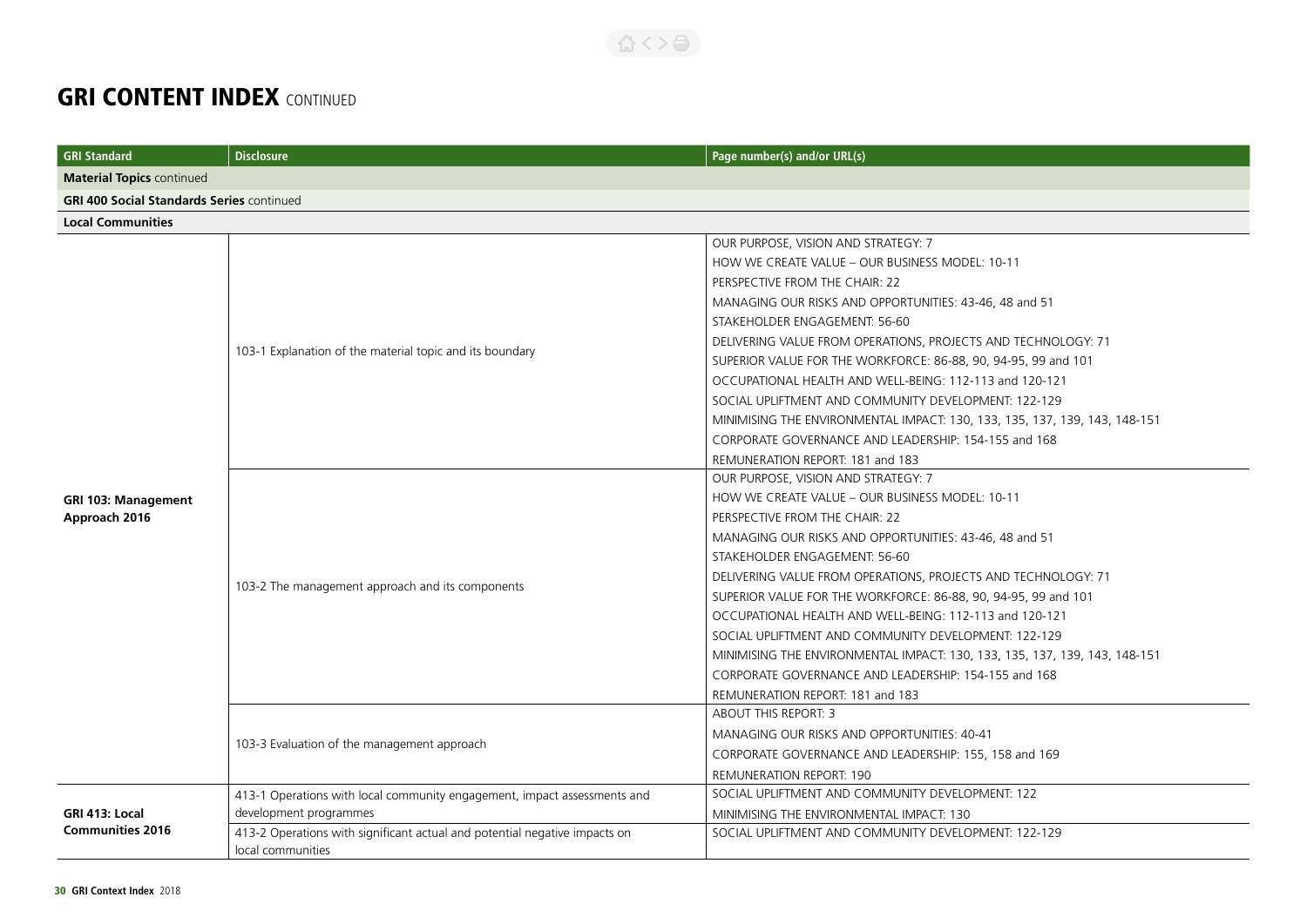| <b>GRI Standard</b>                              | <b>Disclosure</b>                                                   | Page number(s) and/or URL(s)                                  |
|--------------------------------------------------|---------------------------------------------------------------------|---------------------------------------------------------------|
| <b>Material Topics continued</b>                 |                                                                     |                                                               |
| <b>GRI 400 Social Standards Series continued</b> |                                                                     |                                                               |
| <b>Supplier Social Assessment</b>                |                                                                     |                                                               |
|                                                  |                                                                     | STAKEHOLDER ENGAGEMENT: 57                                    |
|                                                  | 103-1 Explanation of the material topic and its boundary            | SOCIAL UPLIFTMENT AND COMMUNITY DEVELOPMENT: 123 and 128      |
|                                                  |                                                                     | CORPORATE GOVERNANCE AND LEADERSHIP: 153 and 170              |
|                                                  |                                                                     | STAKEHOLDER ENGAGEMENT: 57                                    |
| <b>GRI 103: Management</b>                       | 103-2 The management approach and its components                    | SOCIAL UPLIFTMENT AND COMMUNITY DEVELOPMENT: 123 and 128      |
| Approach 2016                                    |                                                                     | CORPORATE GOVERNANCE AND LEADERSHIP: 153 and 170              |
|                                                  |                                                                     | <b>ABOUT THIS REPORT: 3</b>                                   |
|                                                  | 103-3 Evaluation of the management approach                         | MANAGING OUR RISKS AND OPPORTUNITIES: 40-41                   |
|                                                  |                                                                     | CORPORATE GOVERNANCE AND LEADERSHIP: 155, 158 and 169         |
|                                                  |                                                                     | <b>REMUNERATION REPORT: 190</b>                               |
|                                                  | 414-1 New suppliers that were screened using social criteria        | STAKEHOLDER ENGAGEMENT: 57                                    |
|                                                  |                                                                     | SOCIAL UPLIFTMENT AND COMMUNITY DEVELOPMENT: 123 and 128      |
| <b>GRI 414: Supplier Social</b>                  |                                                                     | CORPORATE GOVERNANCE AND LEADERSHIP: 153 and 170              |
| <b>Assessment 2016</b>                           | 414-2 Negative social impacts in the supply chain and actions taken | STAKEHOLDER ENGAGEMENT: 57                                    |
|                                                  |                                                                     | SOCIAL UPLIFTMENT AND COMMUNITY DEVELOPMENT: 123 and 128      |
|                                                  |                                                                     | CORPORATE GOVERNANCE AND LEADERSHIP: 153 and 170              |
| <b>Public Policy</b>                             |                                                                     |                                                               |
|                                                  | 103-1 Explanation of the material topic and its boundary            | STAKEHOLDER ENGAGEMENT: 60                                    |
|                                                  |                                                                     | CORPORATE GOVERNANCE AND LEADERSHIP: 153                      |
|                                                  | 103-2 The management approach and its components                    | STAKEHOLDER ENGAGEMENT: 60                                    |
| <b>GRI 103: Management</b>                       |                                                                     | CORPORATE GOVERNANCE AND LEADERSHIP: 153                      |
| Approach 2016                                    | 103-3 Evaluation of the management approach                         | ABOUT THIS REPORT: 3                                          |
|                                                  |                                                                     | MANAGING OUR RISKS AND OPPORTUNITIES: 40-41                   |
|                                                  |                                                                     | CORPORATE GOVERNANCE AND LEADERSHIP: 155, 158 and 169         |
|                                                  |                                                                     | REMUNERATION REPORT: 190                                      |
| GRI 415: Public Policy 2016                      | 415-1 Political contributions                                       | STAKEHOLDER ENGAGEMENT: 58                                    |
|                                                  |                                                                     | SOCIAL UPLIFTMENT AND COMMUNITY DEVELOPMENT: 124, 127 and 129 |
|                                                  |                                                                     | MINIMISING THE ENVIRONMENTAL IMPACT: 149 and 153              |

公 くゝ